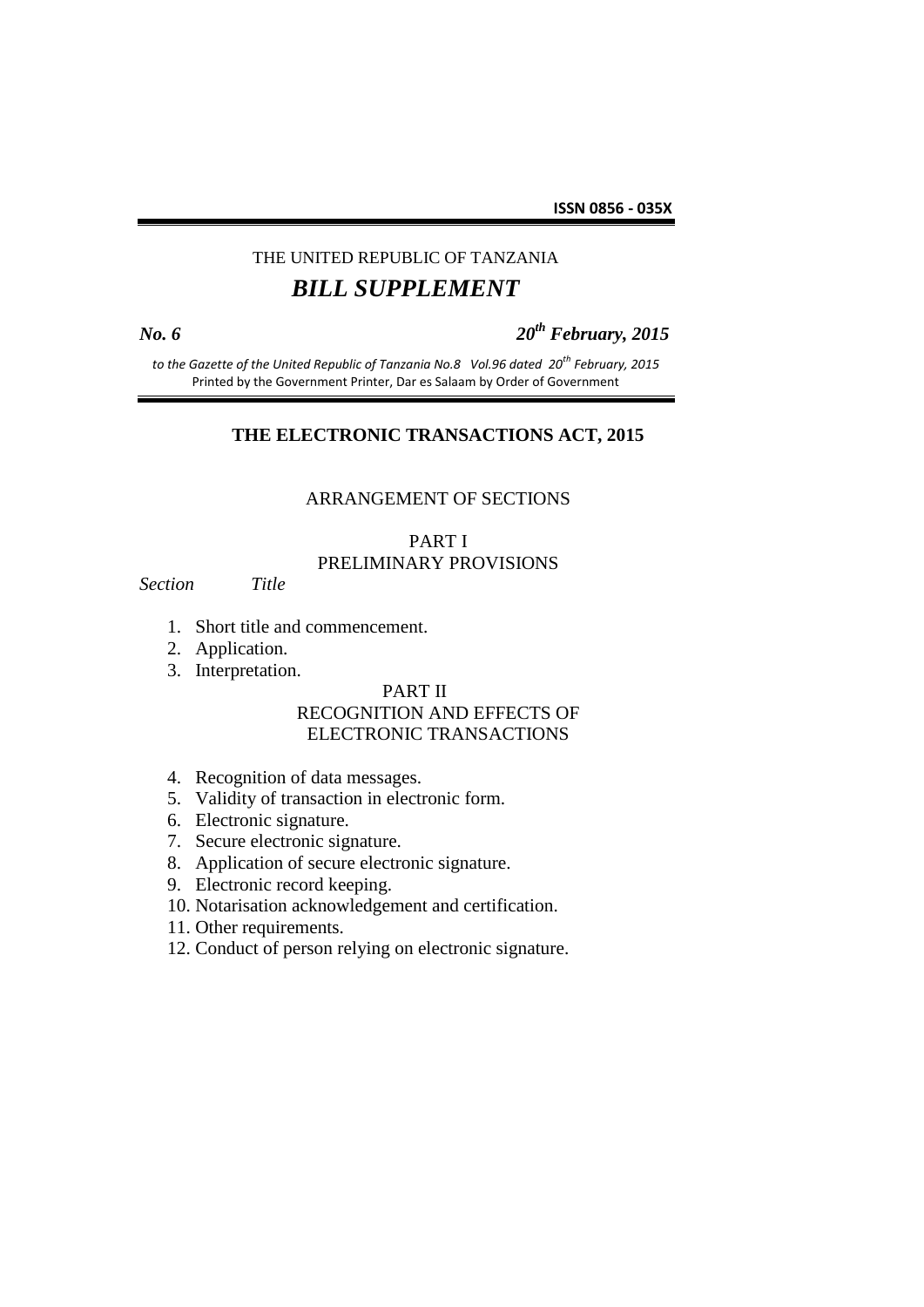## PART III E-GOVERNMENT SERVICES

13. Acceptance of electronic filing.

14. Service by electronic means.

15. Payment of money and issuance of receipt in electronic form.

16. Publication of document*.*

17. Document in electronic form not mandatory.

# PART IV ADMISSIBILITY AND EVIDENTIAL WEIGHT OF DATA MESSAGES

18. Admissibility of data message.

19. Attribution of electronic communication.

20. Production of original document in electronic form.

#### PART V

# RECOGNITION OF ELECTRONIC CONTRACTS

- 21. Recognition of electronic contracts.
- 22. Time of dispatch and receipt of electronic communication.
- 23. Acknowledgement of receipt.
- 24. Place of dispatch and receipt of electronic communication.
- 25. Time and place of contract formation.
- 26. Contracts with interactive systems.
- 27. Online auction.

# PART VI

# CONSUMER PROTECTION

- 28. Duties of suppliers to online consumers.
- 29. Time for execution of order.
- 30. Cancellation right.
- 31. Particulars to be provided in electronic communication.
- 32. Unsolicited goods, services or communications.

#### PART VII

#### CRYPTOGRAPHIC AND CERTIFICATION SERVICE PROVIDERS

33. Cryptographic and certification services.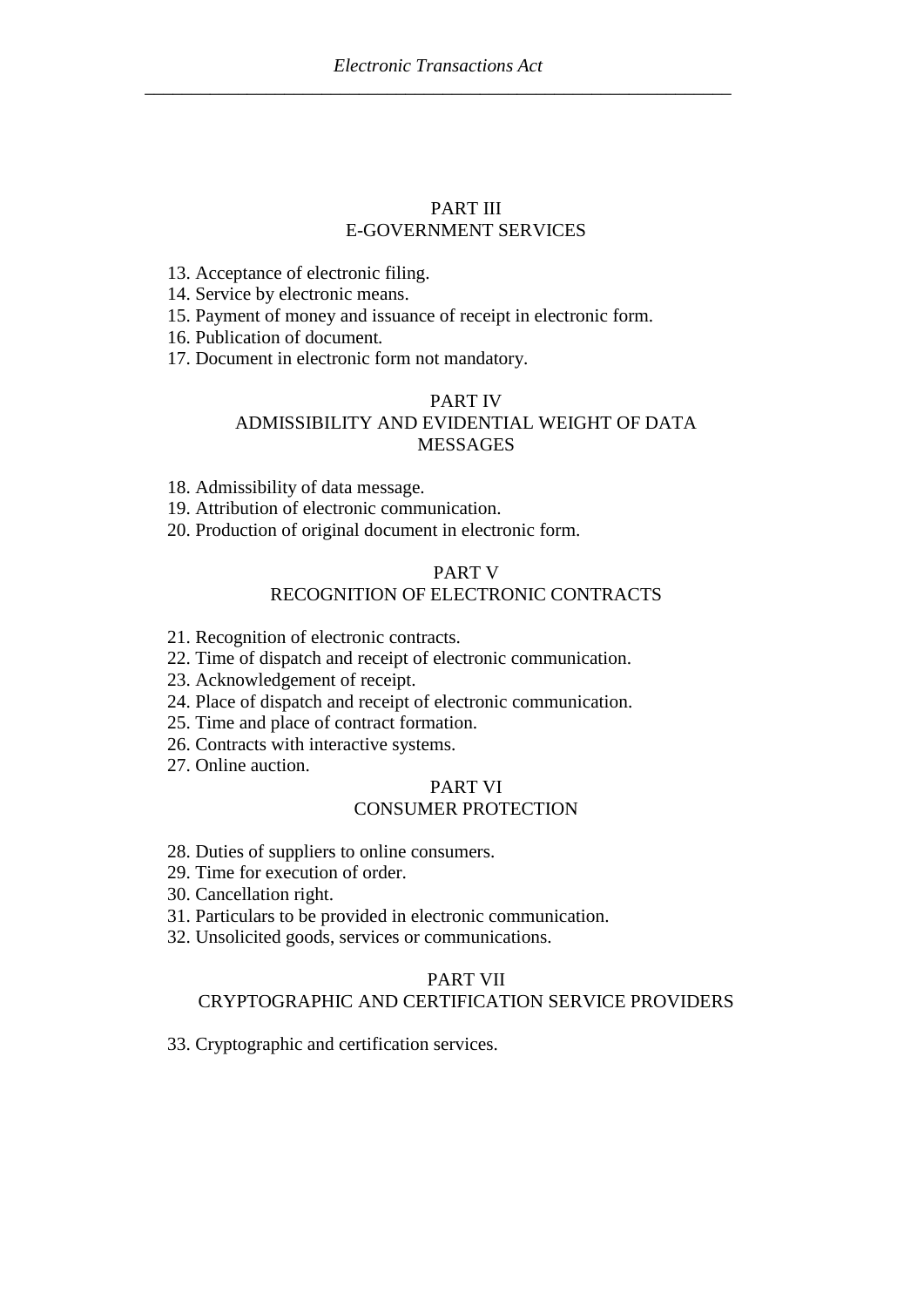34. Functions of regulator.

35. Application for registration.

36. Prohibition to provide cryptographic or certification services.

# PART VIII

# GENERAL PROVISIONS

37. Powers to make regulations.

#### PART IX CONSEQUENTIAL AMENDMENTS

*(a) Amendment of the Law of Contract Act, Cap.345*

- 38. Construction.
- 39. Amendment of section 10.
- 40. Amendment of section 25

#### *(b) Amendment of the Law of Evidence Act, Cap.6*

- 41. Construction.
- 42. Amendment of section 3.
- 43. Amendment of section 19.
- 44. Amendment of section 34.
- 45. Amendment of section 34B.
- 46. Amendment of section 64.

*(c) Amendment of the Records and Archives Management Act, Cap.309*

- 47. Construction.
- 48. Amendment of section 2.

#### *(d) Amendment of the Banking and Financial InstitutionsAct, Cap.342*

- 49. Construction.
- 50. Amendment of section 8.

### $\overline{\phantom{a}}$ **NOTICE**  $\overline{\phantom{a}}$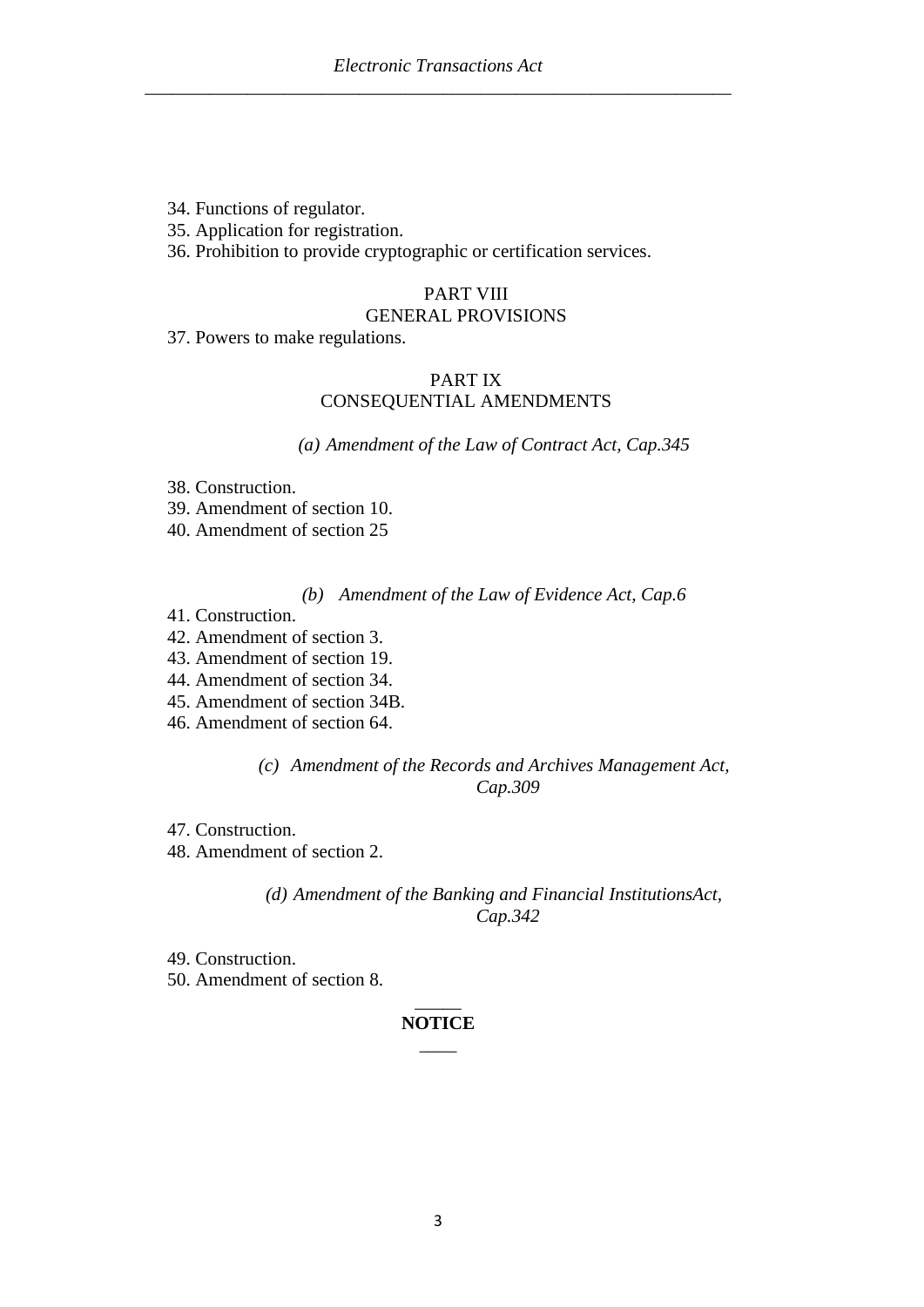This Bill to be submitted to the National Assembly is published for general information to the public together with a statement of its objects and reasons.

 $3<sup>rd</sup>$  February, 2015

Dar es Salaam, **OMBENI Y. SEFUE Secretary to the Cabinet** 

#### **A BILL**

*for*

**An Act to provide for the legal recognition of electronic transactions, e-Government services, the use of Information and Communication Technologies in collection of evidence, admissibility of electronic evidence, to provide for the facilitation of use of secure electronic signatures; and to provide for other related matters.**

**ENACTED** by Parliament of the United Republic of Tanzania.

### PART I PRELIMINARY PROVISIONS

| Short title and<br>commen-<br>cement | 1. This Act may be cited as the Electronic Transactions Act, 2015,<br>and shall come into operation on such date as the Minister may, by notice<br>published in the <i>Gazette</i> , appoint.                                                                                                                                                                                                                                                                                   |
|--------------------------------------|---------------------------------------------------------------------------------------------------------------------------------------------------------------------------------------------------------------------------------------------------------------------------------------------------------------------------------------------------------------------------------------------------------------------------------------------------------------------------------|
| Application                          | 2. Save for Part III, this Act shall apply to Tanzania Mainland as well<br>as Tanzania Zanzibar.                                                                                                                                                                                                                                                                                                                                                                                |
| Interpretation                       | 3. In this Act, unless the context requires otherwise -                                                                                                                                                                                                                                                                                                                                                                                                                         |
|                                      | "access" in relation to any computer system, means to gain entry to, instruct,<br>communicate with, store data in, retrieve data from, or otherwise make<br>use of any of the resources of the computer system or network or data<br>storage medium;<br>"addressee" means a person or party who is intended by the originator to<br>receive an electronic communication, but does not include a party<br>acting as an intermediary in respect of that electronic communication; |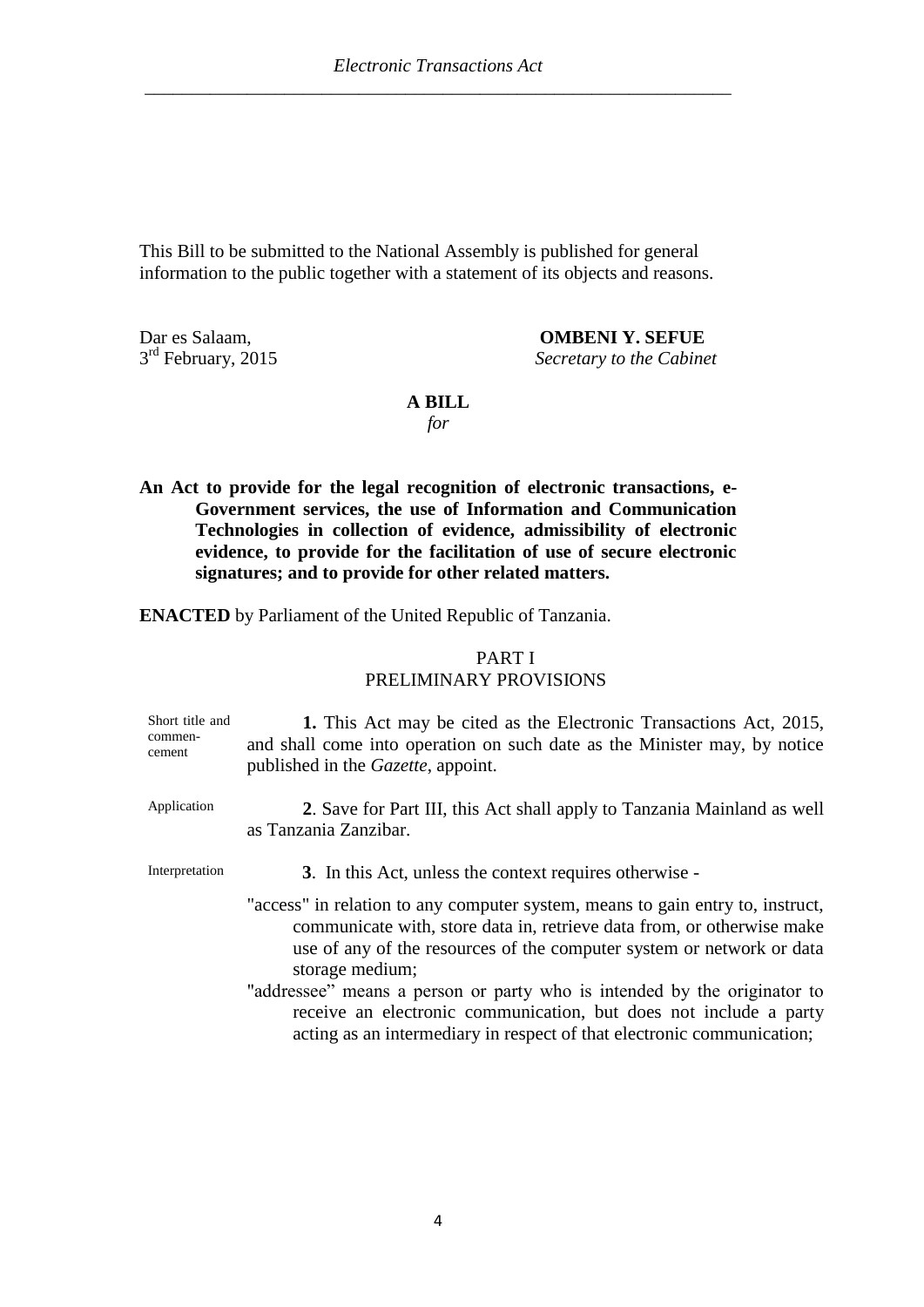- "computer system" means a device or combination of devices, including network, input and output devices capable of being used in conjunction with external files which contain computer programmes, electronic instructions, input data and output data that perform logic, arithmetic data storage and retrieval communication control and other functions;
- "consumer" means any person who enters or intends to enter into an electronic transaction with a supplier as the end user of goods or services offered by the supplier;
- "cryptography" means the art of protecting information by transforming it into an unreadable format;
- " data" means any information presented in an electronic form;
- " data message" means data generated, communicated, received or stored by electronic, magnetic optical or other means in an computer system or for transmission from one computer system to another;
- "electronic communication" means any transfer of sign, signal, or computer data of any nature transmitted in whole or in part by a wire, redio, electromagnetic, photoelectronic, photo optical or in any other similar form;
- "electronic *Gazette*" means the *Gazette* referred to under section 16;
- "electronic record" means a record stored in an electronic form;
- "electronic signature" means data, including an electronic sound, symbol or process, executed or adopted to identify a party, to indicate that party's approval or intention in respect of the information contained in the electronic communication and which is attached to or logically associated with such electronic communication;

"electronic transaction" means a transaction, action or set of transactions of a commercial or non-commercial nature, that takes place electronically;

- "interactive message system" means an automated system, or other preprogrammed system, used to, initiate an action, respond to electronic communications, or generate other performances in whole or in part without review or intervention by a party each time an action is initiated or a response is generated by the system;
- "Minister" means the Minister responsible for Information and Communication Technology;
- "originator" means a person from whom the electronic communication purports to have been sent or generated;
- "place of business" means any place where a party maintains a nontransitory establishment to pursue an economic activity other than the temporary provision of goods or services out of a specific location.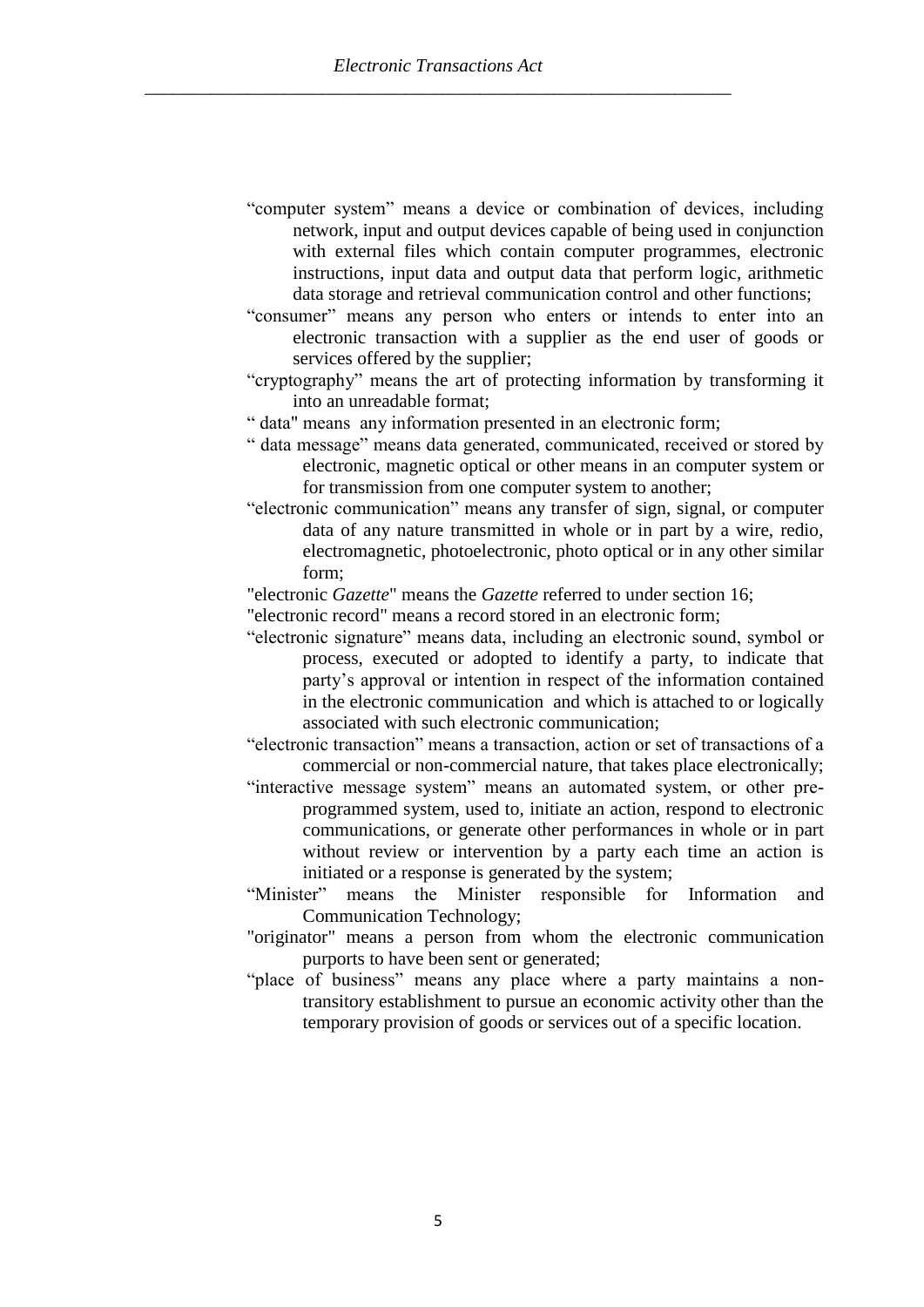## PART II RECOGNITION AND EFFECTS OF ELECTRONIC TRANSACTIONS

Recognition of data message

**4.** A data message shall not be denied legal effect, validity or enforceability on the ground that it is in electronic format.

Validity of transaction in electronic form

**5.**-(1) Where a law requires information or transaction to be in a prescribed non-electronic form or in writing, such requirement shall be met by an information or a transaction entered in electronic form that is -

- (a) organised in the same or substantially the same way as the prescribed non-electronic form;
- (b) accessible to the other person for subsequent reference; and
- (c) capable to be retained by the other person.

(2) Subsection (1) shall apply whether the requirement is in a form of an obligation or where the law only provides consequences for the information which is not in writing.

Electronic signature

**6.**-(1) Where a law requires the signature of a person to be entered, that requirement shall be met by a secure electronic signature made under this Act.

(2) The requirement for an electronic signature made under subsection (1) shall be met if-

- (a) the method is used to identify the person and to indicate the intention of that person in relation with information communicated; and
- (b) at the time the method was used, that method was reliable and appropriate for the purposes for which the information was communicated.

(3) Parties to a contract may agree to use a particular method of electronic signature as they deem appropriate unless it is otherwise provided by law.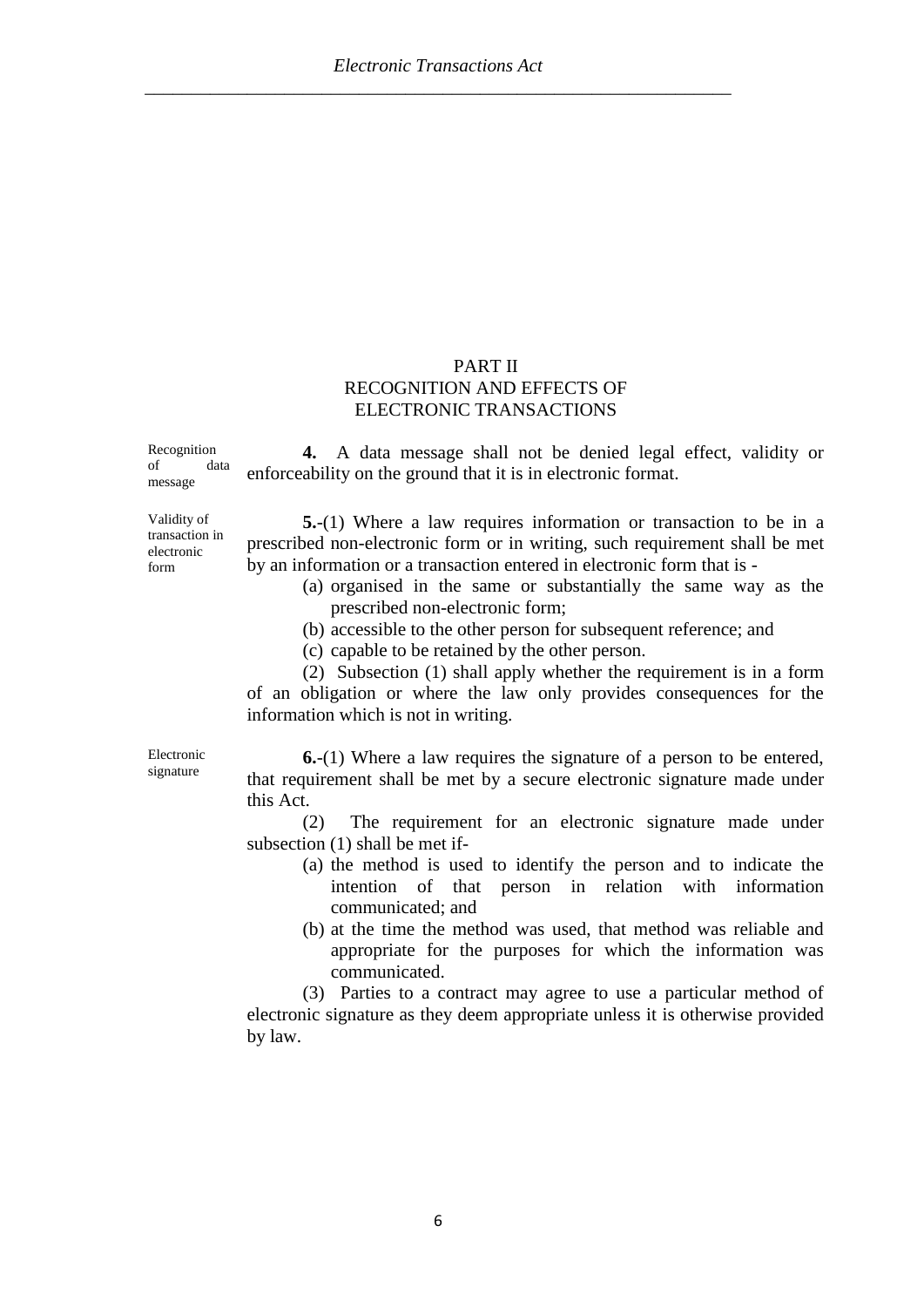Secure electronic signature **7**. An electronic signature shall be deemed to be secure if it- (a) is unique for the purpose for which it is used; (b) can be used to identify the person who signs of the electronic communication; (c) is created and affixed to the electronic communication by the signer; (d) is under control of the person who signs ; and (e) is created and linked to the electronic communication to which it relates in a manner such that any changes in the electronic communication would be revealed. Application of secure electronic signature **8.** A secure electronic signature shall be deemed to have been applied if it is- (a) applied by the holder of the secure electronic signature; and (b) affixed by the holder with the intention of signing or approving the electronic communication. Electronic record keeping **9.**-(1) Where a written law requires that certain information or document be retained or kept, that requirement is deemed to have been met by electronic record keeping provided that- (a) the information contained in that record is in electronic form; (b) the electronic record is retained or kept in a format in which it was generated, sent or received, or in a format which can be demonstrated to represent that information accurately; and

(c) such electronic record is retained or kept in a form that enables the identification of the origin and destination of an electronic record or electronic communication and the date and time when it was first generated, sent, received or retained.

(2) An obligation to retain or keep a document, record or information in accordance with subsection (1) shall not extend to any information of which the sole purpose is to enable the message to be sent or received.

Notarisation, acknowledge ment and certification

**10.** Where the law requires-

(a) a signature, statement or a document to be notarized, acknowledged, verified or made under oath, that requirement shall be deemed to be met if the electronic signature of the person authorized to perform those acts is attached to, incorporated in or logically associated with an electronic signature or a data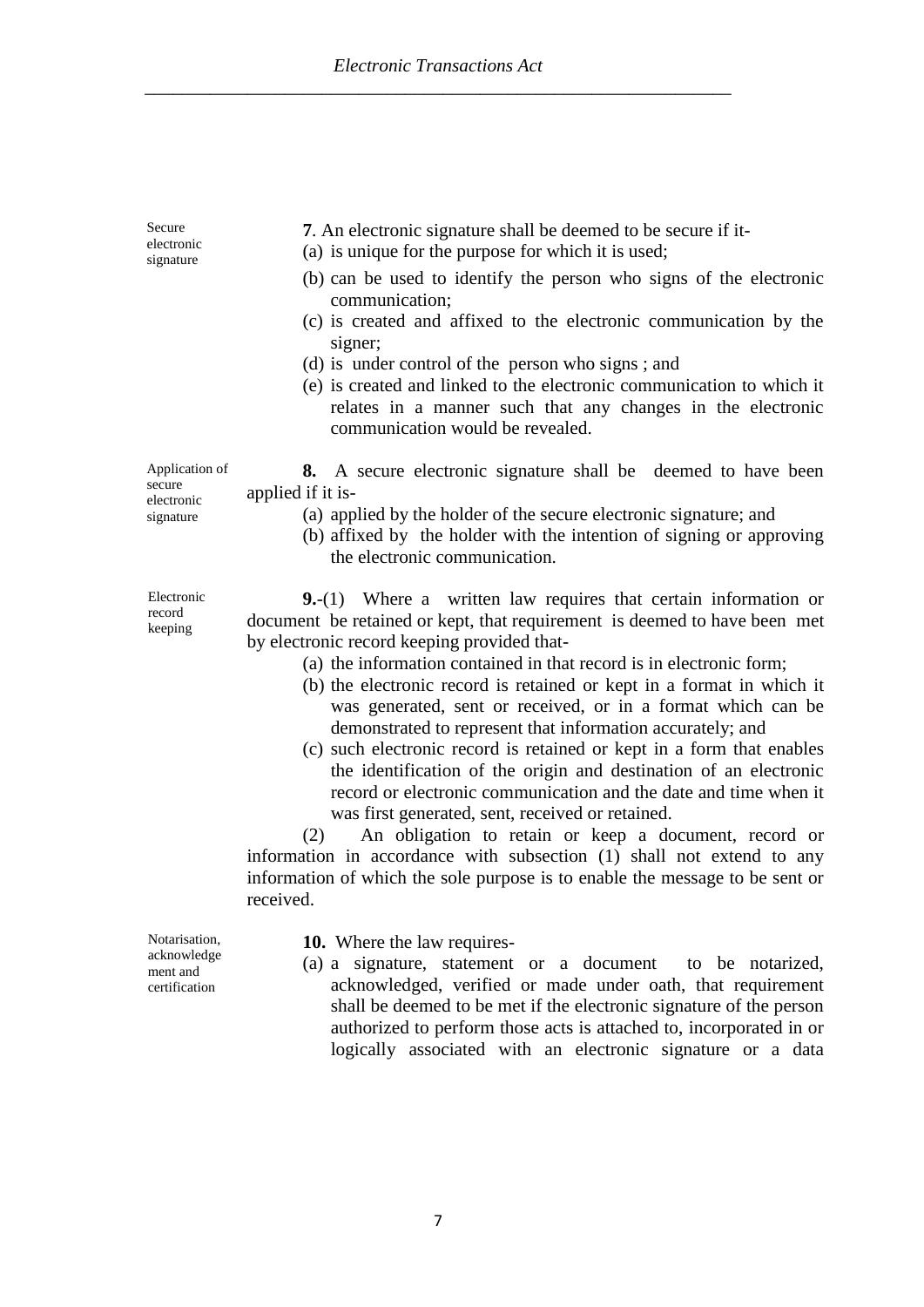**Other** requirements

**11.**-(1) Where the law requires –

message; or

(a) submission of multiple copies of a document to a single addressee at the same time, that requirement is met by submission of a single electronic communication that is capable of being reproduced by that addressee;

(b) a person to provide a certified copy of a document and that document exists in an electronic form, the requirement shall be met if the person provides a certified print-out of the document.

- (b) a seal to be affixed and signature to a document and that law does not prescribe the method or form by which such a document may be sealed by electronic means, that requirement shall be met if the document is sealed and signed electronically by a person who was required to seal and sign that document; or
- (c) a person to send an information or a document by post or a similar service, that requirement shall be met if that information or document is sent in an electronic form.

(2) An expression in a written law, including the terms "document", "record", "file", "submit", "lodge", "deliver", "issue", "publish", "write in", "print" or words or expressions of similar effect, shall be interpreted so as to include or permit such form, format or action in relation to an electronic communication unless it is otherwise provided for in this Act.

Conduct of person relying on electronic signature

**12**. A person who relies on an electronic signature shall bear the legal consequence of failure to take reasonable steps to verify the-

- (a) authenticity of a electronic signature; or
- (b) validity of a certificate or observe any limitation with respect to the certificte where an electronic signature is supported by a certificate.

#### PART III

#### E-GOVERNMENT SERVICES

Recognition of e-Government services

**13.-**(1) Without prejudice to any other law, where a public institution has power to deal with an information or a document or issue services, it may deal with that information or document or issue such services in electronic form in accordance with this Act.

(2) A requirement that information or document shall be made or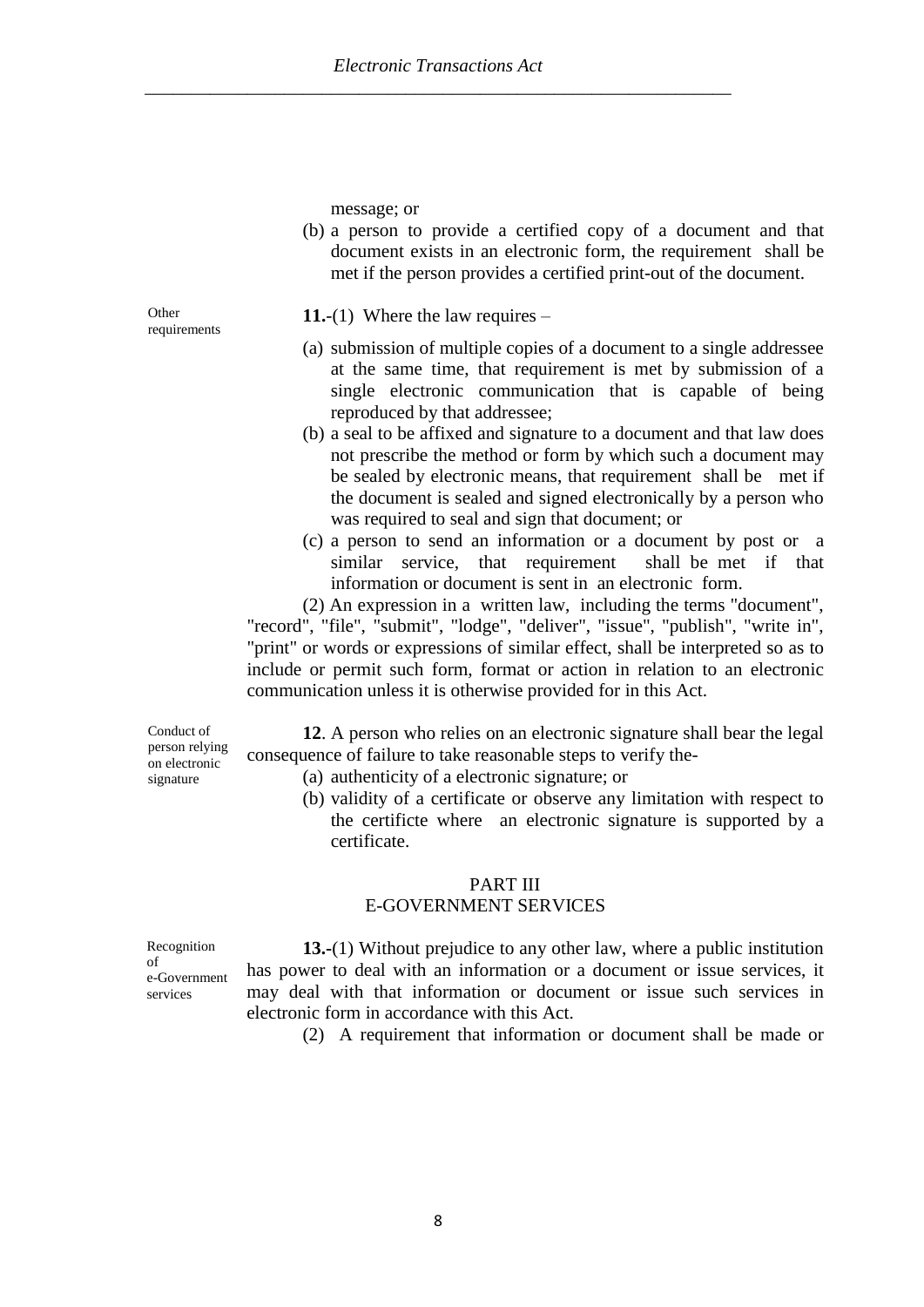given in writing or signed, does not in itself constitute an express prohibition of the use of electronic means.

(3) A public institution may take or receive payment in electronic form in a prescribed manner.

(4) For the purpose of subsection (1) the Minister may, by notice published in the *Gazette,* issue guidelines specifying-

- (a) the manner and format in which the electronic transaction shall be made;
- (b) the type of electronic signature required, in cases where an electronic transaction has to be signed;
- (c) the manner and format in which the electronic signature may be attached or associated with an electronic transaction;
- (d) control processes and procedures to ensure integrity, security and confidentiality of the information;
- (e) the identity of or criteria to be met by an authentication service provider for e-government services;
- (f) the appropriate control process and procedure to ensure adequate integrity, security and confidentiality of an electronic transaction or an electronic payments; and
- (g) any other requirements that relates to electronic transaction.

(5) Notwithstanding subsection (2), any authorized public institution may adopt such other authentication procedures.

(6) For the purpose of this Part, "e-Government Services" means any Government services provided through the use of Information and Communication Technologies.

**14.**-(1) Where the law requires a document to be served, that requirement is met if the document is served in an electronic form.

(2) Subsection (1) shall apply where there is an information processing system which can-

- (a) identify the origin, destination, time and date of service, sending or delivery; and
- (b) acknowledge receipt of the document.

Payment of money and issuance of receipt in electronic form

Service by electronic means

- **15**. Where the law requires –
- (a) payment to be made, that requirement shall be met if payment is made by an electronic means and complies with any conditions imposed by other relevant laws.
- (b) the issuance of any receipt of payment, that requirement shall be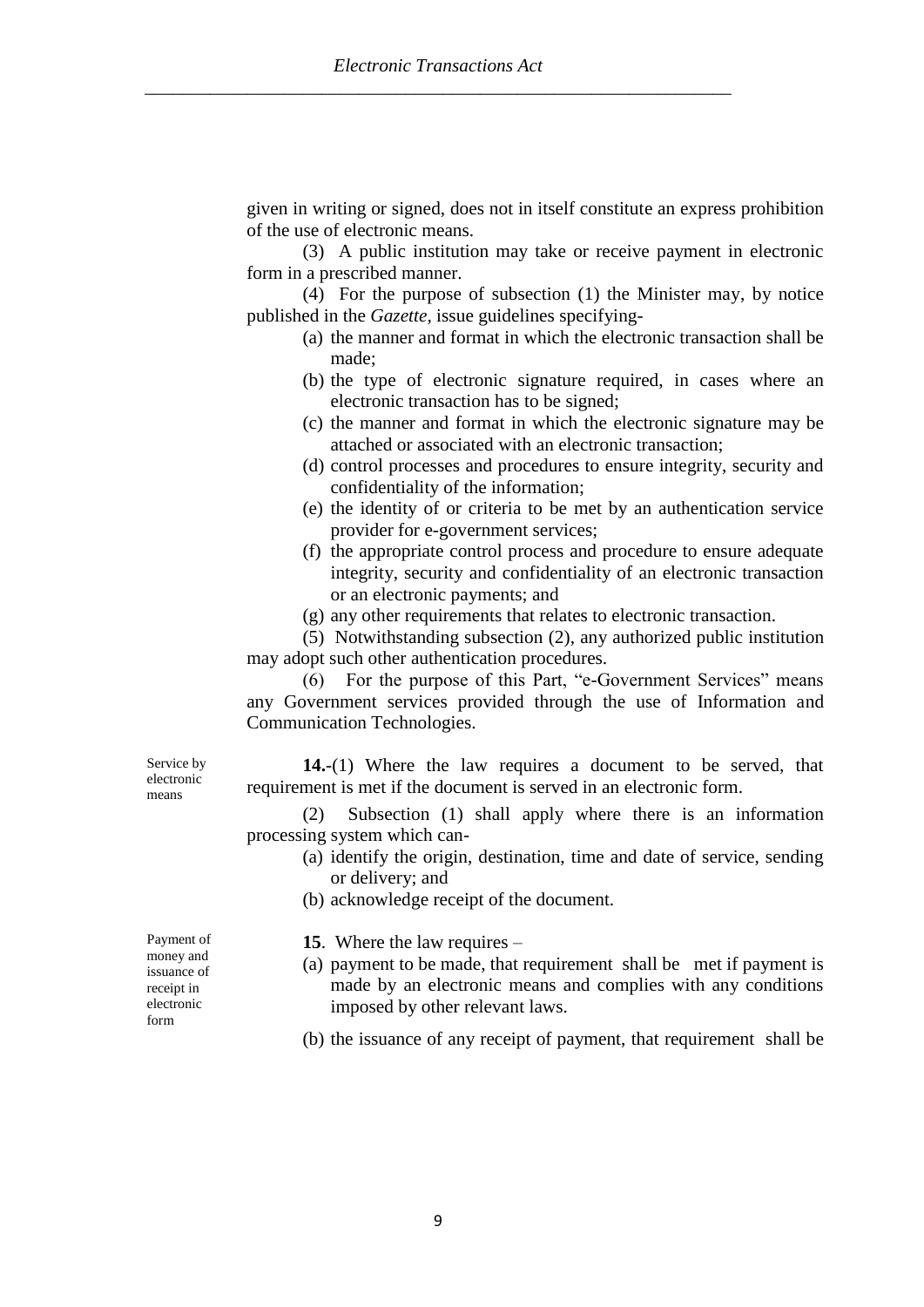met if the receipt is in the form of an electronic message and the electronic message is accessible and intelligible so as to be usable for subsequent reference.

**16.** Where a written law provides that a document be published in the *Gazette*, such requirement shall be deemed to have been met if such document is published in an electronic *Gazette.* 

**17.** This Act shall not confer a right upon any person to insist that any public institution shall deal with any document in electronic form.

#### PART IV

#### ADMISSIBILITY OF ELECTRONIC EVIDENCE

Admissibility of data message

Publication of document

Document in electronic form not mandatory

> **18.**-(1) In any legal proceedings, nothing in the rules of evidence shall apply so as to deny the admissibility of data message on ground that it is a data message.

> (2) In determining admissibility and evidential weight of a data message, the following shall be considered-

- (a) the reliability of the manner in which the data message was generated, stored or communicated;
- (b) the reliability of the manner in which the integrity of the data message was maintained;
- (c) the manner in which its originator was identified; and
- (d) any other factor that may be relevant in assessing the weight of evidence.

(3) The authenticity of an electronic records system in which an electronic record is recorded or stored shall, in the absence of evidence to the contrary, be presumed where-

- (a) there is evidence that supports a finding that at all material times the computer system or other similar device was operating properly or, if it was not, the fact of its not operating properly did not affect the integrity of an electronic record and there are no other reasonable grounds on which to doubt the authenticity of the electronic records system;
- (b) it is established that the electronic record was recorded or stored by a party to the proceedings who is adverse in interest to the party seeking to introduce it; or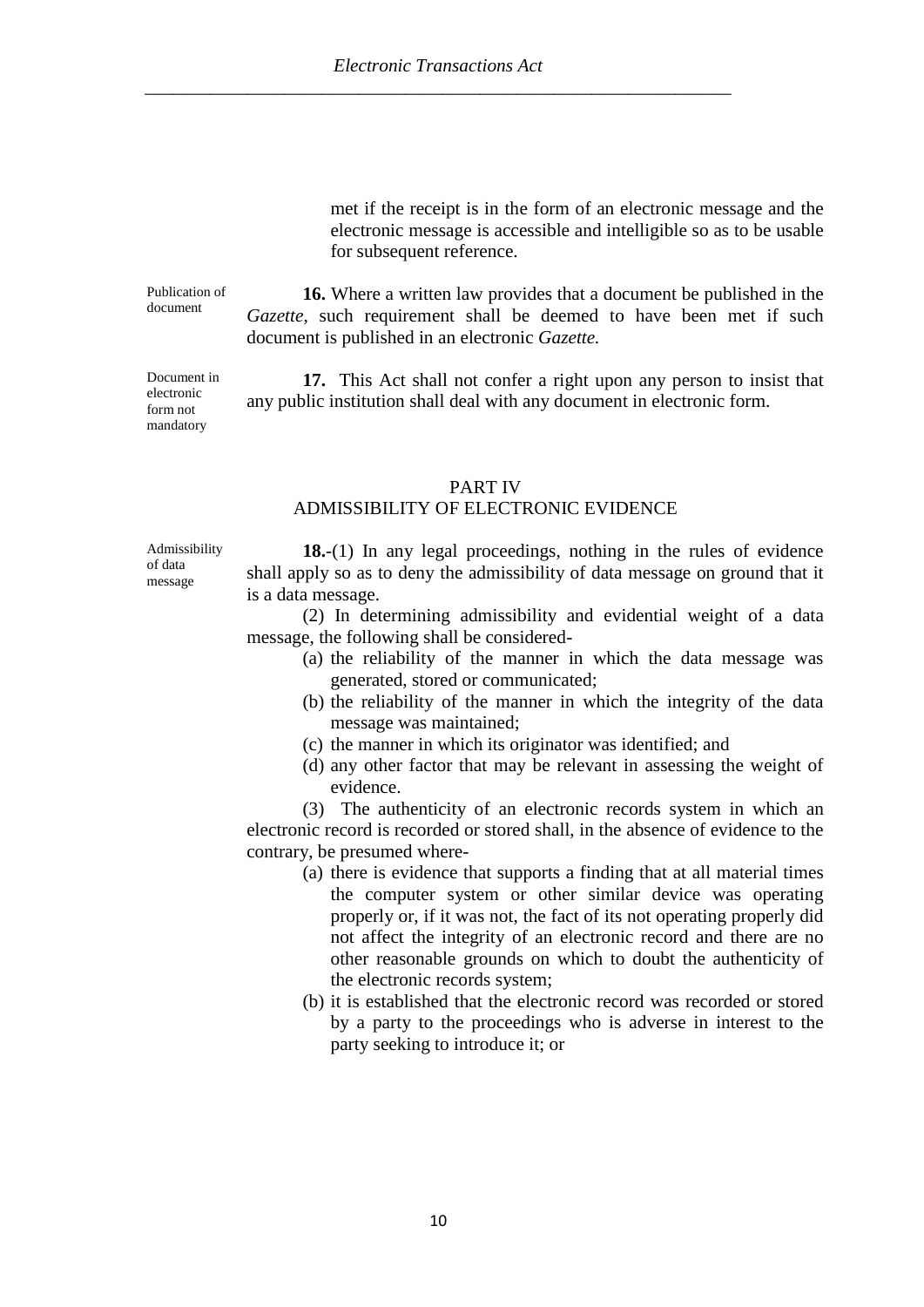(c) it is established that an electronic record was recorded or stored in the usual and ordinary course of business by a person who is not a party to the proceedings and who did not record or store it under the control of the party seeking to introduce the record.

(4) For purposes of determining whether an electronic record is admissible under this section, an evidence may be presented in respect of any set standard, procedure, usage or practice on how electronic records are to be recorded or stored, with regard to the type of business or endeavours that used, recorded or stored the electronic record and the nature and purpose of the electronic record.

**19.** An electronic communication shall be treated to be from originator if it is sent by-

(a) the originator;

- (b) a person who is duly authorised by the originator to communicate in electronic form in respect of that data message; or
- (c) computer system programmed by or on behalf of the originator to operate automatically.

**20.**-(1) Where a written law requires a person to produce a document or information, that requirement is met if –

- (a) the person produces, by means of an electronic communication, an electronic form of that document or information;
- (b) considering all the relevant circumstances, at the time that an electronic communication was sent, the method of generating the electronic form of the document provided a reliable means of assuring the maintenance of integrity of the information contained in the document; and
- (c) at the time that an electronic communication is sent, it is reasonable to expect that an information contained in the document or information would be readily accessible so as to be usable for subsequent reference.

(2) For the purposes of subsection (1), the integrity of the information contained in a document is maintained if the information has remained complete and unaltered, except for-

- (a) the addition of any endorsement; or
- (b) any immaterial change, which arises in the normal course of communication, storage or display.

# PART V

Attribution of electronic communication

Production of original document in electronic form

11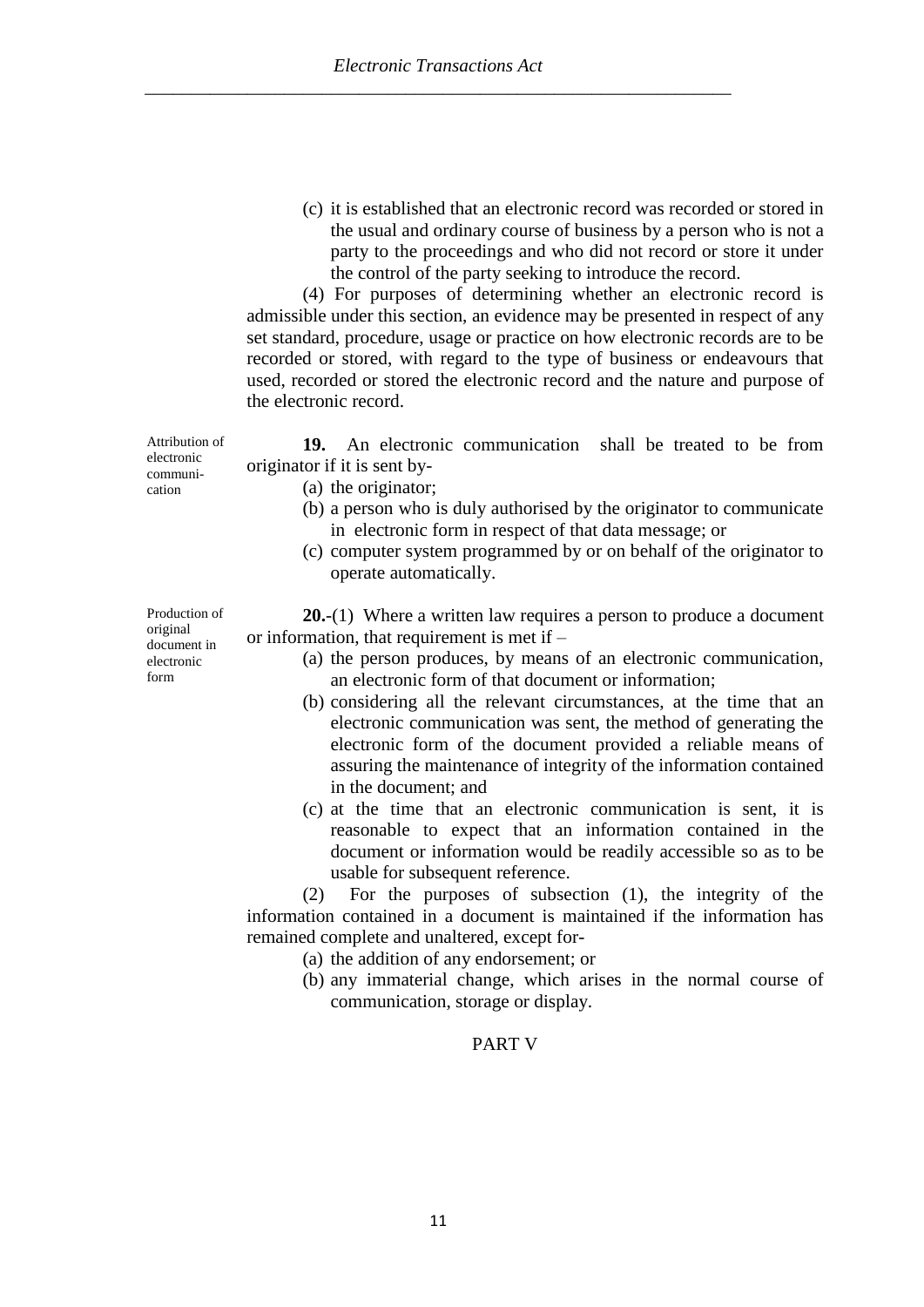#### RECOGNITION OF ELECTRONIC CONTRACTS

Recognition of electronic contracts

**21.**-(1) For avoidance of doubt, a contract may be formed electronically unless otherwise agreed by the parties.

(2) Where an electronic record is used in the formation of a contract, that contract shall not be denied validity or enforceability on the ground that an electronic record was used for that purpose.

**22**.-(1) Information in electronic form is dispatched when it enters a computer system outside the control of the originator or of the person who sent the electronic communication on behalf of the originator.

(2) Where the originator and the addressee are in the same computer system, information in electronic form is communicated when it is capable of being retrieved by the addressee.

(3) If the addressee has designated a computer system for the purpose of receiving electronic communication, that information is received at the time when the electronic communication enters the designated computer system.

(4) When the electronic communication is sent to an information system of the addressee that is not the designated computer system, that information is communicated –

- (a) at the time when the electronic communication is capable of being retrieved by the addressee at that address; and
- (b) the addressee becomes aware that the electronic communication has been sent to that address.

(5) Where the addressee has not designated an information system, receipt occurs when the electronic communication is retrieved by the addressee, or should reasonably have been retrieved by the addressee.

Acknowledgement of receipt

**23.**-(1) Acknowledgement of receipt of an electronic communication may, where the originator has not agreed with the addressee on the form or method, be given by-

- (a) any electronic communication by the addressee, automated or otherwise; or
- (b) any act of the addressee, sufficient to indicate to the originator that the electronic communication has been received.

(2) Where the originator has stipulated that an electronic communication shall be binding only on receipt of an acknowledgment, and the acknowledgment has not been received, the originator shall -

(a) within the time specified or agreed or, if no time has been

Time of dispatch and receipt of electronic communicati on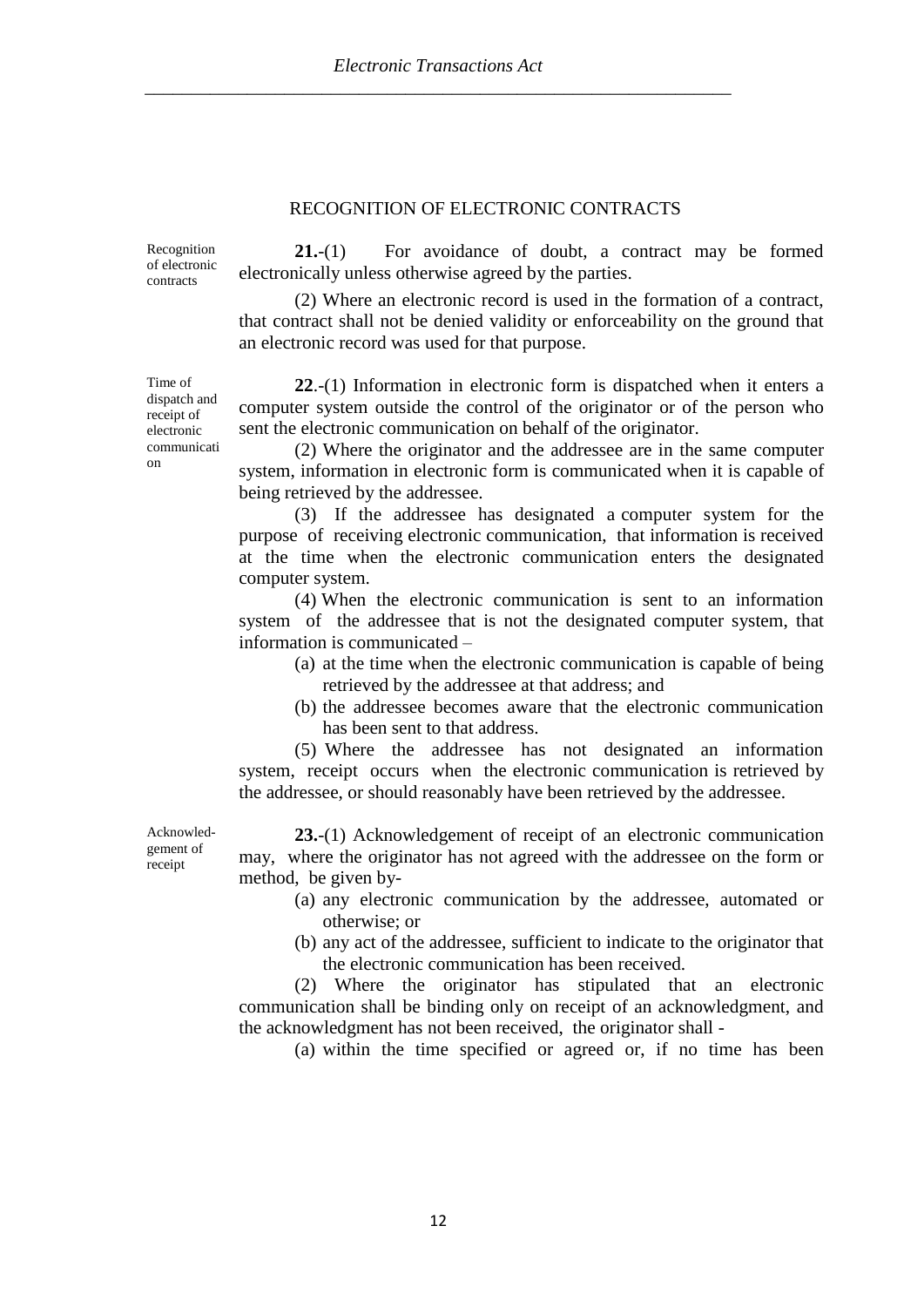specified or agreed to within a reasonable time, then the originator may give notice to the addressee stating that no acknowledgment has been received by him and specifying reasonable time by which the acknowledgment shall be received by him;

(b) within the aforesaid time limit, he may after giving notice to the addressee, treat the electronic communication as though it has never been sent.

**24**.-(1) Unless otherwise agreed between the originator and the addressee, an electronic communication is deemed to be dispatched at the place where the originator has its place of business and is deemed to be received at the place where the addressee has its place of business.

- (2) Subsection (1) shall apply-
- (a) even if the originator or addressee was not at his usual place of business; and
- (b) to determine the place where a contract was concluded for the purposes of taxation.

(3) For the purpose of subsection (1), if the originator or the addressee-

(a) has more than one place of business, the place of business is:

- (i) that which has the closest relationship to the underlying transaction having regard to the circumstances known or contemplated by the parties at any time before or at the conclusion of the contract; or
- (ii) where there is no underlying transaction, the principal place of business.
- (b) does not have a place of business, the place of business shall be his habitual residence.

(4) If a body corporate does not have a place of business, the place of business shall be the business address of the body corporate or the place where it is incorporated or otherwise legally constituted.

(5) This section shall apply notwithstanding that a place where a computer system supporting an electronic address is located is different from the place where the electronic communication is deemed to be dispatched or received.

Time and place of contract formation

**25.**-(1) Where parties conclude a contract electronically, that contract shall be formed at the time and place where acceptance of the offer becomes effective.

(2) An offer in the form of an electronic communication becomes

Place of dispatch and receipt of electronic communication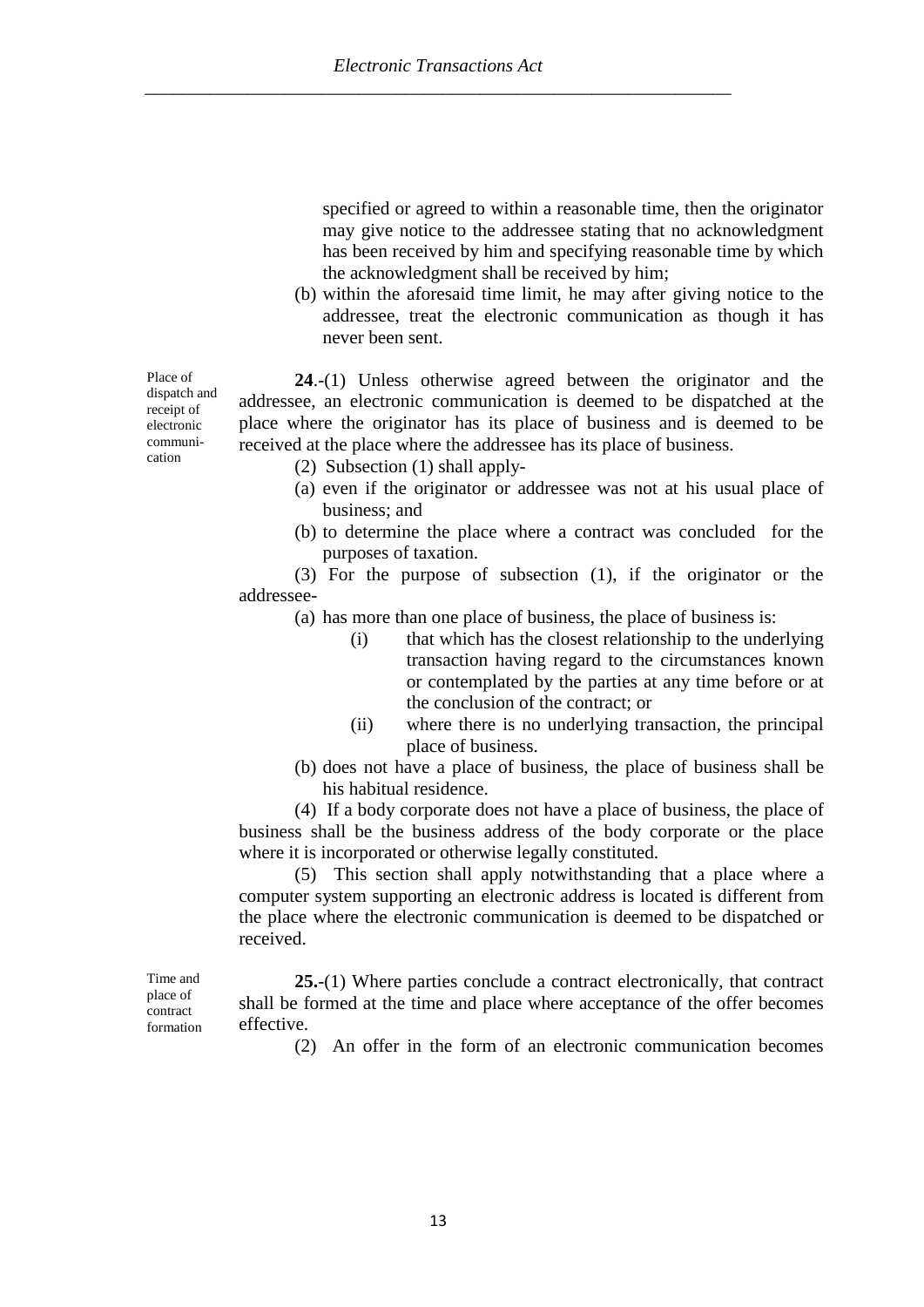effective at the time it is received by the offeree.

**Contracts** with interactive systems

**26.-**(1) A contract formed by the interaction of an interactive system and a person, or by interaction of interactive systems, shall not be denied legal effect, on the ground that no person reviewed each of the individual actions carried out by the interactive systems.

(2) An interactive system shall provide an opportunity for a person to correct an input error made in an electronic communication exchanged with the interactive system of another party.

(3) Where a person makes an input error in an electronic communication exchanged with the interactive system of another party and an interactive system does not provide the person with an opportunity to correct the error, that person has the right to withdraw the electronic communication in which the input error was made if the person-

- (a) notifies the other party of the error as soon as practicable after having learned of the error and intends to cancel the contract or cancel the input error;
- (b) takes reasonable steps, to comply with instruction by the other part to return the goods or services received as a result of the error, or to destroy the goods or services, or to cancel the input error; and
- (c) has not used or received any material benefit or value from the goods or services, or the input error, from the other party.

(4) A person who has paid for goods or services prior to exercising a right under subsection (1), is entitled to a full refund of such payment within thirty days upon cancellation of the transaction.

(5) Nothing in this section shall affect the application of any law that may govern the consequences of any errors made during formation or performance of the type of contract in question other than an input error that occurs in the circumstances under subsection (3).

Online auction

**27.** Where a written law requires a contract of sale by auction, the requirement of the fall of hammer is met in an online auction using the time at which an electronic communication was received as the time limit as the means of selecting the last bidder.

#### PART VI

#### CONSUMER PROTECTION

Duties of suppliers to online

**28**.-(1) A supplier offering goods or services for sale, hire or for exchange electronically, shall provide the following information to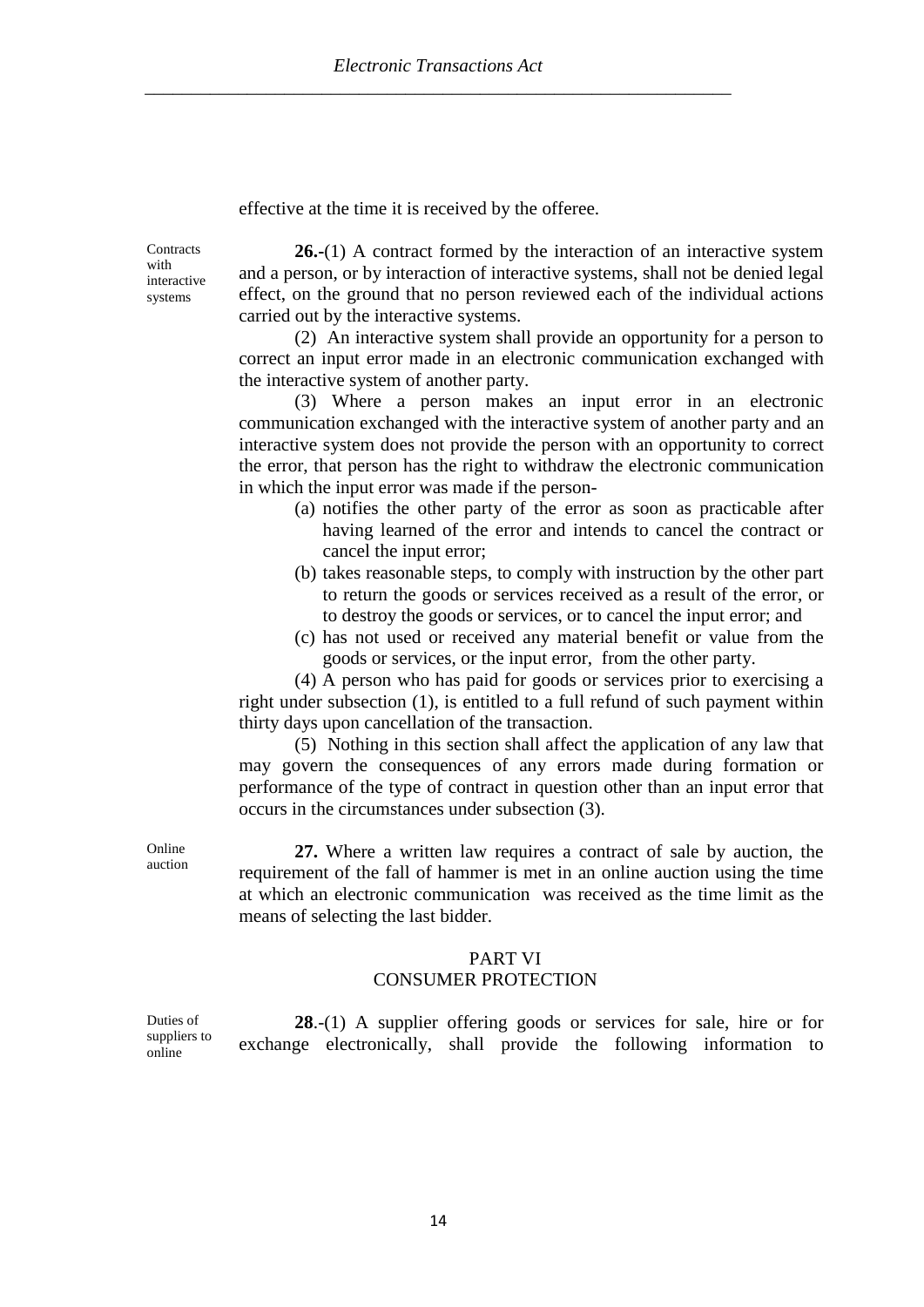consumers consumers-

- (a) full name, legal status and place of business;
- (b) contact details including physical address, telephone and e-mail addresses;
- (c) a full description of the goods or services offered;
- (d) the price of the goods or services;
- (e) information on the payment mechanisim that complies with other written laws; and
- (f) any other relevant information.

(2) Before a consumer places an order, the supplier shall provide the consumer with an opportunity to-

(a) review the entire electronic transaction;

- (b) correct any mistake; and
- (c) withdraw from the transaction.

(3) Where a supplier contravenes this section, the consumer may, within fourteen days of receiving the goods or services, cancel the transaction.

Time for execution of order

**29.**-(1) Unless the parties have agreed otherwise, the supplier shall execute the order within thirty days from the day on which the supplier received the order.

(2) Where a supplier fails to execute the order within time specified under subsection (1), the consumer may cancel the agreement by giving a seven days notice.

(3) Where a supplier is unable to perform the contract on the grounds that goods or services ordered are unavailable, the supplier shall within thirty days notify the consumer and the supplier shall refund any payment that has been made.

**30.**-(1) Without prejudice to any other law, a consumer may, within seven days or longer period specified in the agreement**,** after receiving the goods or conclusion of the agreement and the consumer has not received any material benefit from the transaction, cancel the agreement for supply of goods or provision of service.

(2) Where a consumer has cancelled the agreement under subsection (1), he shall pay direct cost of returning the goods.

(3) Where a consumer has paid for the goods or services prior to exercising a right under subsection (1) the consumer is entitled to a refund.

(4) The refund under subsection (3) shall be made within thirty days after the date of cancellation of transaction.

Cancellation right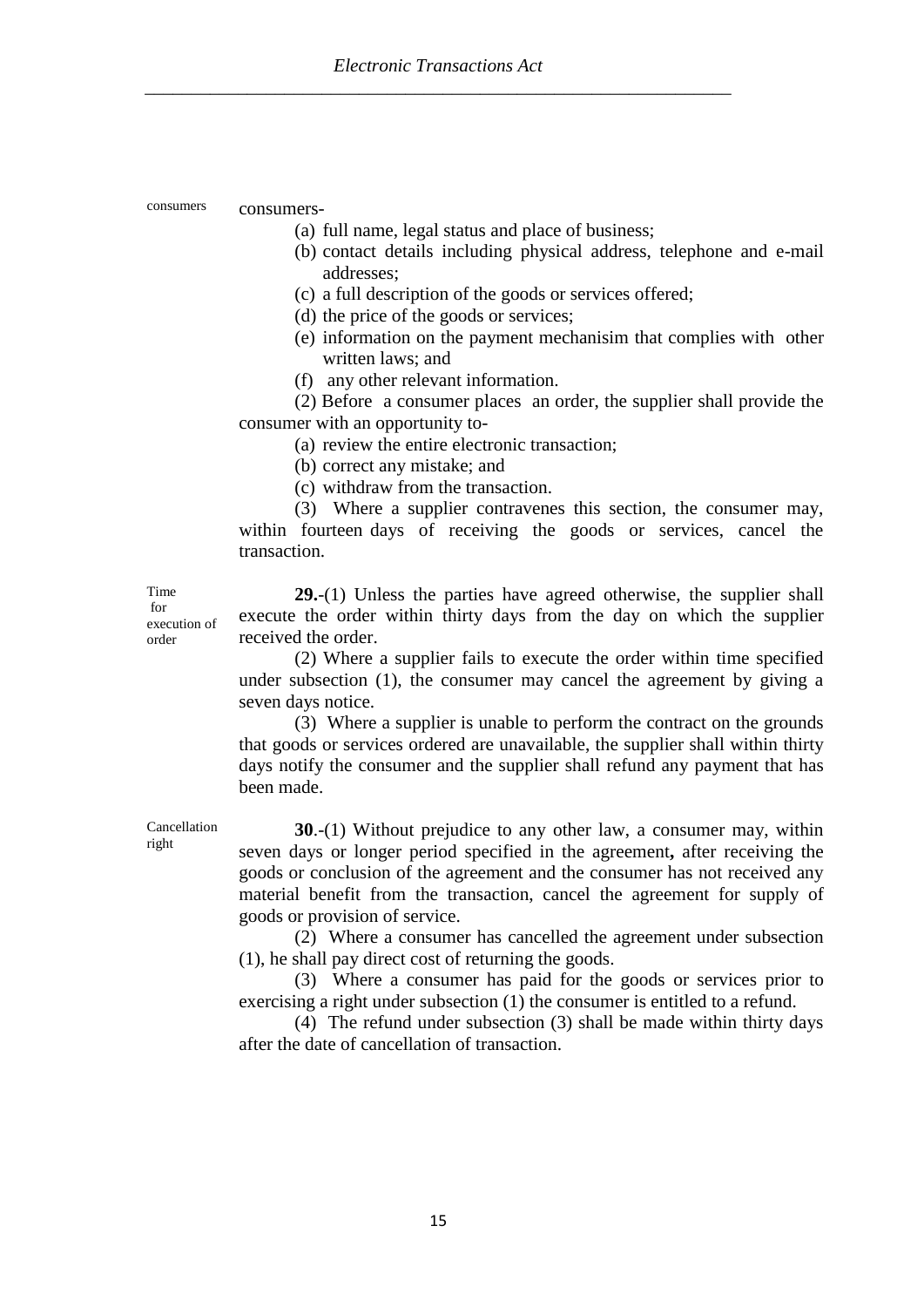- (5) This section shall not apply to electronic transactions-
- (a) for financial services;
- (b) by way of an auction;
- (c) for the supply of foodstuffs, beverages or other goods intended for daily consumption;
- (d) for services which began with the consent by the consumer before expiration of the seven-day period;
- (e) where the price for the supply of goods or services is dependent on fluctuations in the financial markets and which cannot be controlled by the supplier;
- (f) where the goods-
	- (i) are made to the consumer's specifications;
	- (ii) are clearly personalised;
	- (iii) by their nature, cannot be returned; or
	- (iv) are likely to deteriorate or expire rapidly;
- (g) where audio or video recordings or computer software were downloaded or unsealed by the consumer;
- (h) for the sale of newspapers, periodicals, magazines and books;
- (i) for the provision of gaming and lottery services;
- (j) for online gambling;
- (k) for the provision of accommodation, transport, catering; and
- (l) any other transactions as the Minister may, by notice published in the *Gazette* prescribe.

(6) For the purpose of this section "direct costs" means, costs incurred and include transport costs or postage when returning goods or services but exclude any handling fees.

**31**. A person who offers goods or services electronically shall provide the addressee with-

- (a) an identity of the originator and contact details;
- (b) a valid and operational opt-out facility from receiving similar communications in future; and
- (c) the particulars of the source from which the originator obtained the personal information of the addressee.

**32.**-(1) A person shall not send unsolicited commercial communication on goods or service unless-

- (a) the consumer consents to the communication;
- (b) at the beginning of the communication, the communication

Particulars to be provided in an electronic communicati on

Unsolicited goods, services or communications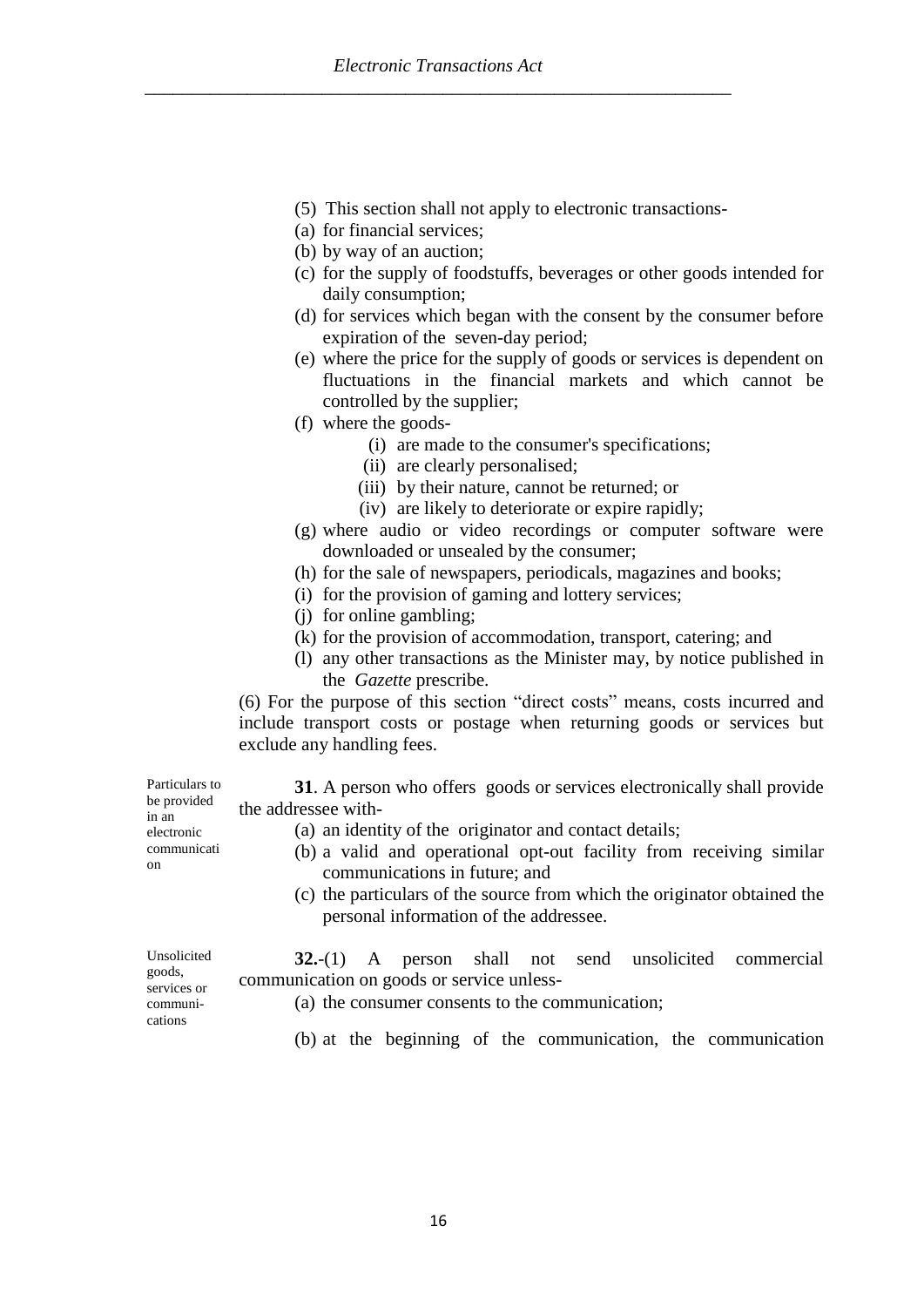discloses the identity of sender and its purpose; and

- (c) that communication gives an opt-out option to reject further communication.
- (2) The consent requirement is deemed to have been met where-
- (a) the contact of the addressee and other personal information were collected by the originator of the message in the course of a sale or negotiations for a sale;
- (b) the originator only sends promotional messages relating to its similar products and services to the addressee;
- (c) the originator offered the addressee the opportunity to opt-out and the addressee declined to opt-out; and
- (d) an opportunity to opt-out is provided by the originator to the addressee with every subsequent message.

(3) An originator who contravenes this section commits an offence and shall, upon conviction, be liable to a fine of not less than ten million shillings or to imprisonment for a term not less than one year or to both.

#### PART VII

#### CRYPTOGRAPHIC AND CERTIFICATION SERVICE PROVIDERS

Cryptographic and certification services **33.** The Minister may, by notice published in the *Gazette*, designate a government institution under the Ministry responsible for Information and Communication Technology to be a regulator of Cryptographic and Certification Services.

Functions of regulator

- **34**. The functions of the regulator shall be to-
- (a) license and regulate cryptographic and certification services;
- (b) prescribe security standards for cryptography and electronic signatures;
- (c) determine standards to be maintained by certification authorities;
- (d) keep and maintain a register of cryptographic and certification service providers; and
- (e) do such other things necessary for the implementation of this Part.

Application for registration

**35**.-(1) A person who intends to offer cryptographic or certification services shall apply to the regulator.

(2) The application made under subsection (1) shall consist of the following information-

(a) name and contact, including the physical address, telephone and e-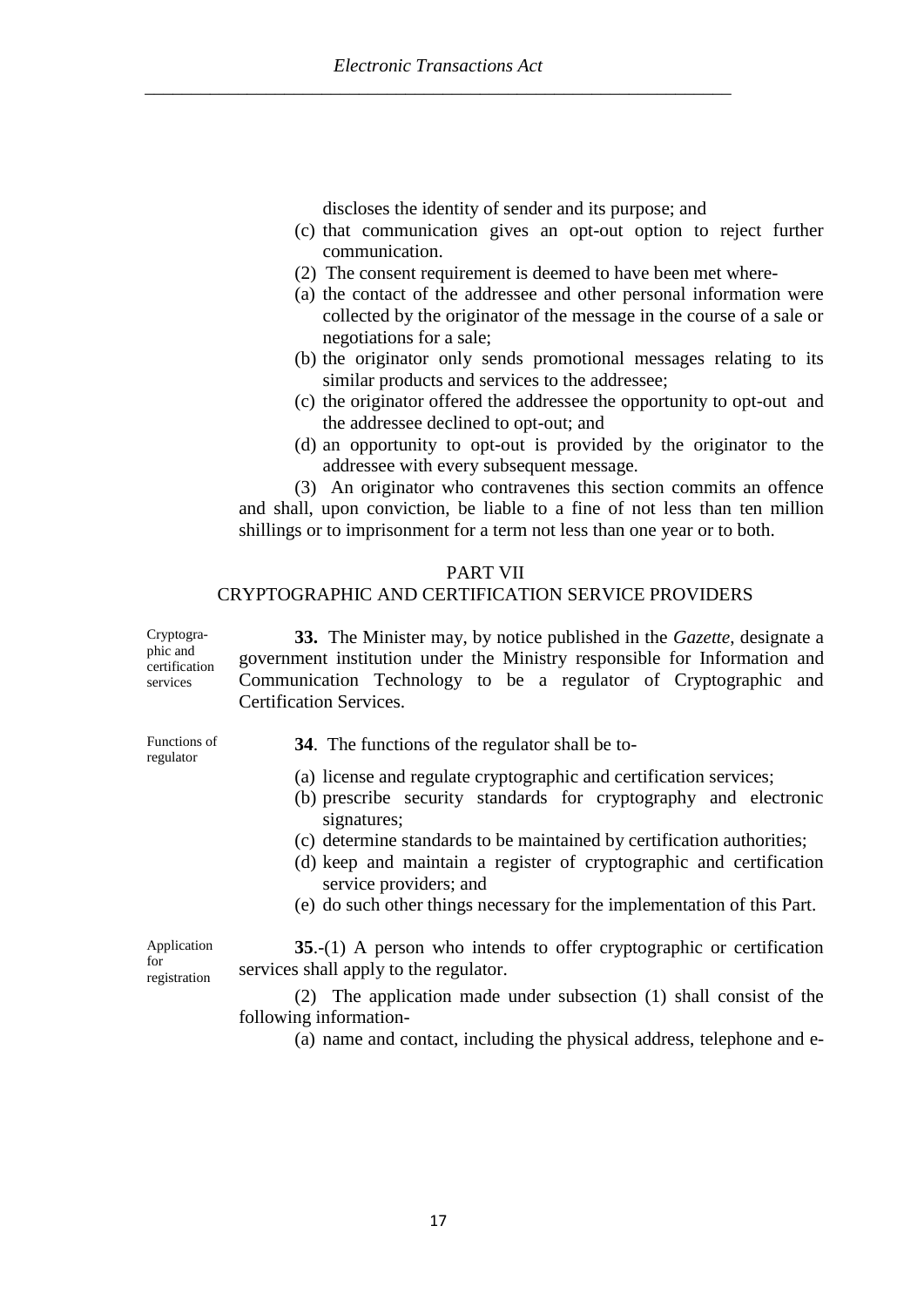mail;

- (b) a description of the type of service to be provided;
- (c) a description of the purpose to which the service will be applied;
- (d) a description of the technology to be applied in the services; and
- (e) any other relevant particulars as may be prescribed by the regulator.

**36.**-(1) A person shall not provide cryptographic or certification services without a licence.

(2) A person who contravenes subsection (1) commits an offence and shall, upon conviction be liable to a fine not less than ten million shillings or to imprisonment for a term not less than five years or to both.

#### PART VIII GENERAL PROVISIONS

**37.** The Minister may make regulations generally for or with respect to any matter which by this Act is required to be prescribed or which is necessary for giving effect to this Act.

### PART IX

#### CONSEQUENTIAL AMENDMENTS

#### *(a) Amendment of the Law of Contract Act, Cap. 345*

**38.** This Part shall be read as one with the Law of Contract Act, hereinafter referred to as the "principal Act".

**39.** The principal Act is amended in section 10 by inserting the words "or in electronic form" immediately after the words "in writing" appearing in the proviso of that section.

**40.** The principal Act is amended in section 25, by –

- (a) deleting the marginal note and substituting for it the following: "Agreement without consideration is void"
- (b) inserting the words "in electronic form" immediately after the word "writing" appearing in paragraph (a);
- (c) inserting the words "or electronic form" immediately after the word "writing" appearing in paragraph (c);

*(b) Amendment of the Law of Evidence Act, Cap.6*

Prohibition to provide cryptographic or certification services

Powers to make regulations

Amendment of section 25

Construction Cap.345

Amendment of section 10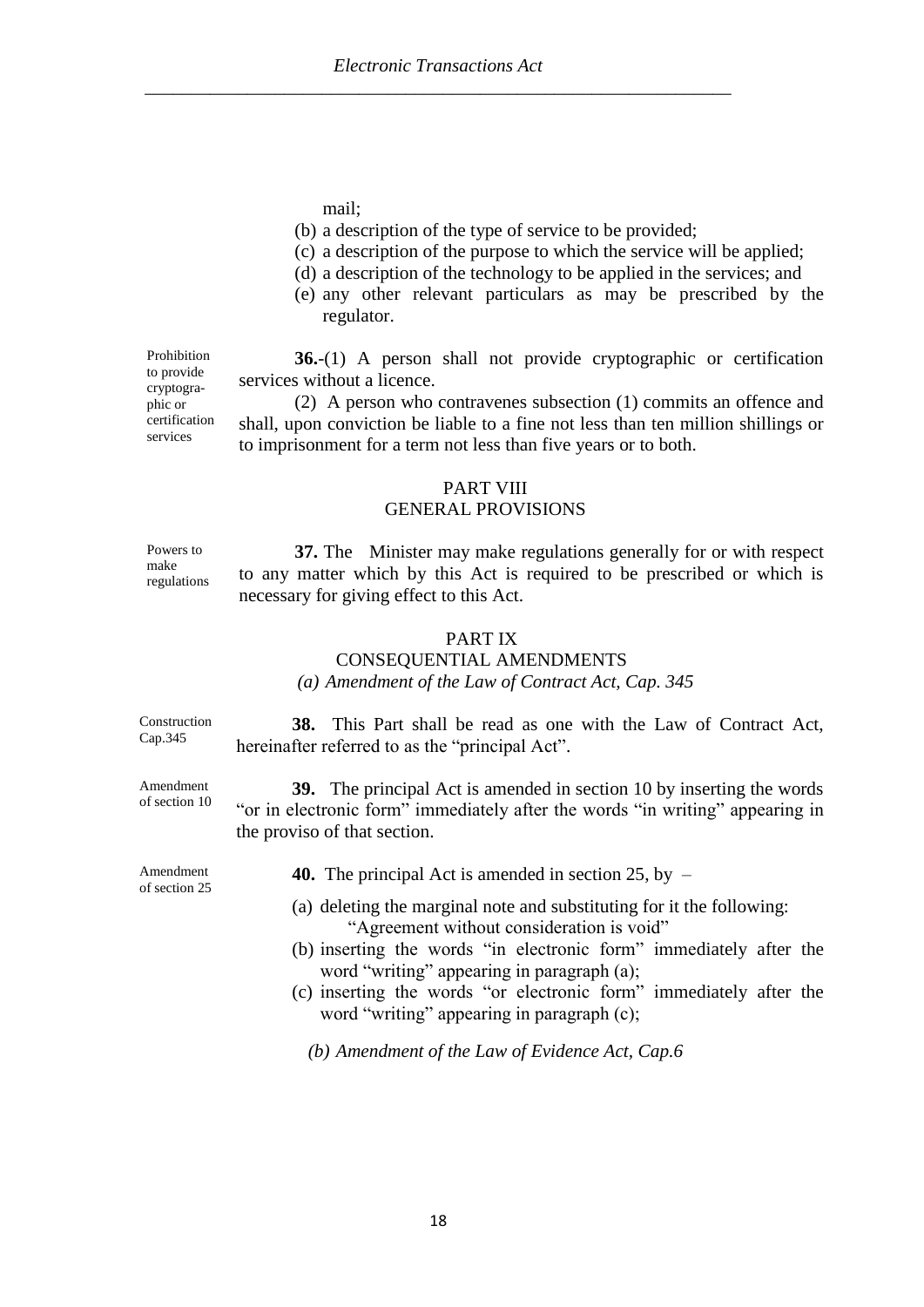| Construction<br>Cap. 6         | 41. This Part shall be read as one with the Law of Evidence Act,<br>hereinafter referred to as the "principal Act".                                                                                                                                                                                                                                                                                                                                                                                                                                                                                |
|--------------------------------|----------------------------------------------------------------------------------------------------------------------------------------------------------------------------------------------------------------------------------------------------------------------------------------------------------------------------------------------------------------------------------------------------------------------------------------------------------------------------------------------------------------------------------------------------------------------------------------------------|
| Amendment<br>of section 3      | The principal Act is amended in section 3 by deleting the<br>42.<br>definition of the term "document" and substituting for it with the following:<br>"document" means any writing, handwriting, typewriting, printing, Photostat,<br>photography, computer data and every recording upon any tangible thing, any<br>form of communication or representation including in electronic form, by<br>letters, figures, marks or symbols or more than one of these means, which may<br>be used for the purpose of recording any matter provided that recording is<br>reasonably permanent and readable;. |
| Amendment<br>of section 19     | <b>43.</b> Section 19 of the principal Act is amended by inserting the word "<br>electronic" immediately after the word "oral";                                                                                                                                                                                                                                                                                                                                                                                                                                                                    |
| Amendment<br>of section 34     | 44. Section 34 of the principal Act is amended by inserting the word "<br>electronic" immediately after the word "written";                                                                                                                                                                                                                                                                                                                                                                                                                                                                        |
| Amendment<br>of section<br>34B | 45.<br>Section 34B of the principal Act is amended by inserting the<br>words "or electronic" between the words "written" and "statements"<br>wherever" they appear in that section.                                                                                                                                                                                                                                                                                                                                                                                                                |
| Addition of<br>section 64A     | 46. The principal Act is amended by adding a new section 64A as<br>follows:                                                                                                                                                                                                                                                                                                                                                                                                                                                                                                                        |
|                                | "Admisibility<br><b>64A.</b> -(1) In any proceedings, electronic evidence<br>of electronic<br>shall be admissible.<br>evidence                                                                                                                                                                                                                                                                                                                                                                                                                                                                     |
|                                | (2) The admissibility and weight of electronic<br>evidence shall be determined in the manner prescribed<br>under section 18 of the Electronic Transaction Act,<br>2015.                                                                                                                                                                                                                                                                                                                                                                                                                            |
|                                | (3) For the purpose of this section, "electronic<br>evidence" means any data or information stored in<br>electronic form or electronic media or retrieved from a<br>computer system, which can be presented as evidence."                                                                                                                                                                                                                                                                                                                                                                          |
|                                | (c) Amendment of the Records and Archives Management Act, Cap.309                                                                                                                                                                                                                                                                                                                                                                                                                                                                                                                                  |

Construction Cap.309 **47.** This Part shall be read as one with the Records and Archives Management Act, hereinafter referred to as the "principal Act".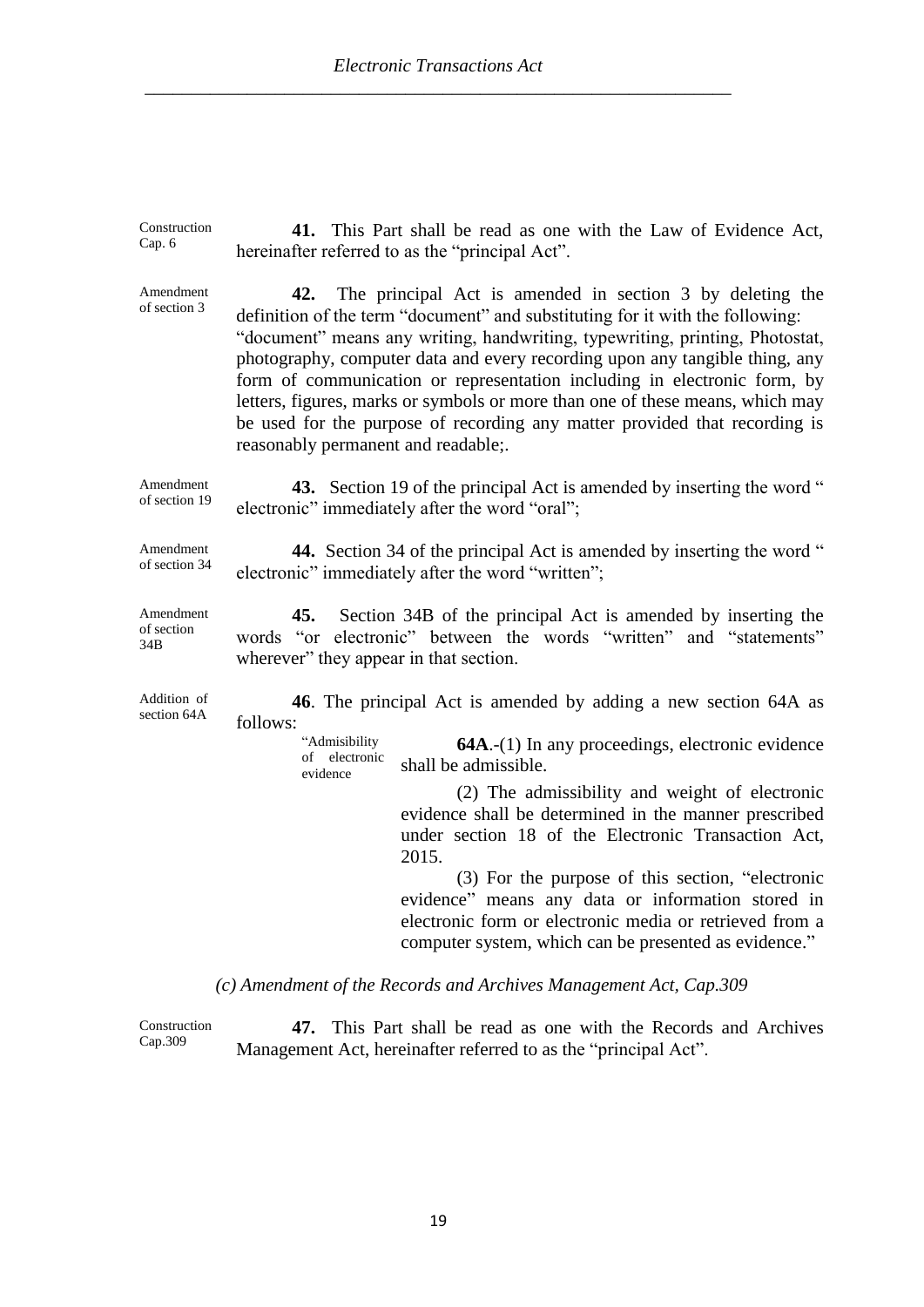Amendment of section 2 **48.** The principal Act is amended in section 2 by inserting the words "or electronic" immediately after the word "recorded" appearing in the definition of the term "record".

*(d) Amendment of the Banking and Financial Institutions Act, Cap.342*

Construction Cap.342 **49.** This Part shall be read as one with the Banking and Financial Institutions Act, hereinafter referred to as the "principal Act".

Amendment of section 8 **50.** The principal Act is amended in section 8 by inserting the words "or in electronic form" between the words "writing" and "and", appearing in subsection  $(1)$ .

### \_\_\_\_\_\_\_\_\_\_\_\_ OBJECTS AND REASONS \_\_\_\_\_\_\_\_\_\_\_\_

This Bill proposes the enactment of the Electronic Transactions Act, 2015 with a view to provide for the legal recognition of electronic transactions, to provide for recognition of e-Government services; the use of Information and Communication Technologies in collection of evidence, admissibility of electronic evidence, to provide for the facilitation of use of secure electronic signatures; and to provide for other related matters.

The Bill is divided into Nine Parts.

Part I provides for preliminary matters such as the short title, application and commencement and interpretation of some of the terms used in the proposed legislation.

Part II deals with matters that relates to recognition and effects of Electronic Transactions, the use or application of secure electronic signature, electronic record keeping and matters relating to notarisation, acknowledgement and certification.

Part III provides for matters relating to e-Government services which include electronic services, the requirements for acceptance of electronic filing, acceptance of electronic documents, payment and issuance of receipts in electronic form and recognition of electronic *Gazette*.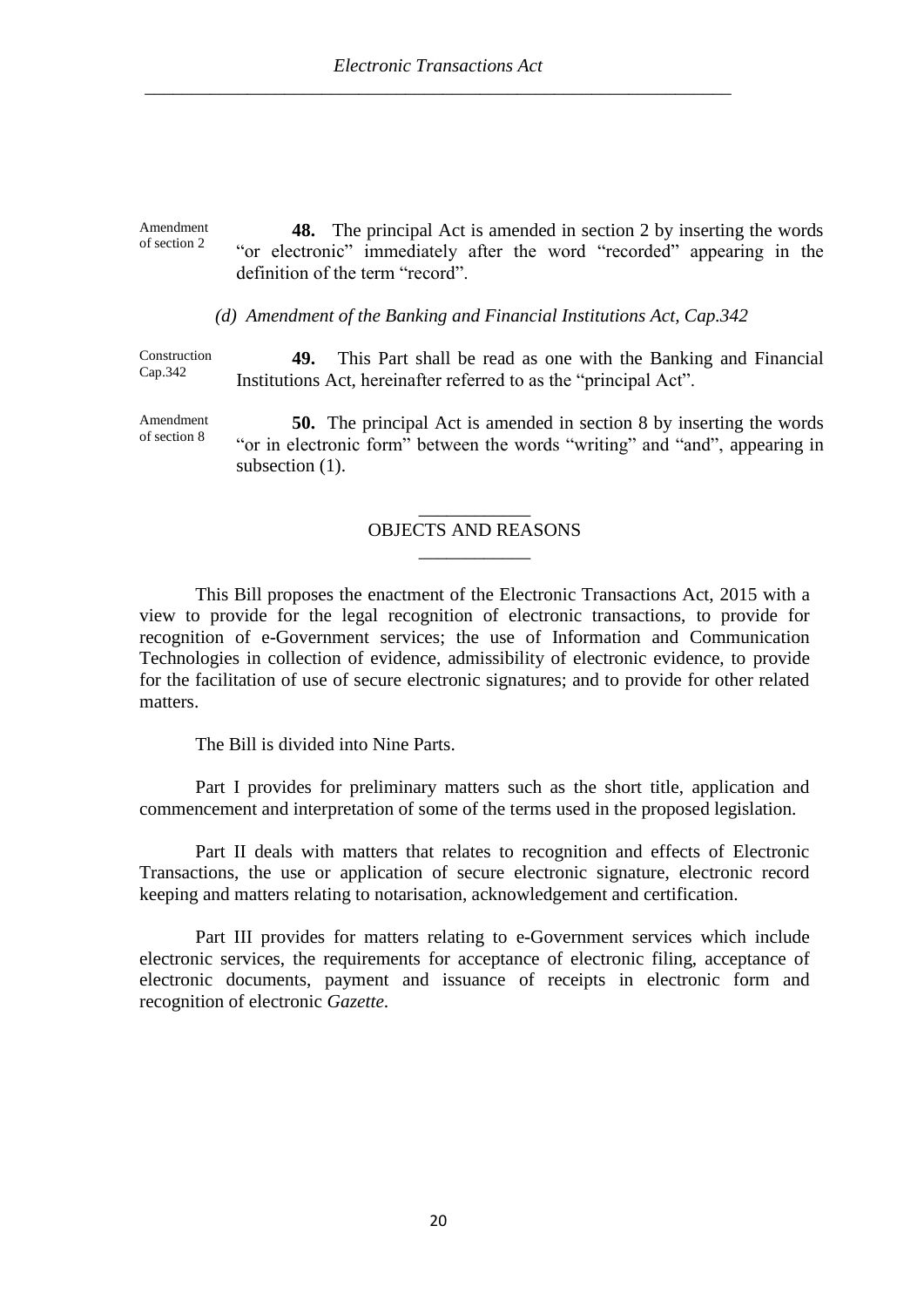Part IV provides for provisions which deal with the recognition and admissibility of electronic evidence, attribution of electronic communications and production of original documents in electronic form.

Part V provides for the provisions which recognise electronic contracts and matters relating to formation of such contracts which include time of dispatch, acknowledgement of receipt of electronic communication, time and places where the contract can be said to be entered and online auctions

Part VI provides for matters related to consumer protection which includes duties of suppliers to online consumers, time within which an order for online purchase must be executed, the right of cancellation and restriction of unsolicited commercial messages and advertisements.

Part VII provides for provisions relating to the use or application of cryptographic and certification services in order to ensure security and safety in electronic transactions.

Part VIII Provides for general provision which deals with the powers of the Minister in making regulation.

Part IX deals with the consequential amendments for the purposes of harmonizing the existing law with the proposed legislation.

Dar es Salaam, **MAKAME M. MBARAWA**<br>12<sup>th</sup> March. 2015 *Minister of Communication Minister of Communication Science and Technology*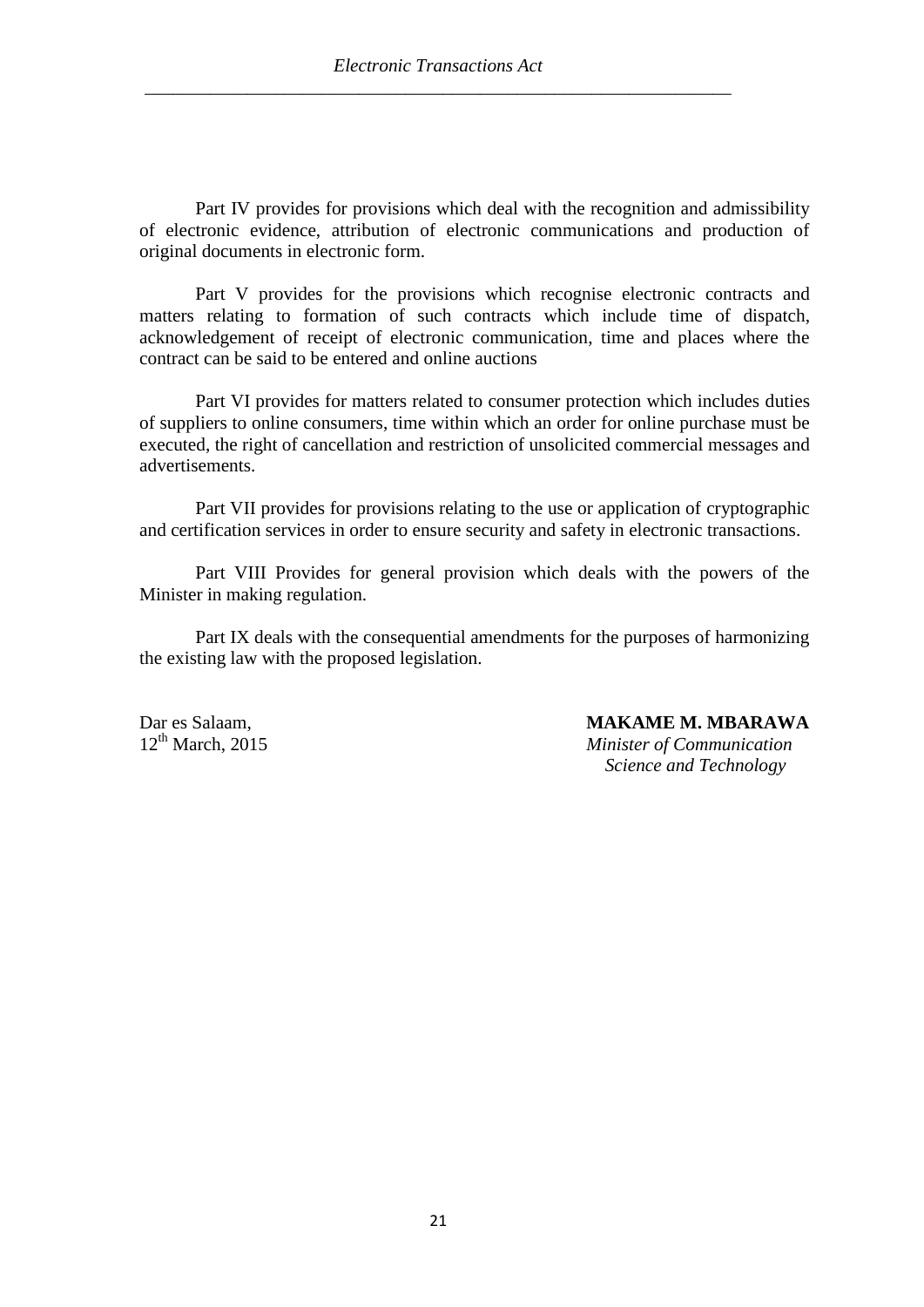#### **SHERIA YA MIAMALA YA KIELEKTRONIKI, 2015**

#### MPANGILIO WA VIFUNGU

#### SEHEMU YA KWANZA MASHARTI YA AWALI

*Kifungu Kichwa cha habari*

- 1. Jina na tarehe ya kuanza kutumika.
- 2. Matumizi.
- 3. Tafsiri.

## SEHEMU YA PILI KUTAMBULIKA NA MATOKEO YA MIAMALA YA KIELEKTRONIKI

- 4. Kutambulika kwa ujumbe wa data.
- 5. Uhalali wa muamala wa kielektroniki.
- 6. Saini ya kielektroniki.
- 7. Saini salama ya kielektroniki.
- 8. Matumizi ya saini salama ya kielektroniki.
- 9. Kutunza kumbukumbu kielektroniki.
- 10. Uthibitisho.
- 11. Masharti mengineyo.
- 12. Mwenendo wa mtu anayetegemea saini ya kielektroniki.

## SEHEMU YA TATU HUDUMA ZA SERIKALI MTANDAO

- 13. Kukubalika kwa uwasilishaji kielektroniki.
- 14. Uwasilishaji wa nyaraka kwa njia ya kielektroniki.
- 15. Malipo na utoaji wa stakabadhi kwa njia ya kielektroniki.
- 16. Uchapishaji nyaraka.
- 17. Ulazima wa nyaraka za kielektroniki.

# SEHEMU YA NNE KUKUBALIKA KWA USHAHIDI NA UZITO WA USHAHIDI WA UJUMBE WA DATA

18. Kukubalika kwa ujumbe wa data.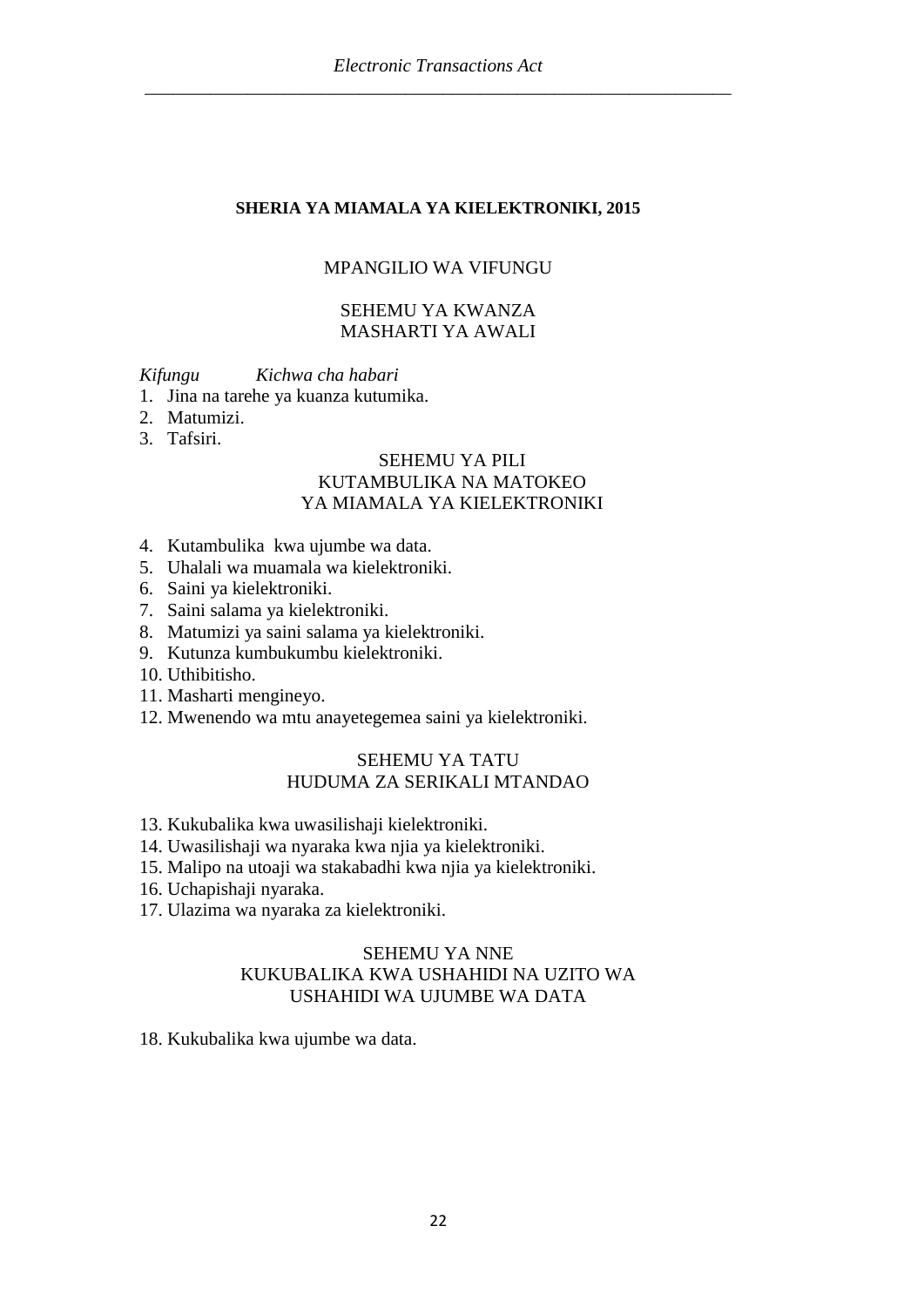19. Chanzo cha mawasiliano ya kielektroniki.

20. Kutolewa kwa nyaraka halisi kielektroniki.

#### SEHEMU YA TANO KUTAMBULIKA KWA MIKATABA YA KIELEKTRONIKI

- 21. Kutambulika kwa mikataba ya kielektroniki.
- 22. Muda wa kutumwa na kupokelewa kwa mawasiliano ya kielektroniki.
- 23. Uthibitisho wa upokeaji taarifa.
- 24. Mahali pa kutuma na kupokea mawasiliano ya kielektroniki.
- 25. Muda na sehemu ya kuingiwa kwa mkataba.
- 26. Mikataba kupitia mifumo ya kompyuta.
- 27. Mnada kupitia mtandao.

# SEHEMU YA SITA USALAMA KWA WALAJI

- 28. Wajibu wa watoa huduma kwa walaji.
- 29. Muda wa kutekeleza agizo.
- 30. Haki ya kusitisha.
- 31. Maelezo yatakayotolewa katika biashara ya mtandao.
- 32. Bidhaa, huduma au mawasiliano ambayo hayajaombwa.

#### SEHEMU YA SABA WATOA HUDUMA ZA KRAIPTOGRAFIA NA WAIDHINISHAJI

- 33. Huduma za kraiptografia na uidhinishaji.
- 34. Majukumu ya mdhibiti.
- 35. Maombi ya usajili.
- 36. Katazo la kutoa huduma za kraiptografia au uidhinishaji.

# SEHEMU YA NANE MASHARTI YA JUMLA

37. Mamlaka ya kutunga kanuni.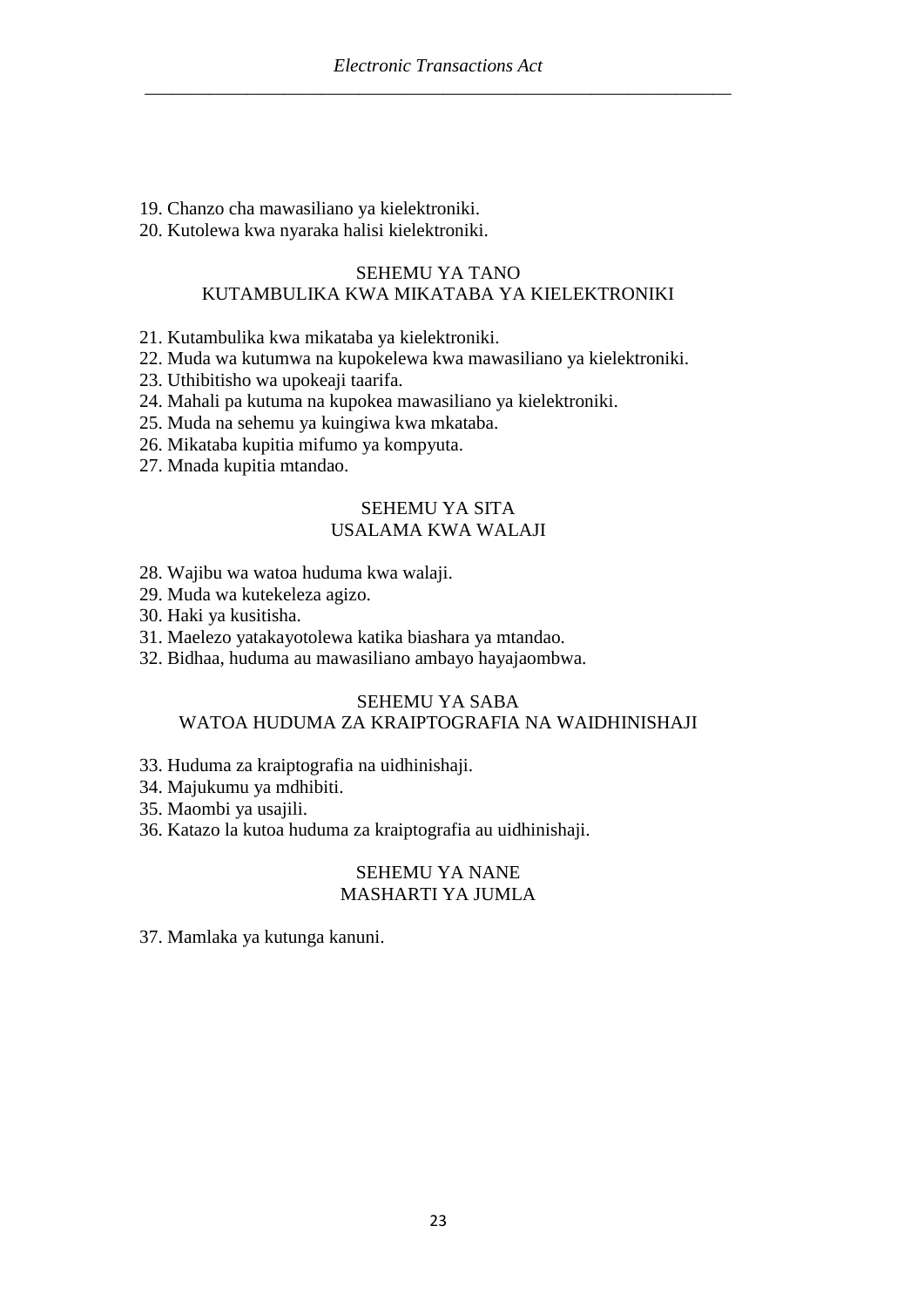#### $\overline{\phantom{a}}$ **TAARIFA**  $\overline{\phantom{a}}$

Muswada huu utakaowasilishwa Bungeni umechapishwa pamoja na madhumuni na sababu zake kwa ajili ya kutoa taarifa ya jumla kwa umma.

Dar es Salaam, **OMBENI Y. SEFUE** 3 Februari, 2015 *Katibu wa Baraza la Mawaziri*

#### MUSWADA *wa*

**Sheria inayoweka masharti kuhusiana na utambuzi wa miamala ya kielektroniki, huduma za Serikali mtandao, matumizi ya Teknolojia Habari na Mawasiliano katika ukusanyaji wa ushahidi, kukubalika kwa ushahidi wa kielektroniki, matumizi salama ya saini za kielektroniki na mambo mengine yanayohusiana nayo.**

**IMETUNGWA** na Bunge la Jamhuri ya Muungano wa Tanzania.

#### SEHEMU YA KWANZA MASHARTI YA AWALI

| Jina na tarehe<br>ya kuanza<br>kutumika | 1.-(1) Sheria hii itaitwa Sheria ya Miamala ya Kielektroniki ya<br>mwaka 2015.<br>(2) Sheria hii itaanza kutumika kwa tarehe ambayo Waziri, kwa<br>Tangazo litakalo chapishwa kwenye <i>Gazeti la Serikali</i> , atateua.                                                                                                                                                  |
|-----------------------------------------|----------------------------------------------------------------------------------------------------------------------------------------------------------------------------------------------------------------------------------------------------------------------------------------------------------------------------------------------------------------------------|
| Matumizi                                | 2. Isipokuwa kwa Sehemu ya Tatu, Sheria hii itatumika Tanzania<br>Bara na Tanzania Zanzibar.                                                                                                                                                                                                                                                                               |
| Tafsiri                                 | Katika sheria hii, isipokuwa kama muktadha utahitaji<br>3.<br>vinginevyo-<br>"kuingia" kuhusiana na mfumo wa kompyuta maana yake ni kupata fursa<br>ya kuingia, kutoa maelekezo, kuwasiliana na, kuhifadhi data katika,<br>kupokea data kutoka katika au vinginevyo kutumia rasilimali zozote<br>za mfumo wa kompyuta au mtandao au mfumo wa chamboo cha<br>kutunzia data; |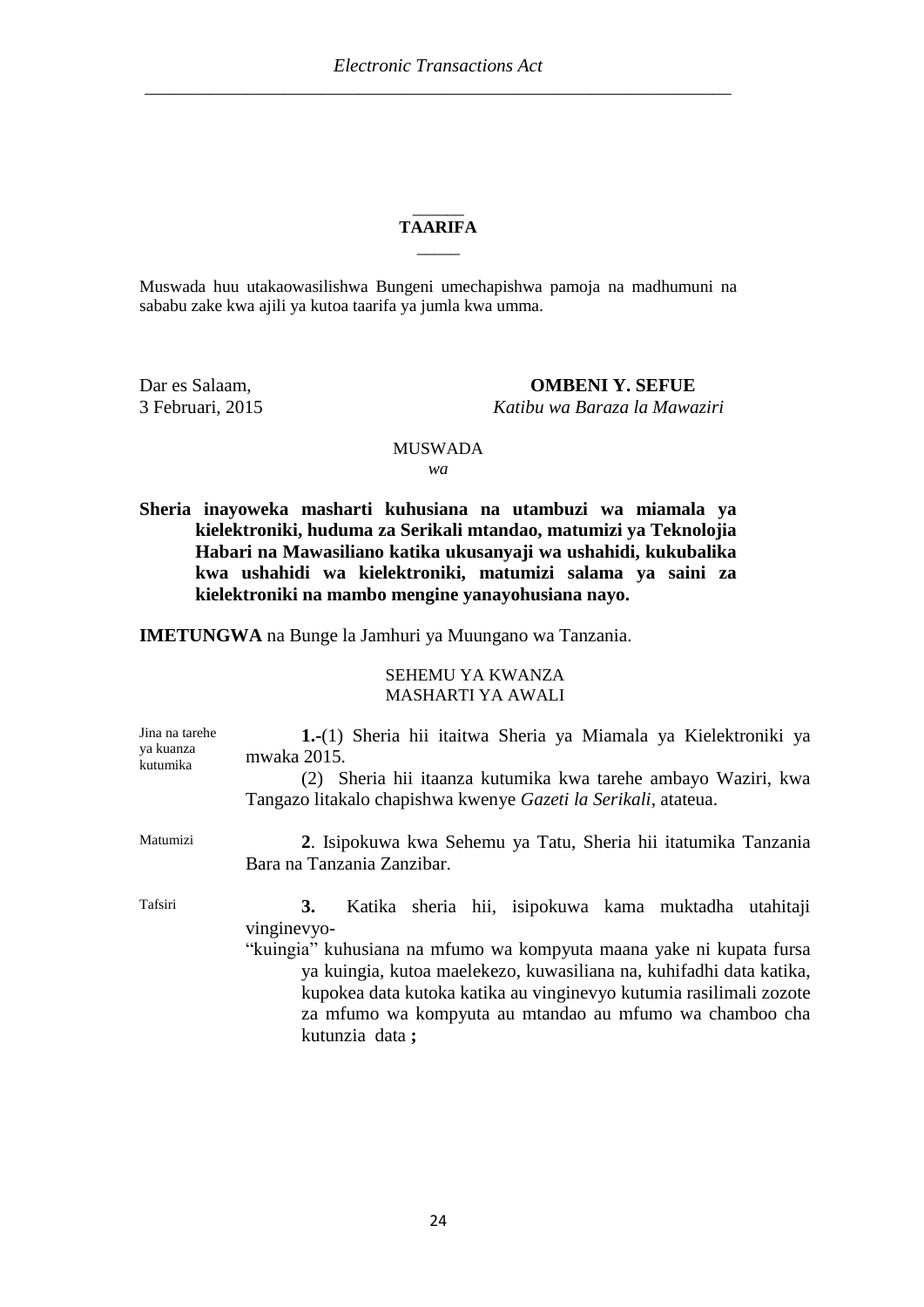- "mlengwa" maana yake ni mtu au mhusika anayelengwa na mtoa taarifa kupokea mawasiliano ya kielektroniki, isipokuwa hamjumuishi mtu anayetenda kama mtu kati kuhusiana na mawasiliano ya kielektroniki;
- "mlaji" maana yake ni mtu yeyote ambaye anayeingia au anayekusudia kuingia katika muamala wa kielektroniki na mtoa huduma akiwa kama mtumiaji wa mwisho wa bidhaa au huduma zinazotolewa na mtoa huduma;
- "kraiptografia" maana yake ni utaalamu wa kulinda taarifa kwa kuzibadilisha kuwa kwenye mfumo usiosomeka;
- "data" maana yake ni taarifa iliyowasilishwa kwa njia ya kielektroniki;
- "ujumbe wa data" maana yake ni ujumbe uliotolewa, kuwasilishwa, kupokelewa au kutunzwa kwa njia ya kielektroniki, kwa njia nyingine yoyote katika mfumo wa mawasiliano au kwa ajili ya kusafirishwa kutoka katika mfumo mmoja wa mawasiliano kwenda kwenye mfumo mwingine;
- "Serikali Mtandao**"** maana yake ni huduma yoyote ya Kiserikali inayotolewa kwa njia ya mawasiliano yakielektroniki;
- "mawasiliano ya kielektroniki" maana yake ni mawasiliano yaliyofanywa na au kwa kutumia njia ya kielektroniki;
- "*Gazeti* la kielektroniki" maana yake ni *Gazeti* lililotajwa kwenye kifungu cha 16;
- "kumbukumbu ya kielektroniki" maana yake ni kumbukumbu iliyo katika namna inayo tunzwa kwa njia ya kielektroniki;
- "saini ya kielektroniki" maana yake ni data, yaweza kuwa aidha, sauti ya kielektroniki, alama au mchakato unaofanyika au kutumika katika kumtambua mhusika ili kuashiria ridhaa au kusudio lake kuhusiana na taarifa iliyoko katika mawasiliano ya kielektroniki na ambayo imeambatanishwa kwenye au kikawaida inahusishwa na hayo mawasilano ya kielektroniki;
- "muamala wa kielektroniki" maana yake ni muamala, kitendo au fungo la miamala ama ya kibiashara au yasiyo yakibiashara ambayo yanafanyika kwa njia ya kielektroniki;
- "mfumo wa habari" maana yake ni chombo au kundi la vifaa vilivyounganishwa na vinayoshabihiana au vihusikanavyo na hayo, ikijumuisha intaneti ambavyo kwa namna moja au nyingine, kwa mujibu wa programu moja, vinashughulikia data kwa kujiendesha zenyewe au kufanya kazi nyingine;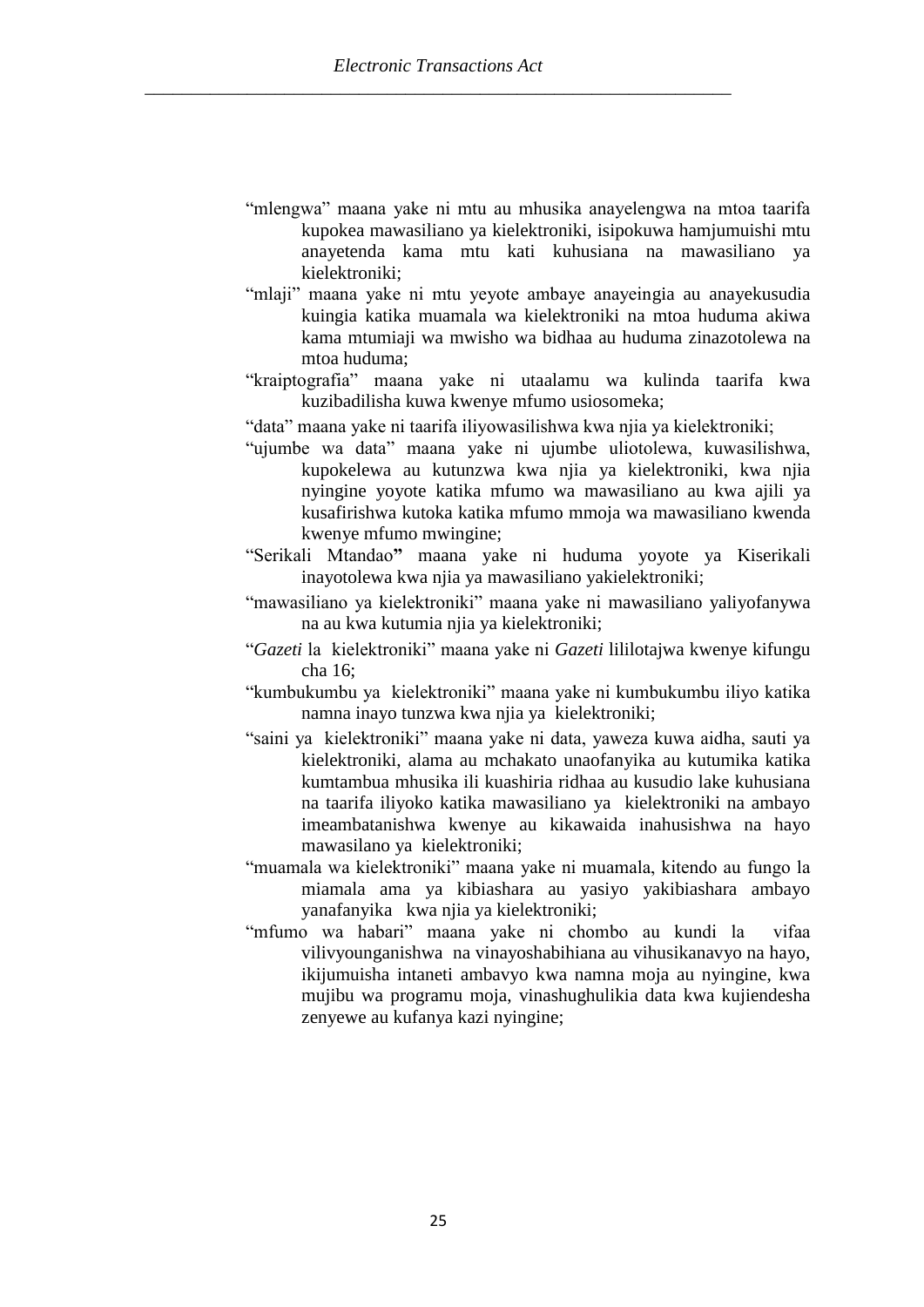- "mfumo wa ujumbe unaojiendesha" maana yake ni mfumo unaojiendesha wenyewe au programu nyingine iliyoandaliwa awali, inayotumika kuanzishia kitendo, kujibu mawasiliano ya kielektroniki au kuzalisha kazi nyingine kwa ukamilifu au kwa sehemu pasipo kurejea au kuingiliwa na mhusika kila wakati kitendo kinapofanywa au jibu linapotolewa na mfumo;
- "Waziri" maana yake ni Waziri mwenye dhamana ya masuala ya Teknolojia Habari na Mawasiliano;
- "mtuma taarifa" maana yake ni mtu ambaye kutoka kwake mawasiliano ya kielektroniki yanadaiwa kutumwa au kutoka kwake;
- "mahali pasipo pa muda mfupi" maana yake ni sehemu ambayo mhusika ana mahala pa kuendesha shughuli kwa madhumuni ya ya kiuchumi mbali ya shughuli ya muda ya uuazaji wa bidhaa na utoaji wa huduma katika eneo maalum;

#### SEHEMU YA PILI

# KUTAMBULIWA NA MATOKEO YA MIAMALA YA KIELEKTRONIKI

Kutambulika kwa ujumbe wa data **4**. Ujumbe wa data hautakosa nguvu ya kisheria, uhalali au nguvu ya utekelezaji kutokana na sababu ya kuwa umetengenezwa katika mfumo wa kielektroniki.

Uhalali wa muamala wa kielektroniki

**5**.-(1) Pale ambapo sheria inahitaji taarifa au muamala kuwa katika namna maalumu isiyo ya kielektroniki au kimaandishi, masharti hayo yatakuwa yametimizwa na taarifa au muamala wa kielektroniki iwapo taarifa hiyo-

- (a) imewekwa katika namna sawa au inayokaribiana na namna maalum isiyo ya kielektroniki;
- (b) inaweza kupatikana kwa mtu mwingine kwa ajili ya rejea;
- (c) inaweza kuhifadhiwa na mtu mwingine.

(2) Kifungu kidogo cha (2) kitatumika iwapo matakwa ya kuwa taarifa iwe kwa maandishi ni ya lazima au iwapo sheria inaainisha madhara ya taarifa ambayo haiko kwa maandishi.

Saini ya kielektroniki

**6**.-(1) Pale ambapo sheria inahitaji saini ya mtu, masharti hayo yatatimizwa na saini ya kielektroniki iliyotolewa chini ya Sheria hii.

(2) Masharti kuhusiana na saini ya kielektroniki chini ya kifungu kidogo cha (1) yatakuwa yametimizwa iwapo:

(a) njia hiyo inatumika kumtambua mtu na kuonesha nia ya mtu huyo kuhusiana na taarifa inayowasilishwa;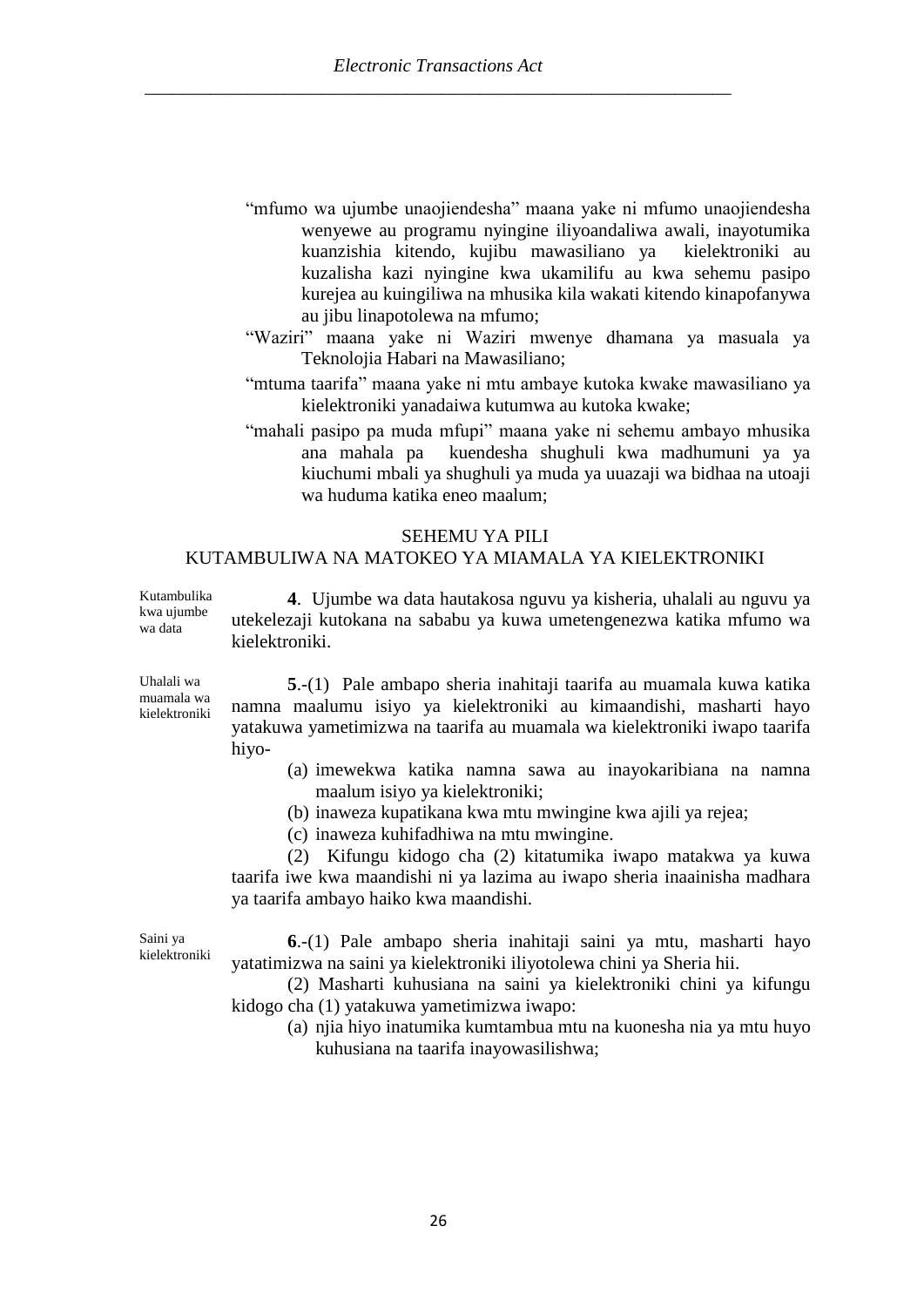(b) wakati wa matumizi ya njia hiyo, njia hiyo ilikuwa inaaminika na inafaa kwa madhumuni ambayo taarifa iliwasilishwa.

(3) Wahusika wanaweza kukubaliana kutumia njia maalum ya kusiani kwa njia ya kielektroniki kwa kadri watakavyoona inafaa, isipokuwa kama imeelezewa vinginevyo na sheria.

Saini salama ya

kielektroniki

**7**. Saini ya kielektroniki itachukuliwa kuwa ni salama iwapo:

- (a) imetengenezwa katika namna ya kipekee ili kuendana na madhumuni ambayo inatumika;
- (b) inaweza kutumika kumtambua mweka saini ya mawasilianoa hayo ya kielektroniki;
- (c) imetengenezwa na kuwekwa kwenye mfumo wa habari uliowekwa programu na au kwa niaba ya mwanzilishi kwa lengo la kujiendesha wenyewe;
- (d) ipo chini ya udhibiti wa mweka saini; na
- (e) imetengenezwa na kuunganishwa kwenye mawasiliano ya kielektroniki ambayo yanahusiana na nayo kwa namna ambayo iwapo kuna mabadiliko yoyote yanafanyika kwenye mawasiliano ya kielektroniki, mabadiliko hayo yataonekana.

Matumizi ya **8**. Saini ya kielektroniki iliyosalama itachukuliwa kuwa imetumika iwapo:

- (a) inatumiwa na mmiliki wa saini salama ya kielektroniki;
- (b) inawekwa saini na mmiliki kwa lengo la kuthibitisha mawasiliano hayo ya kielektroniki.

**9**.-(1) Pale ambapo sheria inahitaji taarifa fulani au nayaraka kutunzwa, masharti hayo yatakuwa yametimizwa kwa kutumia taarifa ya kielektroniki, ilimradi masharti yafuatayo yatazingatiwa:

- (a) taarifa iliyomo kwenye kumbukumbu ipo katika mfumo wa kielektroniki,
- (b) taarifa ya kumbukumbu inatunzwa katika namna ambayo imetengenezwa au kuzalishwa, kutumwa au kupokelewa au katika mfumo ambao umewekwa wazi ili kuashiria uhalisia wa taarifa hiyo; na
- (c) taarifa hiyo ya kielektroniki inatunzwa katika namna ambayo inawezesha utambuzi wa chanzo na sehemu ambayo taarifa hiyo ya kielektroniki au mawasiliano ya kielektroniki yanaelekea na tarehe na muda ambao ilitengenezwa au kuzalishwa, kutumwa, kupokelewa au kutunzwa.

Kutunza kumbuku-

saini salama ya

kielektroniki

mbu kielektroniki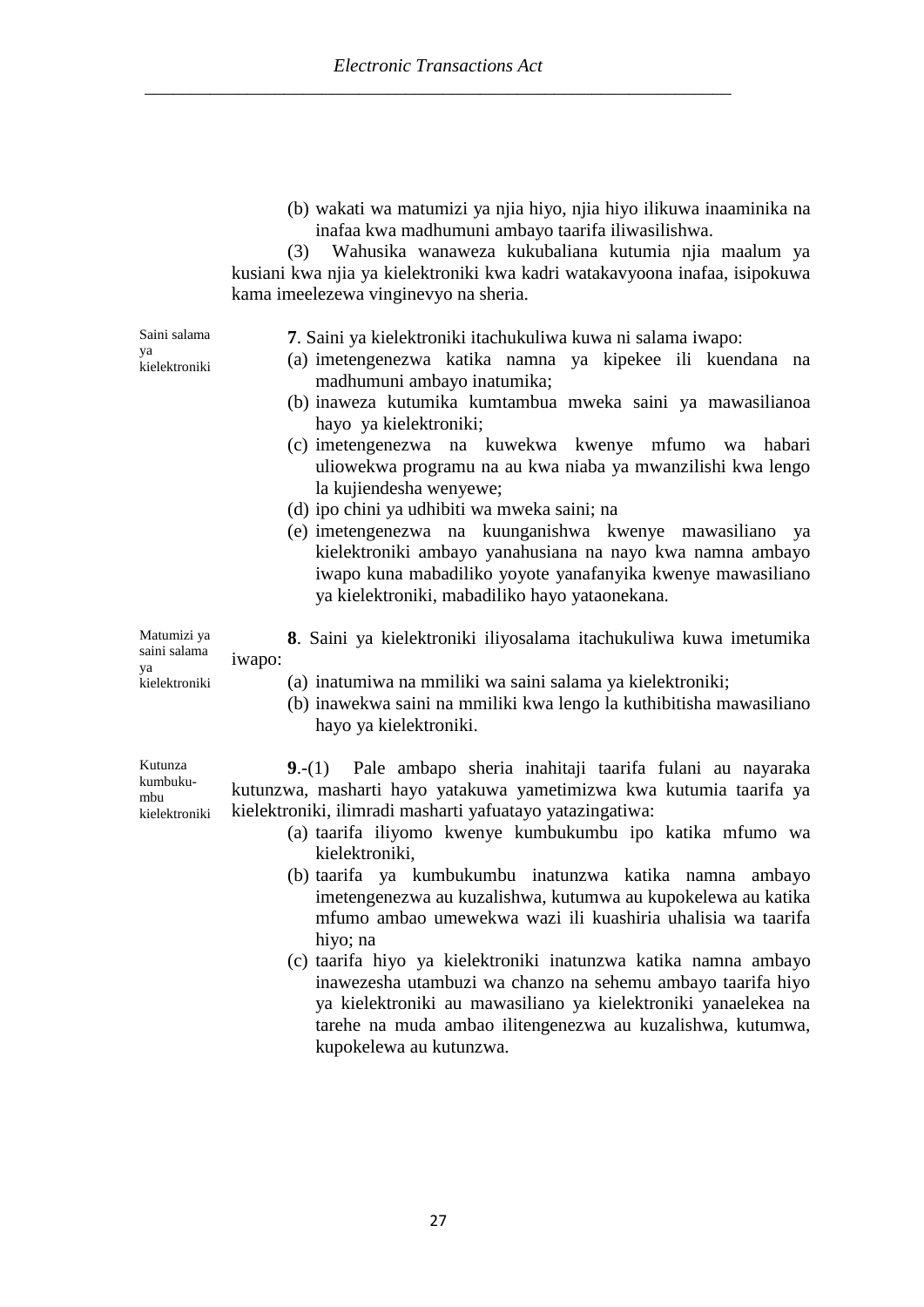|             | (2) Wajibu wa kutunza nyaraka, kumbukumbu au taarifa kwa mujibu<br>wa kifungu kidogo cha (1) hautahusu taarifa yoyote ambayo madhumuni<br>yake pekeeni kuwezesha ujumbe kutumwa au kupokelewa.                                                                                                                                                                                               |
|-------------|----------------------------------------------------------------------------------------------------------------------------------------------------------------------------------------------------------------------------------------------------------------------------------------------------------------------------------------------------------------------------------------------|
| Uthibitisho | 10. Pale ambapo sheria inahitaji-<br>(a) saini, maelezo au nayaraka kuthibitishwa, kuidhinishwa au<br>kutolewa chini ya kiapo, masharti hayo yatachukuliwa kuwa<br>yametimizwa iwapo saini ya kielektroniki ya mtu aliyeidhinishwa<br>kutekeleza wajibu huo imeambatanishwa, imejumuishwa au kwa<br>hali ya kawaida inahusishwaq na saini ya kielektroniki au ujumbe<br>wa data;             |
|             | (b) mtu kutoa nakala ya nyaraka iliyo idhinishwa na nyaraka hiyo ipo<br>katika mfumo wa kielektroniki, masharti hayo yatakuwa<br>yametimizwa iwapo mtu huyo anatoa hati iliyo chapishwa na<br>kuidhinishwa.                                                                                                                                                                                  |
| Masharti    | 11.-(1) Pale ambapo Sheria inahitaji-                                                                                                                                                                                                                                                                                                                                                        |
| mengineyo   | (a) kuwasilishwa kwa nakala zaidi ya moja ya nyaraka kwenda kwa<br>mlengwa mmoja kwa wakati mmoja, masharti hayo yatakuwa<br>yametimizwa kwa kuwasilishwa kwa wasiliano<br>moja la<br>kielektroniki ambalo linaweza kutolewa nakala na mlengwa;                                                                                                                                              |
|             | (b) lakiri na saini kuwekwa kwenye nyaraka na sheria hiyo haiweki<br>utaratibu au namna ambavyo nyaraka hiyo inaweza kufungwa au<br>kuwekewa lakiri kwa njia ya kielektroniki, masharti hayo<br>yatakuwa yametimizwa iwapo nyarakahiyo itafungwa na<br>kuwekewa lakiri na kusainiwa kwa njia ya kielektroniki na mtu<br>ambaye alitakiwa kusaini ka kuweka lakiri/ kuifunga nyaraka<br>hiyo; |
|             | (c) mtu kutuma taarifa au nyaraka kwa njia ya posta au huduma kama hiyo,<br>masharti hayo yatakuwa yametimizwa iwapo taarifa hiyo au nyaraka<br>imetumwa kwa njia ya kielektroniki.                                                                                                                                                                                                          |
|             | (2) Maneno yoyote yaliyomo kwenye sheria, ikijumuisha maneno<br>"nyaraka", "kumbu kumbu", "jalada/faili", "wasilisha", "peleka", "toa",                                                                                                                                                                                                                                                      |
|             | "chapisha", "andika kwenye au maneno au matamshi yaliyo na maana kama                                                                                                                                                                                                                                                                                                                        |
|             | hayo, yatatafsiriwa kujumuisha au kuruhusu mfumo, aina au kitendo                                                                                                                                                                                                                                                                                                                            |
|             | kuhusiana na mawasiliano ya kielektroniki isipokuwa kama imeelezwa                                                                                                                                                                                                                                                                                                                           |

Mwenendo wa mtu

**12.** Mtu anayetumia saini ya kielektroniki atawajibika kisheria kwa kushindwa kuchukua hatua stahiki -

vinginevyo chini ya Sheria hii.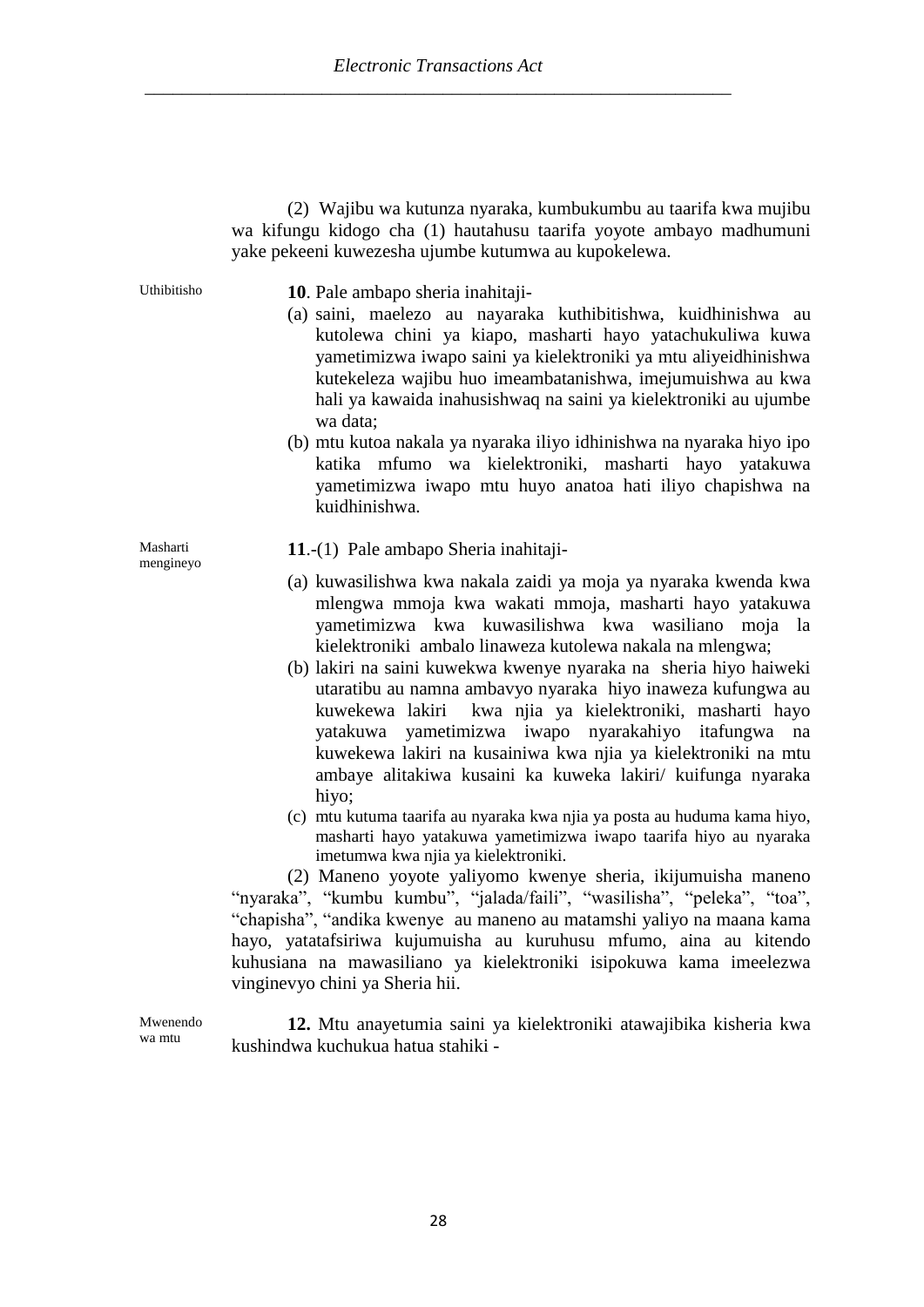anayetumia saini ya kielektroniki (a) kuhakikisha uhalali wa saini inayotumika;

(b) uhalisia wa uthibitisho au kufuata masharti yoyote ya uthibitisho iwapo saini hiyo inatakiwa iwe na uthibitisho.

# SEHEMU YA TATU HUDUMA ZA SERIKALI MTANDAO

Kukubalika kwa uwasilishaji kielektroniki

**13**.-(1) Bila kuathiri sheria nyingine yoyote, iwapo taasisi ya umma inayo mamlaka yakushughulikia taarifa au nyaraka, inaweza kushughulikia taarifa au nyaraka hiyo kwa njia ya kielektroniki kwa mujibu wa Sheria hii.

(2) Masharti kuwa taarifa au nyaraka iwe kwa maandishi au saini haitatafsiriwa kuzuia matumizi ya njia ya kielektroniki.

(3) Taasisi ya umma inaweza kuchukua au kupokea malipo kwa njia ya kielektroniki kwa namna itakayoainishwa.

(4) Kwa madhumuni ya kifungu kidogo cha (1), Waziri, kwa Tangazo litakalo chapishwa kwenye *Gazeti la Serikali* anaweza kutoa miongozo itakayo ainisha-

- (a) namna na mfumo ambao muamala wa kielektroniki unaweza kufanyika;
- (b) ainia ya saini ya kielektroniki inayohitajika, katika hali ambapo muamala wakielektroniki unatakiwa kusainiwa;
- (c) namna na mfumo ambao saini ya kielektroniki inaweza kuambatanishwa au kuhusishwa na muamala wakielektroniki;
- (d) mchakato wa udibiti na taratibu za kuhakikisha uaminifu usalama na usiri wa taarifa;
- (e) utambulisho au utaratibu utakaozingatiwa na watoa huduma walioidhinishwa wakati wa kuwasiliha/andaa muamala wa kielektroniki;
- (f) mchakato unaofaa na utaratibu utakao hakikisha uadilifu unaofaa, usalama na usiri wa muamala wakielektroniki na malipo yakielektroniki; na
- (g) masharti mengine kwa ajili ya miamala yakielektroniki.

(5) Bila kujali kifungu kidogo cha (2), taasisi yoyote iliyoidhinishwa, inaweza kutumia taratibu nyingine ya uthibitisho.

Uwasilishaji wa nyaraka kwa njia ya kielektroniki

**14**.-(1) Pale ambapo sheria inahitaji nyaraka kuwasilishwa, masharti hayo yatakuwa yametekelezwa iwapo nyaraka imewasilishwa kwa njia ya kielektroniki.

(2) Kifungu kidogo kitatumika iwapo kuna mfumo wa kuandaa taarifa ambao unaweza-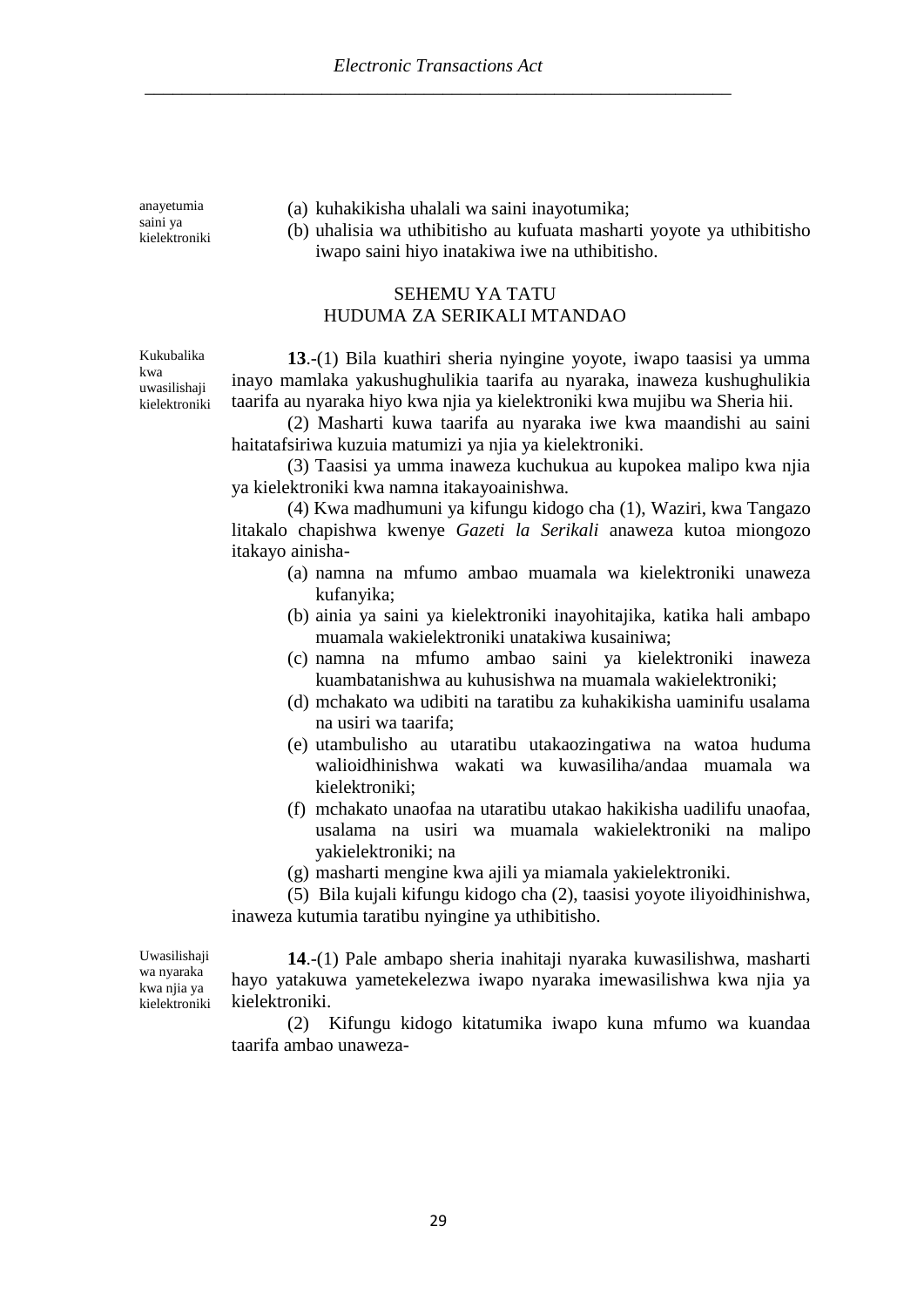- (a) kutambua chanzo, ukomo, muda, tarehe ya kutolewa, kutumwa na kupokelewa kwa taarifa;
- (b) kutoa stakhabadhi ya nyaraka hiyo.

Malipo na utoaji wa stakabadhi kwa njia ya kielektroniki

- **15.** Pale ambapo sheria inahitaji-
- (a) malipo kufanyika, masharti hayo yatakuwa yametekelezwa iwapo malipo yatakuwa yamefanyika kwa njia ya kielektroniki na kikidhi masharti yoyote yaliyotolewa na sheria nyingine; na
- (b) utoaji wa stakabadhi yoyote ya malipo, masharti hayo yatakuwa yametekelezwa iwapo stakabadhi hiyo itakuwa katika mfumo wa kielektroniki na ujumbe kusomeka na unaeleweka kiasi kwamba unaweza kutumika katika rejea.

Uchapishaji **16.** Pale ambapo sheria inahitaji nyaraka kuchapishwa kwenye *Gazeti*, masharti hayo yatakuwa yametimizwa iwapo nyaraka hiyo itachapishwa kwenye *Gazeti* la kielektroniki.

Ulazima wa nyaraka za kielektroniki

nyaraka

**17**. Sheria hii haitatoa haki kwa mtu yeyote kushinikiza taasisi ya yoyote ya umma kushughulikia nyaraka yoyote kielektroniki.

#### SEHEMU YA NNE

# KUKUBALILIKA NA UZITO WA USHAHIDI WA UJUMBE WA DATA

Kukubalika kwa ujumbe wa data

**18.**-(1) Katika mwenendo wa shauri lolote la kisheria, matumizi ya kanuni za ushahidi hayataondoa uhalali wa kukubalika kwa ushahidi wa ujumbe data kwa kigezo kwamba ni ujumbe data.

(2) Katika kuamua uzito wa ushahidi wa ujumbe data, yafuatayo yatazingatiwa-

- (a) kuaminika kwa namna ambayo ujumbe data ulitengenezwa, kuhifadhiwa au kuwasilishwa;
- (b) kukubalika na kuaminika kwa jinsi ujumbe data ulivyohifadhiwa;
- (c) namna ambayo chanzo cha ujumbe data kimetambuliwa;
- (d) vigezo vingine vyovyote vinavyoweza kufaa katika kutathmini uzito wa ushahidi huo.

(3) Uhalali wa kumbukumbu za mfumo wa kielektroniki ambamo kumbukumbu ya kielektroniki inanukuliwa au kutunzwa, iwapo hakuna ushahidi kinyume na hapo, utachukuliwa kuwa-

(a) iwapo kuna ushahidi unaounga mkono uamuzi kuwa katika muda wote wa msingi, mfumo wa kompyuta au kifaa kama hicho kilikuwa kinafanya kazi vizuri au iwapo hakikuwa kinafanya kazi

30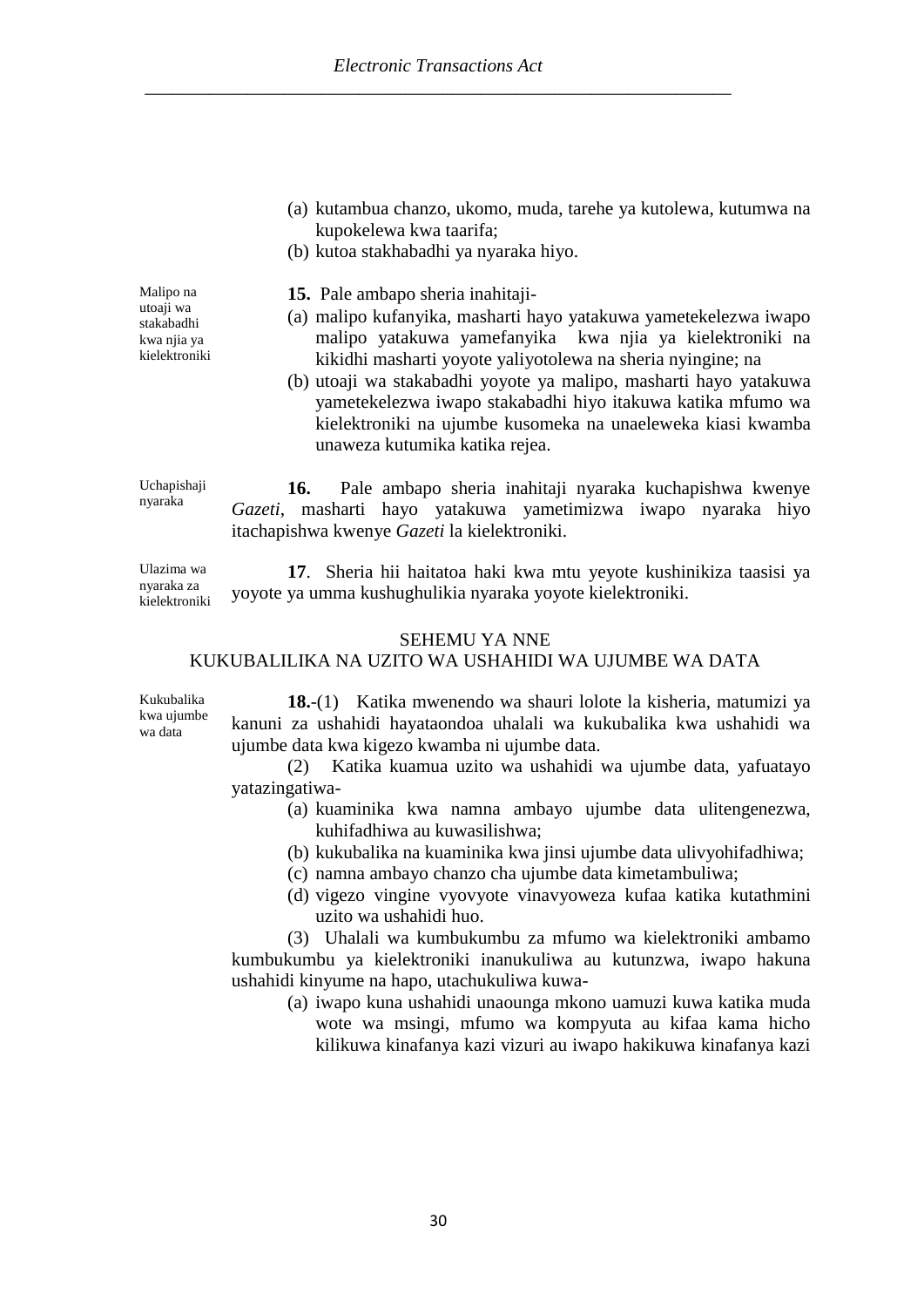vizuri, kitendo cha kutokufanya kazi kwake vizuri hakukuathiri uadilifu wa kumbukumbu ya kielelektroniki na kwamba hakuna sababu nyingine za msingi kushuku uhalali wa kumbukumbu za mfumo wa kielektroniki;

- (b) iwapo inabainika kwamba kumbukumbu ya kielektroniki ilirekodiwa au kuhifadhiwa na mhusika katika shauri ambaye ana maslahi tofauti na mhusika wa upande unaotaka kuutumia ushahidi huo; au
- (c) inathibitika kuwa kumbukumbu ya kielektroniki ilirekodiwa au kuhifadhiwa katika utendaji kazi wa kawaida na mtu ambaye si mhusika katika shauri na ambaye hakurekodi au kuhifadhi kumbukumbu chini ya uangalizi wa mhusika wa upande unaotaka kuutumia ushahidi huo.

(4) Kwa madhumuni ya kuamua iwapo kumbukumbu ya kielektroniki inakubalika chini ya kifungu hiki, ushahidi unaweza kutolewa kuhusiana na utaratibu wowote uliowekwa, matumizi au mwenendo kuhusiana na namna ambavyo kumbukumbu zinatakiwa kuchukuliwa au kunakiliwa au kutunzwa, kwa kuzingatia aina ya biashara au mfumo unaotumika, kunakili au kuchukua au kutunza kumbukumbu ya namna hiyo madhumuni ya kumbukumbu ya kielektroniki.

**19**. Mawasiliano ya kielektroniki yatachukuliwa kuwa yametoka kwenye chanzo iwapo yametumwa na-

- (a) chanzo chenyewe;
	- (b) mtu ambaye ameidhinishwa kwa namna hiyo na chanzo ili kufanya mawasiliano kwa njia ya kielektroniki kuhusiana na ujumbe ya data; au
	- (c) mfumo wa taarifa umewekwa katika programu inayojiendesha yenyewe ili inaashiria kuwa yametoka kwenye chanzo na au kwa niaba ya chanzo.

**20**.-(1) Pale ambapo sheria inamtaka mtu kutoa nyaraka au taarifa, masharti hayo yatakuwa yametimizwa iwapo-

- (a) mtu anatoa, kwa njia ya mawasiliano ya kielektroniki, fomu au nyaraka yakielektroniki au taarifa;
- (b) kwa kuzingatia masuala yote ya msingi, wakati mawasilano yakielektroniki yanatumwa, mfumo wa kutoa taarifa ya kielektroniki ya nyaraka hiyo ulitoa namna ya uhakika ya kuhakikisha utunzaji wa uadilifu wa taarifa iliyoko kwenye nyaraka;

Kutolewa kwa nyaraka halisi

kielektroniki

Chanzo cha mawasiliano

kielektroniki

ya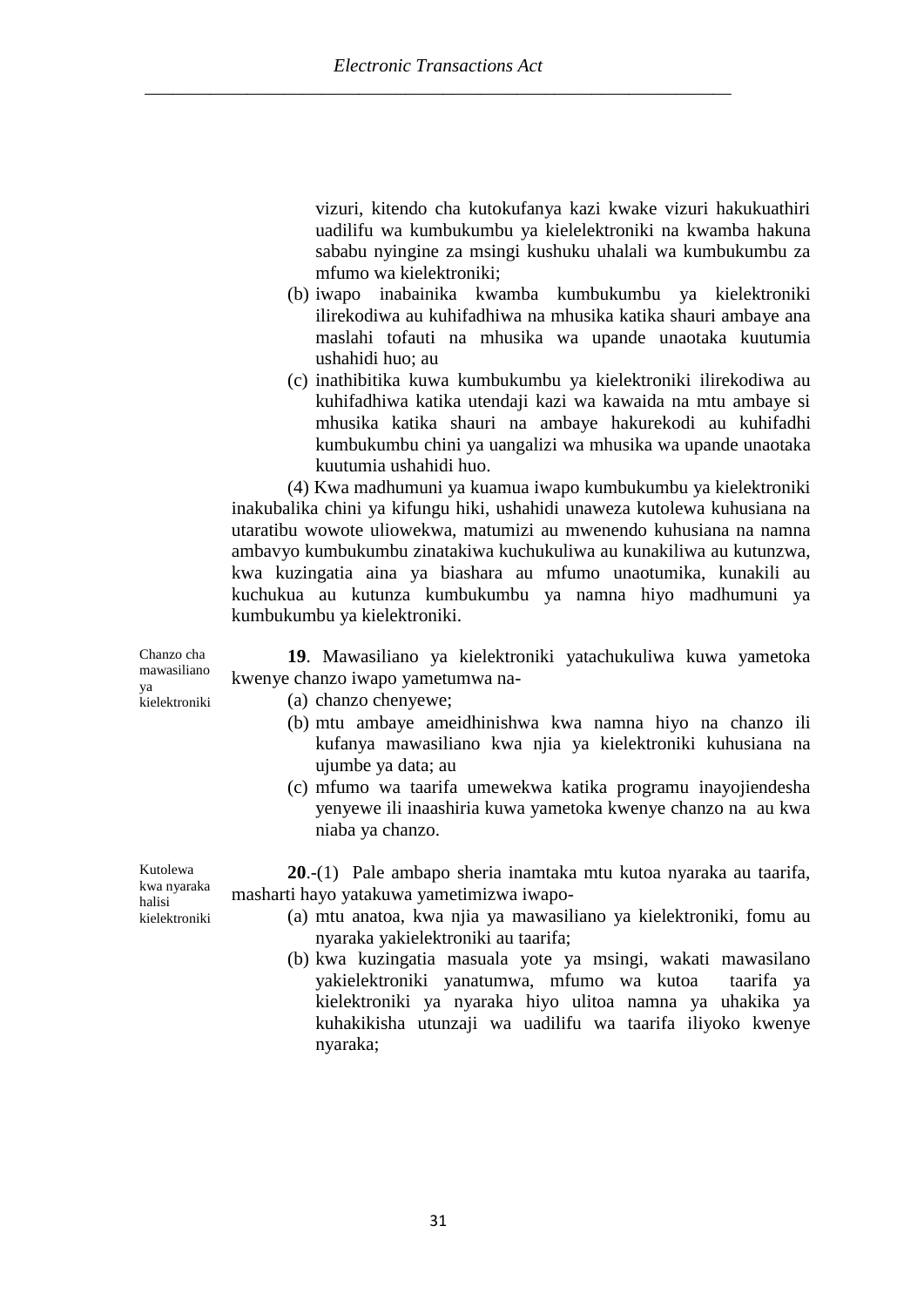(c) wakati mawasiliano yakielektroniki yanatumwa, ilikuwa ni kwa hali ya kawaida kutarajia kuwa taarifa iliyoko ndani yake ingeweza kupatika kwa urahisi ili kuiwezesha kutumika katika rejea ya taarifa hiyo.

(2) Kwa madhumuni ya kifungu kidogo cha (1), uadilifu wa taarifa iliyoko kwenye nyaraka utakuwa umezingatiwa iwapo taarifa inabaki kuwa kamili na haijabadilishwa, isipokuwa kwa:

- (a) kuweka nyongeza ya uthibitisho; au
- (b) mabadiliko yoyote ya msingi, ambayo yanatokea wakati wa kufanya mawasiliano ya kawaida, utunzaji au uwekaji wazi.

#### SEHEMU YA TANO

#### KUTAMBULIKA KWA MIKATABA YA KIELEKTRONIKI

Kutambulika kwa mikataba ya kielektroniki

**21.**-(1) Kwa madhumuni ya kuondoa shaka, mkataba unaweza kuandaliwa kwa njia ya kieleketroniki isipokuwa kama imekubaliwa vinginevyo na wahusika.

(2) Iwapo kumbukumbu za kielektroniki zinatumika kwenye taarifa ya mkataba, mkataba huo hautapoteza nguvu ya kisheria au uwezo wa kutekelezwa kutokana na sababu kuwa kumbukumbu za kielektroniki zilitumika kwa madhumuni hayo.

Muda wa kutumwa na kupokelewa kwa mawasiliano ya kielektroniki

**22.**-(1) Taarifa iliyoko kwenye mfumo wa kielektroniki itachukuliwa kuwa imetumwa pale inapoingia kwenye mfumo wa mawasiliano ulio nje ya uwezo wa chanzo cha taarifa au mtu ambaye aliituma taarifa hiyo ya kielektroniki kwa niaba ya chanzo.

(2) Iwapo chanzo au mlengwa wa taarifa wapo kwenye mfumo mmoja wa mawasiliano ya kielektroniki, taarifa itachukuliwa kuwa imepokelewa pale ambapo mlengwa anaweza kupata taarifa hiyo.

(3) Iwapo mlengwa ametenga mfumo wa mawasiliano kwa madhumuni ya kupokea mawasiliano ya kielektroniki, taarifa hiyo itachukuliwa kuwa imepokelewa wakati mawasiliano ya kielektroniki yanaingia kwenye mfumo wa mawasiliano uliotengwa.

(4) Iwapo mawasiliano ya kielektroniki yanatumwa kwenye mfumo wa mawasiliano wa mlengwa ambao ni tofauti na mfumo wa mawasiliano uliotengwa, taarifa hiyo itachukuliwa kuwa imewasilishwa-

- (a) wakati ambapo mawasiliano yanaweza kupokelewa na mlengwa katika anuani hiyo; na
- (b) mlengwa anapata taarifa kuhusiana na mawasiliano ya kielektroniki yaliyotumwa kwenye anuani hiyo.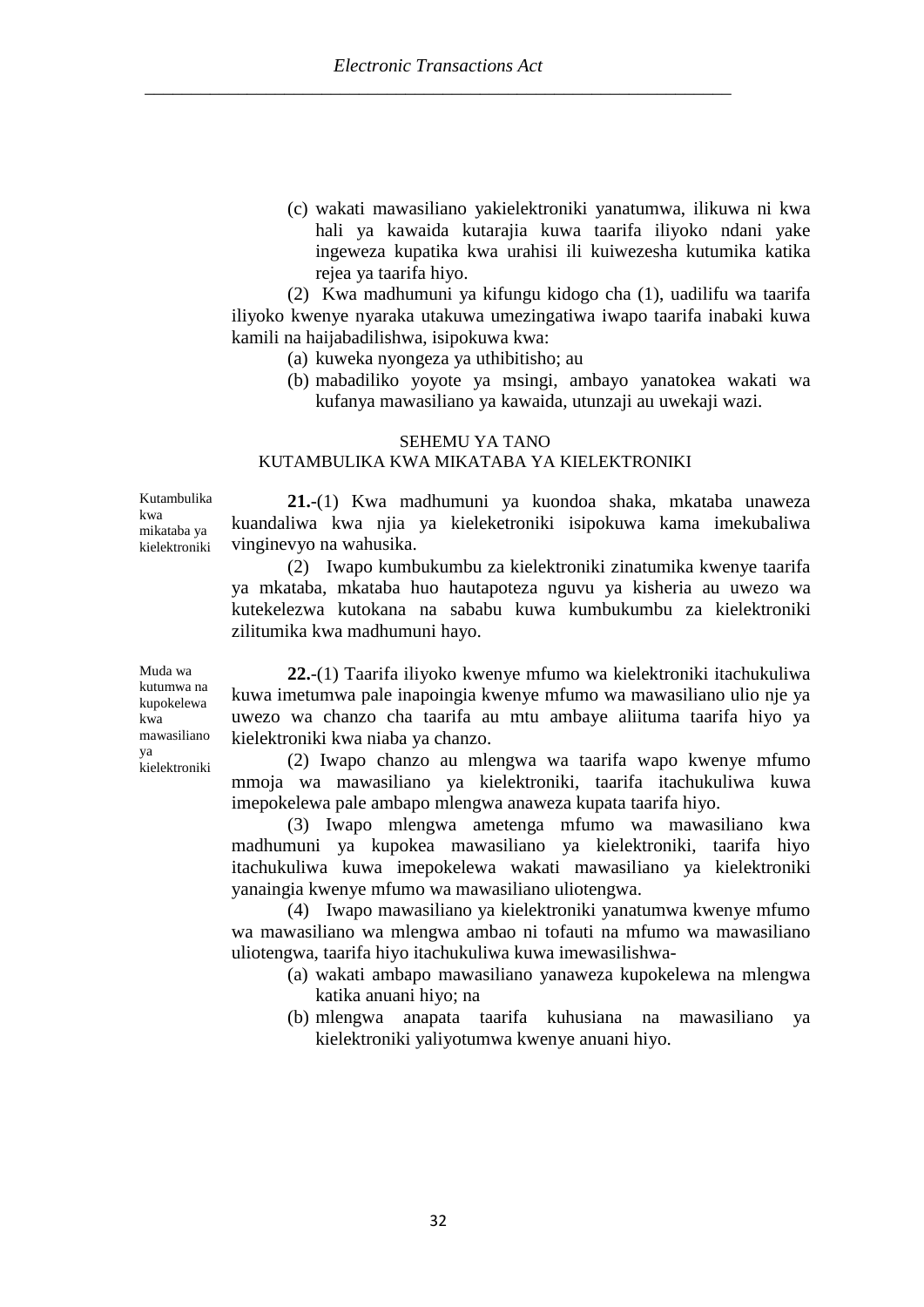(5) Iwapo mlengwa hajatenga mfumo wa mawasiliano, upokeaji wa taarifa unatimia pale ambapo mawasiliano ya kielektroniki yanapokelewa na mlengwa, au yalitakiwa kuwa kikawaida yamepokelewa na mlengwa.

Uthibitisho wa upokeaji taarifa

**23.**-(1) Uthibitisho wa kupokea mawasiliano ya kielektroniki pale ambapo chanzo na mlengwa hawajakubaliana kuhusu namna au njia ya mawasiliano, uthibitisho unaweza kutolewa kwa-

- (a) njia ya kielektroniki na mlengwa, ama kwa njia ya ujumbe kujiendesha wenyewe au vinginevyo; au
- (b) kwa kupitia kitendo kilichofanywa na mlengwa, kwa kiasi ambacho kinatosha kuashiria kuwa chanzo cha mawasiliano kuwa mawasiliano ya kielektroniki yamepokelewa.

(2) Iwapo mwanzilishi wa mawasiliano ameainishakuwa mawasiliano ya kielektroniki yatawabana wahusika pale tu anapopokea uthibitisho wa kupokea au unapokelewa, na uthibitisho haujapokelewa, mwanzilishiatakiwa-

- (a) ndani ya muda uliotajwa au kukubalika au iwapo muda haujatajwa au kukubalika, ndani ya muda wa kawaida, basi chanzo cha mawasiliano kinaweza kutoa taarifa kwenda kwa mlengwa ikielezea kuwa hakuna idhinisho lililopokelewa naye na ikiainisha muda wa kawaida ambao ndani yake idhinisho ya kupokea taarifa linatakiwa kuwa limepokelewa naye; au
- (b) ndani ya ukomo wa muda uliotajwa anaweza baada ya kutoa taarifa kwa mlengwa, kuyachukulia mawasiliano hayo ya kielektroniki kana kwamba haikuwahi kutumwa kabisa.

**24.**-(1) Isipokuwa kama imekubalika vinginevyo kati ya chanzo cha mawasiliano na mlengwa, mawasiliano ya kielektroniki yatachukuliwa kuwa yametumwa kwenye sehemu ambapo chanzo cha mawasiliano kinaendesha biashara yake yatachukuliwa yamepokelewa katika sehemu ambayo mlengwa anaendesha biashara yake.

- (2) Kifungu kidogo cha (1) kitatumika-
- (a) hata kama chanzo cha taarifa au mlengwa hakuwepo katika sehemu yake ya kawaida ya biashara; na
- (b) kuamua sehemu ambapo mkataba uliingiwa kwa madhumuni ya kulipa kodi.

(3) Kwa madhumuni ya kifungu kidogo cha (1), iwapo chanzo cha mawasliano au mlengwa -

(a) anayo sehemu ya biashara zaidi ya moja, sehemu ya biashara itakuwa ni:

Mahali pa kutuma na kupokea mawasiliano ya kielektroniki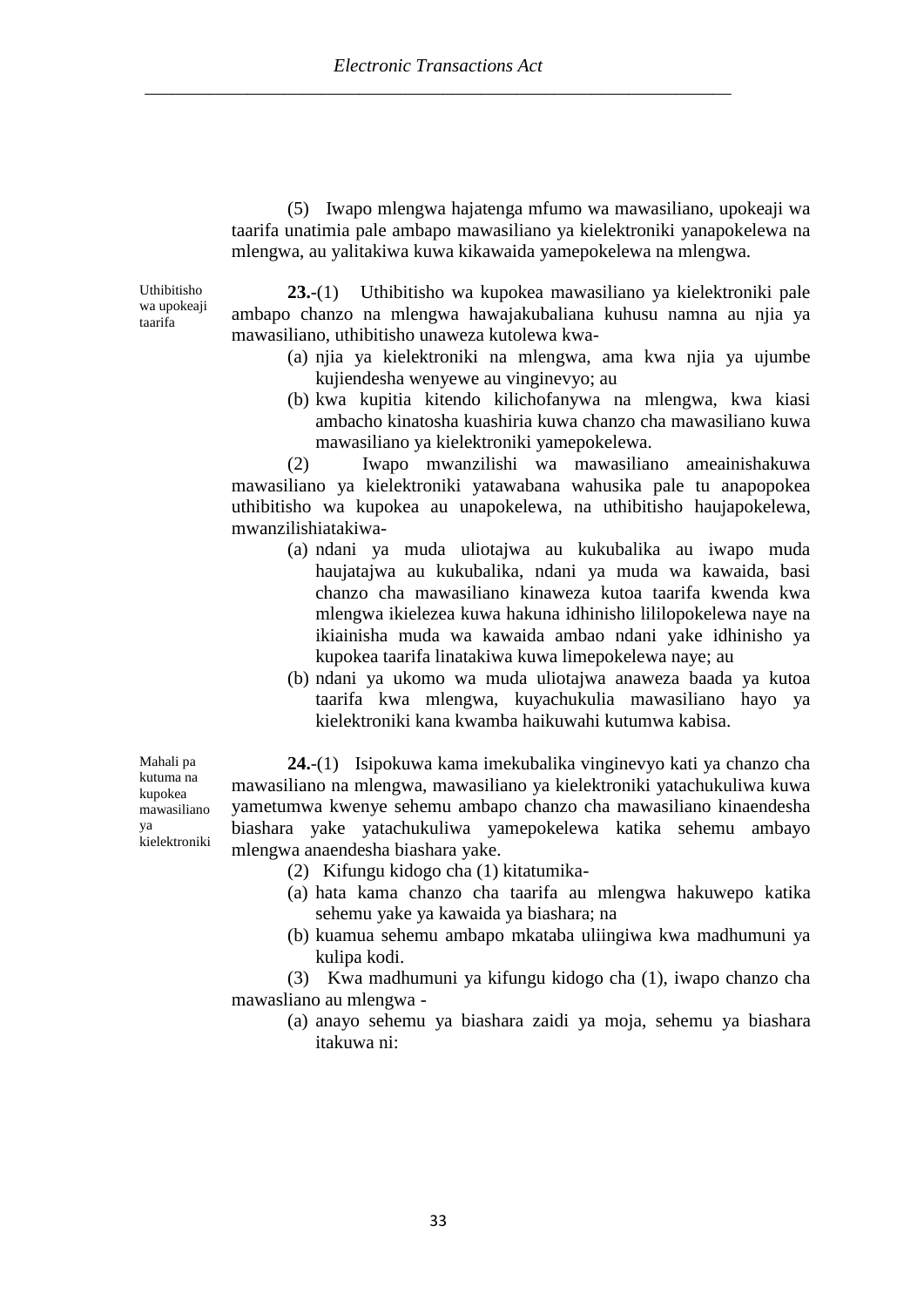- (i) ile ambayo anahusiana nayo wa karibu zaidi kuhusiana na muamala husika kwa kuzingatia mazingira yanayojulikana ya kufikiriwa na wahusika katika muda wowote kabla au wakati wa kufikia makubaliano ya mkataba; au
- (ii) pale ambapo hakuna muamala sehemu yake ya biashara itakuwa ni sehemu aliyoizoea kwa ajili ya makazi.

(4) Iwapo kampuni haina sehemu ya biashara, sehemu ya biashara itakuwa ni anuani ya kibiashara ya kampuni hiyo au sehemu ilipoundwa au kuanzishwa.

(5) Kifungu hiki kitatumika bila kujali kwamba sehemu ambapo mfumo wa mawasiliano unawezesha kupatikana kwa anuani ya kielektroniki upo katika sehemu iliyotofauti na sehemu ambapo mawasiliano yakielektroniki yatachukuliwa kuwa yamepelekwa au kupokelewa.

**25.**-(1) Pale ambapo wahusika wanaingia kwenye mkataba kwa njia ya kielektroniki, mkataba utakuwa umeingiwa kwa muda huo na sehemu ambayo mawasiliano ya makubaliano yalipokelewa.

(2) Mapendekezo ya mkataba yaliyo katika mfumo wa kielektroniki yatakuwa na nguvu katika muda ambao yatapokelewa na mpokea mapendekezo

**26.**-(1) Mkataba ulioingiwa kwa njia ya mwingiliano kati ya mfumo unayojiendesha wenyewe na mtu binafsi au mifumo yenyewe, haitapoteza nguvu ya kisheria kutokana na sababu kuwa hakuna mtu aliyefanya mapitio ya matendo ya kila mmoja wao yaliyotendwa kwa mifumo kuingiliana**.** 

(2) Mfumo unaojiendesha wenyewe utatoa nafasi kwa mtu kurekebisha kosa lolote la kiuingizaji wa taarifa lililofanywa katika mawasiliano ya kielektroniki baina ya mifumo inayoingiliana na mhusika wa upande wa pili.

(3) Iwapo mtu anafanya kosa la kiuingizaji kwenye mawasiliano ya kielektroniki baina ya mifumo unaojiendesha wenyewe na mhusika wa upande wa pili na mfumo huo unaoingiliana hautoi nafasi kwa mtu kurekebisha kosa, mtu huyo atakuwa na haki ya kuondoa mawasiliano hayo ya kielektroniki ambamo ndani yake amefanya kosa la kiuingizaji wapo-

(a) anamtaarifu mhusika wa upande wa pili kuhusiana na kosa hilo haraka iwezekanavyo baada ya kugundua kosa hilo na kuwa anakusudia kusitisha au kurekebisha kosa la kiuingizaji ;

(b) anachukua hatua za msingi kutekeleza maelekezo yaliyotolewa na

Muda na sehemu ya kuingiwa kwa mkataba

Mikataba na mifumo ya kompyuta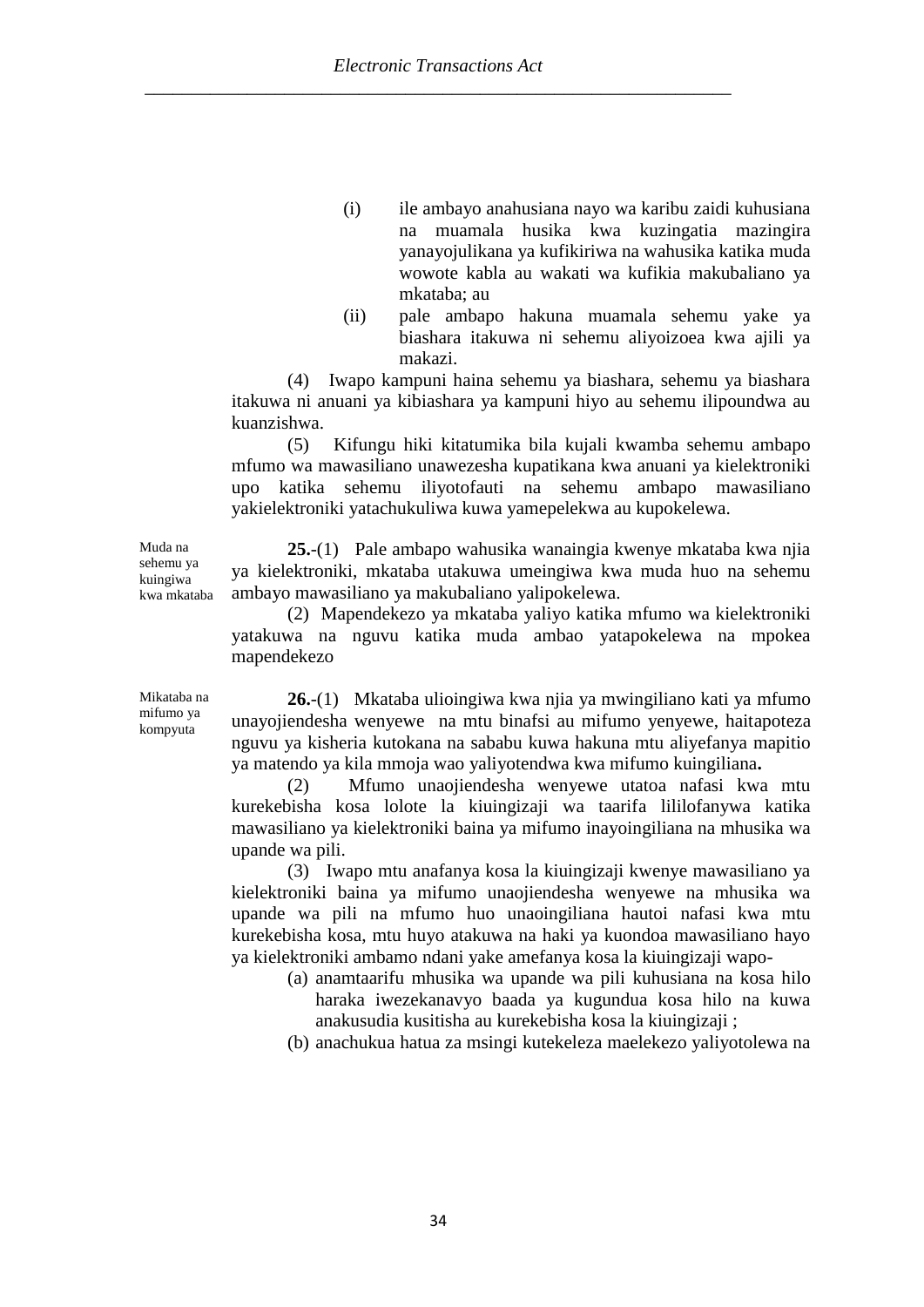mhusika wa upande wa pili kuhusu kurudisha bidhaa au huduma alizopokea kutokana na kutendeka kwa kosa hilo au kuharibu bidhaa au huduma au kurekebisha kosa; na

(c) hajatumia au kupokea faida yoyote au thamani ya bidhaa au huduma au kosa la kiuingizaji kutoka kwa mhusika wa upande wa pili.

(4) Mtu ambaye ameshalipia bidhaa au huduma kabla ya kutekeleza haki iliyotolewa chini ya kifungu kidogo cha (1), atastahili kurudishiwa malipo yake yote ndani ya siku thelathini baada ya kufutwa kwa muamala.

(5) Hakuna kitu chochote katika kifungu hiki kitakachoadhiri matumizi ya sheria yoyote inayosimamia masuala yatokanayo na makosa yaliyofanywa wakati wa uundwaji/uingiwaji au utekelezaji wa aina yoyote ya mkataba wowote mbali na kosa kuhusiana na uingizaji kwa mujibu wa masharti yaliyotolewa chini ya kifungu kidogo cha (3).

Mnada kupitia mtandao

**27.** Pale ambapo sheria inahitaji mkataba wa mauzo, utekelezwe kwa njia ya mnada, masharti ya nyundo kugongwa yatakuwa yamezingatiwa katika mnada utakaofanyika kupitia mtandao kwa kutumia muda ambao mawasiliano yalipokelewa kama kigezo cha ukomo wa muda kwa ajili ya kumchagua mzabuni wa mwisho.

#### SEHEMU YA SITA USALAMA WA MLAJI

Wajibu wa watoa huduma kwa walaji

**28**-(1) Mtoa huduma anayeuza bidhaa au kutoa huduma kwa ajili ya mauzo, kukodishwa au kwa ajili ya kubadilishana kwa njia ya kielektroniki, atatoa taarifa zifuatazo kwa watumiaji-

- (a) jina kamili, hadi ya kisheria na eneo la kibiashara;
- (b) maelezo kuhusiana na anuani yake ikijumuisha anuani ya makazi, nambari za simu na anuani ya barua pepe
- (c) maelezo kamili ya bidhaa na huduma zinazotolewa;
- (d) bei ya bidhaa au huduma;
- (e) taarifa kuhusu malipo yatakayofanywa kwa mujibu wa sheria nyingine; na
- (f) taarifa nyingine inayohusika.

(2) Kabla ya mtumiaji hajatoa maombi yake ya bidhaa au huduma mtoa huduma atatoa nafasi kwa mtumiaji ya -

- (a) kufanya mapitio ya muamala mzima wa kielektroniki;
- (b) kurekebisha makosa yoyote; na
- (c) kujiondoa katika kuendelea na muamala huo.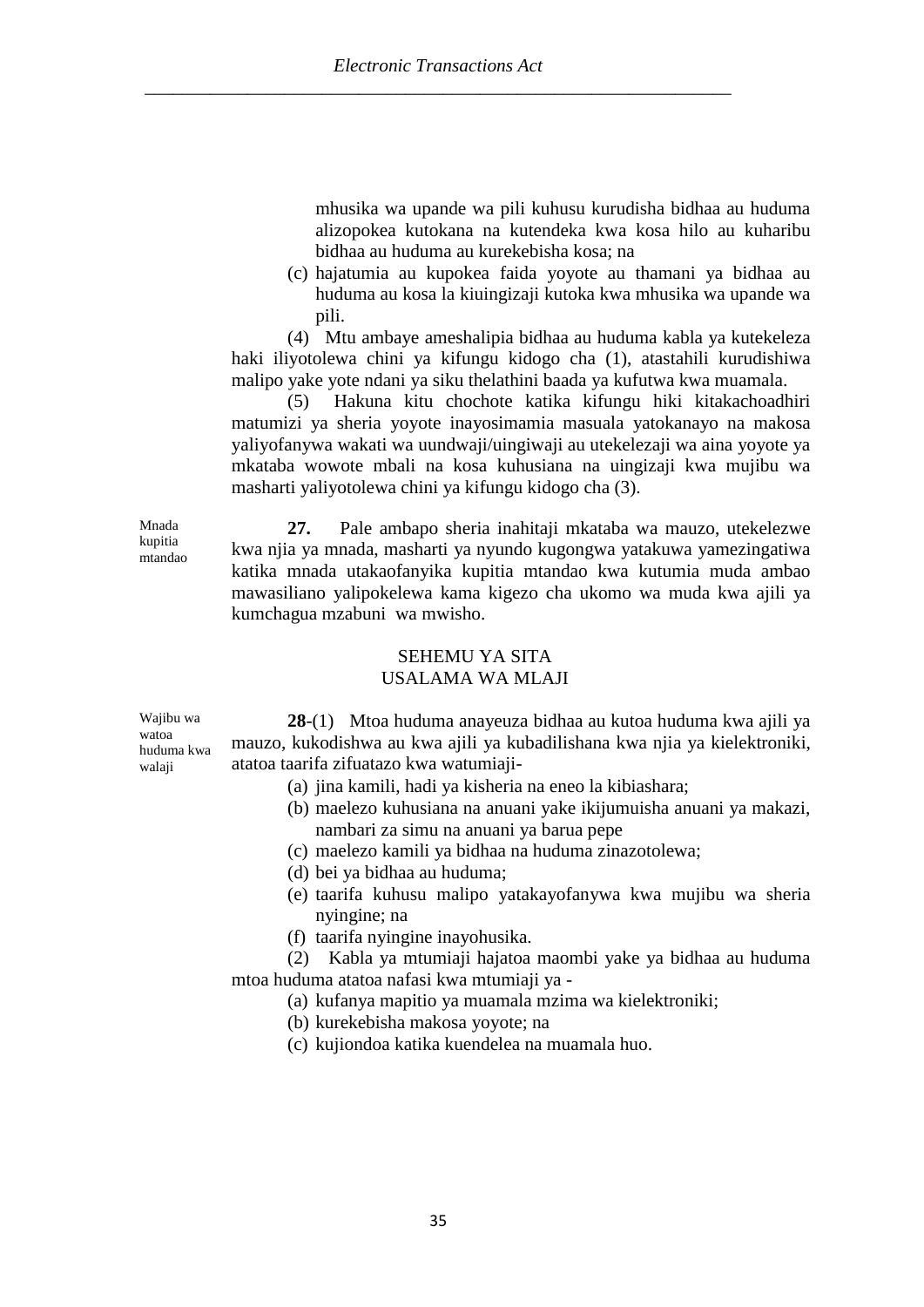(3) Iwapo mtoa huduma anakiuka masharti ya kifungu hiki, mtumiaji anaweza, ndani ya siku kumi na nne baada ya kupokea bidhaa au huduma, kufuta muamala.

Muda wa kutekeleza agizo

**29.**-(1) Isipokuwa kama wahusika wamekubaliana vinginevyo, mtoa huduma atatekeleza amri ndani ya siku thelathini kutokea siku ambayo mtoa huduma amepokea maombi ya bidhaa au husuma.

(2) Iwapo mtoa huduma anashindwa kutekeleza amri ndani ya muda uliotajwa chini ya kifungu kidogo cha (1), mtumiaji anaweza kufuta makubaliano kwa kutoa taarifa ya siku saba.

(3) Iwapo mtoa huduma anashindwa kutekeleza mkataba kutokana na sababu kuwa bidhaa au huduma zilizoagizwa hazipatikani, mtoa huduma, ndani ya siku thelathini, atamtaarifu mtumiaji na mtoa huduma atarudisha malipo yoyote ambayo yatakuwa yamefanyika.

Haki ya kusitisha

**30.**-(1) Bila kuathiri sheria nyingine yoyote, mtumiaji, ndani ya siku saba au muda mwingine wowote uliokublika ndani ya mkataba, baada ya kupokea bidhaa au kukamilika kwa makubaliano na mtumiaji hajapokea faida yoyote kutokana na miamala, atafuta makubaliano kwa ajili ya usambazaji wa bidhaa au utolewaji wa huduma.

(2) Iwapo mtoa huduma anafuta mkataba chini ya kifungu kidogo cha (1), atalipa gharama zote za moja kwa moja za kurudisha bidhaa.

(3) Iwapo mtumiaji amelipia bidhaa au huduma kabla ya kutekeleza haki iliyotolewa chini ya kifungu kidogo cha (1), atastahili kulipwa fidia.

(4) Fidia itakayotolewa chini ya kifungu kidogo cha (3) italipwa ndani ya siku thelathini baada ya tarehe ya kufutwa kwa muamala.

(5) Kifungu hiki hakitatumika kwa miamala ya kielektroniki-

- (a) kwa ajili ya huduma za kifedha;
- (b) kuhusiana na namna ya kuendesha mnada;
- (c) usambazaji wa vyakula, vinywaji au bidhaa nyingine zilizokusudiwea kwa ajili ya matumizi ya kila siku;
- (d) kuhusiana na huduma zilizotokana na idhini ya mtumiaji kabla ya kupita kwa muda wa siku saba;
- (e) iwapo bei ya kusambaza bidhaa au huduma inategemea mfumuko wa bei katika masoko ya fedha na ambayo hayawezi kusimamiwa na mtumiaji;
- (f) iwapo bidhaa:
	- (i) zimetengenezwa ili kukidhi matakwa ya mtumiaji;
	- (ii) vimetengwa kwa uwazi kwa ajili maalum;
	- (iii) kutokana na hali yake, haziwezi kurudishwa; au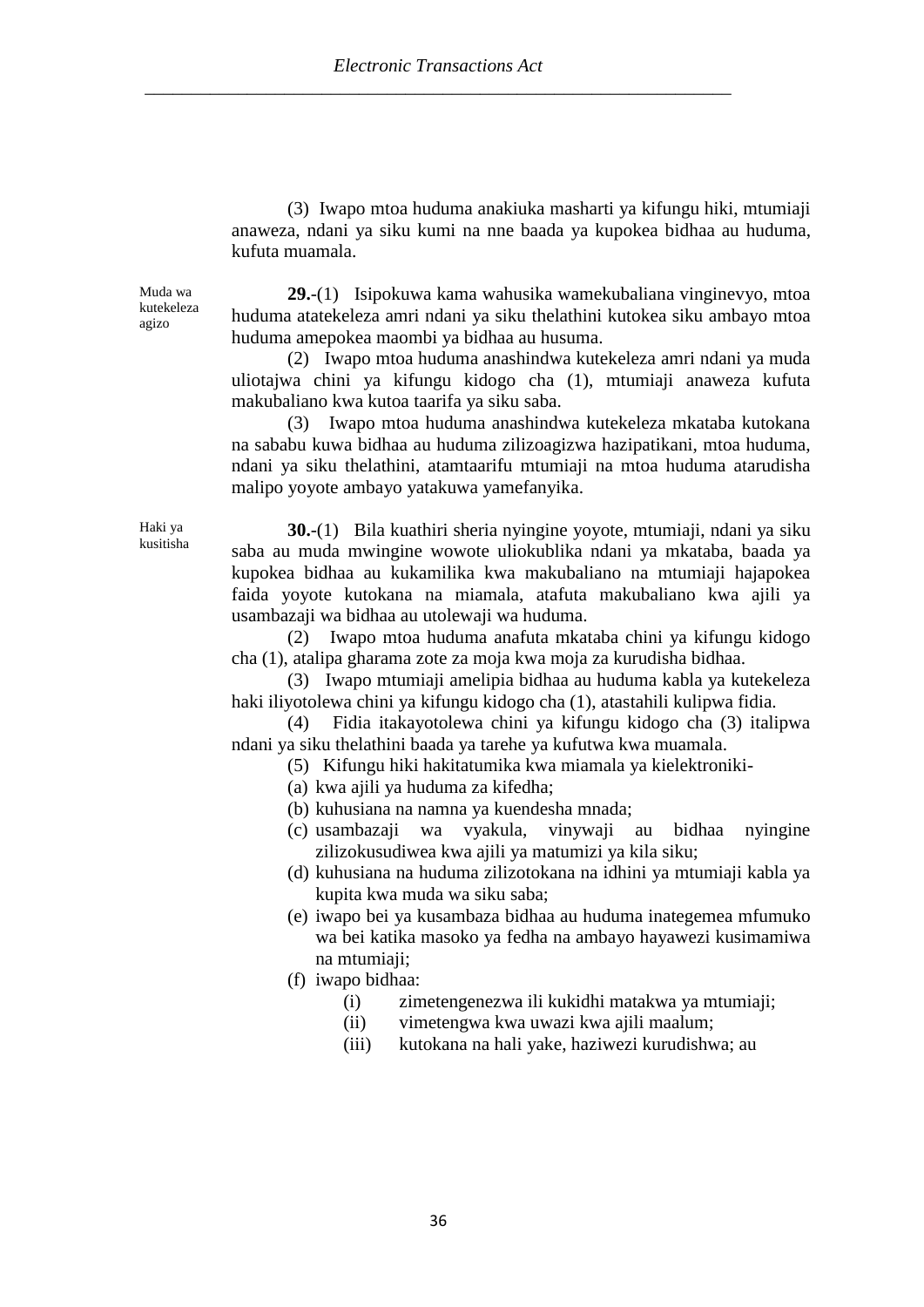- (iv) zina uwezekano wa kuharibika au kupitwa na muda haraka/mapema;
- (g) iwapo kumbukumbu za kusikiliza au za video au programu za kompyuta zilizopakuliwa au kunaondolewa lakirina na mtoa huduma;
- (h) kwa ajili ya uuzaji wa magazeti, makala, majarida na vitabu;
- (i) kwa ajili ya kutolewa kwa huduma za michezo ya bahati nasibu;
- (j) kwa ajili ya michezo ya bahati nasibu inayofanyika kwa kupitia mtandao;
- (k) kwa ajili ya kutolea huduma za malazi, usafiri na chakula; na
- (l) kwa kadri ambavyo Waziri kwa tangazo litakalochapishwa kwenye *Gazeti* la Serikali.

(6) Kwa madhumuni ya kifungu hiki, "gharama za moja kwa moja" maana yake ni gharama zilizoingiwa kama gharama za usafiri au kutumia wakati wa kurudisha bidhaa au huduma, isipokuwa haijumuishi gharama zozote za upakiaji au usambazaji.

**31.**-(1) Mtu anayeuza bidhaa au huduma za mawasiliano ya kielektroniki atampatia mlengwa –

- (a) utambulisho wa chanzo cha mawasiliano na maelezo kuhusiana na anuani yake;
- (b) chombo halali na kinachofanya kazi ambacho kitatoa nafasi ya mtu kuamua kutokuendelea kupokea mawasiliano kwa mbeleni; na
- (c) maelezo kuhusiana na chanzo ambacho kutoka kweke chanzo cha mawasiliano kilipata taarifa binafsi za mlengwa.

**32.**-(1) Mtu hatatuma mawasiliano ya kibiashara au taarifa za kibiashara kuhusiana na bidhaa au huduma ambazo hazijaombwa na mlengwa, isipokuwa kama-

- (a) mtumiaji anaridhia mawasiliano hayo;
- (b) mwanzoni mwa mawasiliano yanaweka wazi utambulisho wa mtumaji na madhumuni ya mawasiliano; au
- (c) kunatolewa nafasi ya kukataa mawasiliano ya ziada.

(2) Masharti kuhusiana na mtu kuridhia ama kutokuridhia yatachukuliwa kuwa yametimilizwa iwapo-

- (a) anuani ya mlengwa wa mawasiliano na taarifa nyingine binafsi ambayo ilikusanywa na mtuma taarifa wakati wa mauzo au majadiliano kwa ajili ya mauzo;
- (b) mtuma taarifa atatuma matangazo yanayohusiana na ukuzaji au

Maelezo yatakayotolewa katika biashara mtandao

Bidhaa, huduma au mawasiliano ambayo hayajaombwa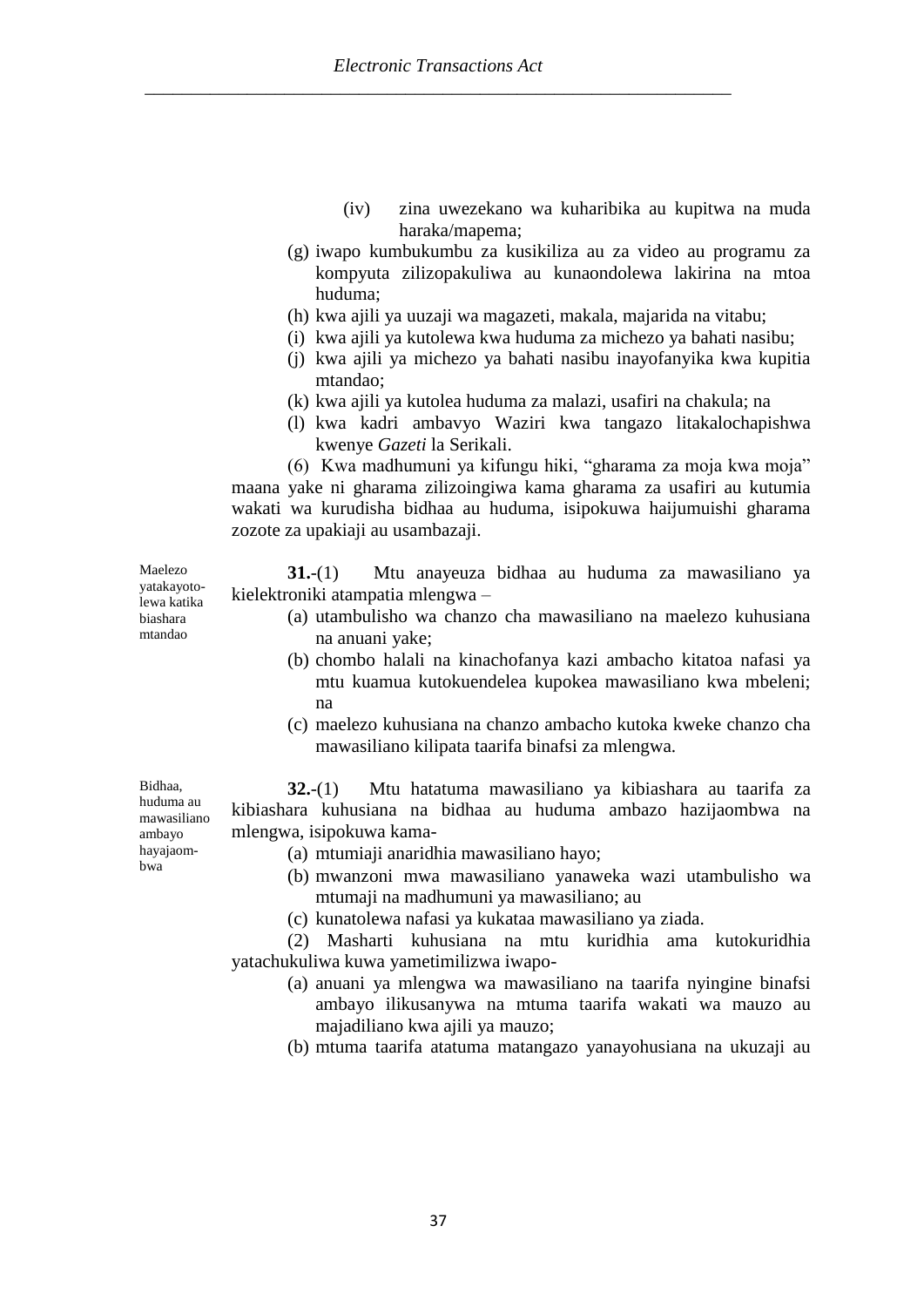uendelezaji wa bidhaa au huduma za mlaji wa huduma hiyo;

- (c) mtoa taarifa ametoa nafasi kwa mlengwa wa mawasiliano kujitoa au kukubali; na
- (d) nafasi ya kujitoa inatolewa na mtoa taarifa kwenda kwa mlengwa kwa kila ujumbe utakaotumwa.

(3) Mtuma taarifa atayayekiuka masharti ya kifungu hiki atakuwa ametenda kosa na atawajibika, pale atakapotiwa hatiani, kulipa faini isiyopungua shilingi milioni kumi au kutumikia kifungo kwa kipindi kisichopungua mwaka mmoja au vyote.

## SEHEMU YA SABA WATOA HUDUMA ZA KRAIPTOGRAFIA NA UIDHINISHAJI

Huduma za kraiptografia na uidhinishaji

**33.** Waziri anaweza, kwa taarifa itakayochapishwa kwenye *Gazeti* la Serikali, kuteua taasisi ya kiserikali chini ya Wizara yake kuwa mdhibiti wa huduma za kraiptografia na uidhinishaji.

Majukumu ya mdhibiti

- **34.** Majukumu ya mdhibiti yatakuwa ni-
- (a) kutoa leseni na kusimamia huduma za kraiptografia na uidhinishaii:
- (b) kuainisha viwango vya kiusalama vya kraiptografia na saini za za kielektroniki;
- (c) kuamua viwango vitakavyozingatiwa na mamlaka za uidhinishaji;
- (d) kuweka na kutunza rejesta ya watoa huduma wa huduma za kraiptografia na uidhinishaji; na
- (e) kufanya kitu kingine chochote ambacho ni muhimu kwa utekelezaji wa masharti ya sehemu hii.

Maombi ya usajili

**35.** Mtu anayekusudia kutoa huduma za kraiptografia au uidhinishaji atawasilisha maombi kwa mdhibiti na atatoa taarifa zifuatazo:

- (a) jina na mawasiliano yake, ikijumuisha anuani ya makazi, simu na barua pepe;
- (b) maelezo kuhusiana na aina ya huduma itakayotolewa;
- (c) maelezo ya madhumuni ya huduma itakayotolewa;
- (d) maelezo kuhusiana na teknolojia itakayotumika katika utolewaji wa huduma; na
- (e) maelezo mengine yoyote kwa kadri itakavyoelekezwa na msimamizi.

Katazo la **36**.-(1) Mtu hatatoa huduma za kraiptografia au uidhinishaji bila ya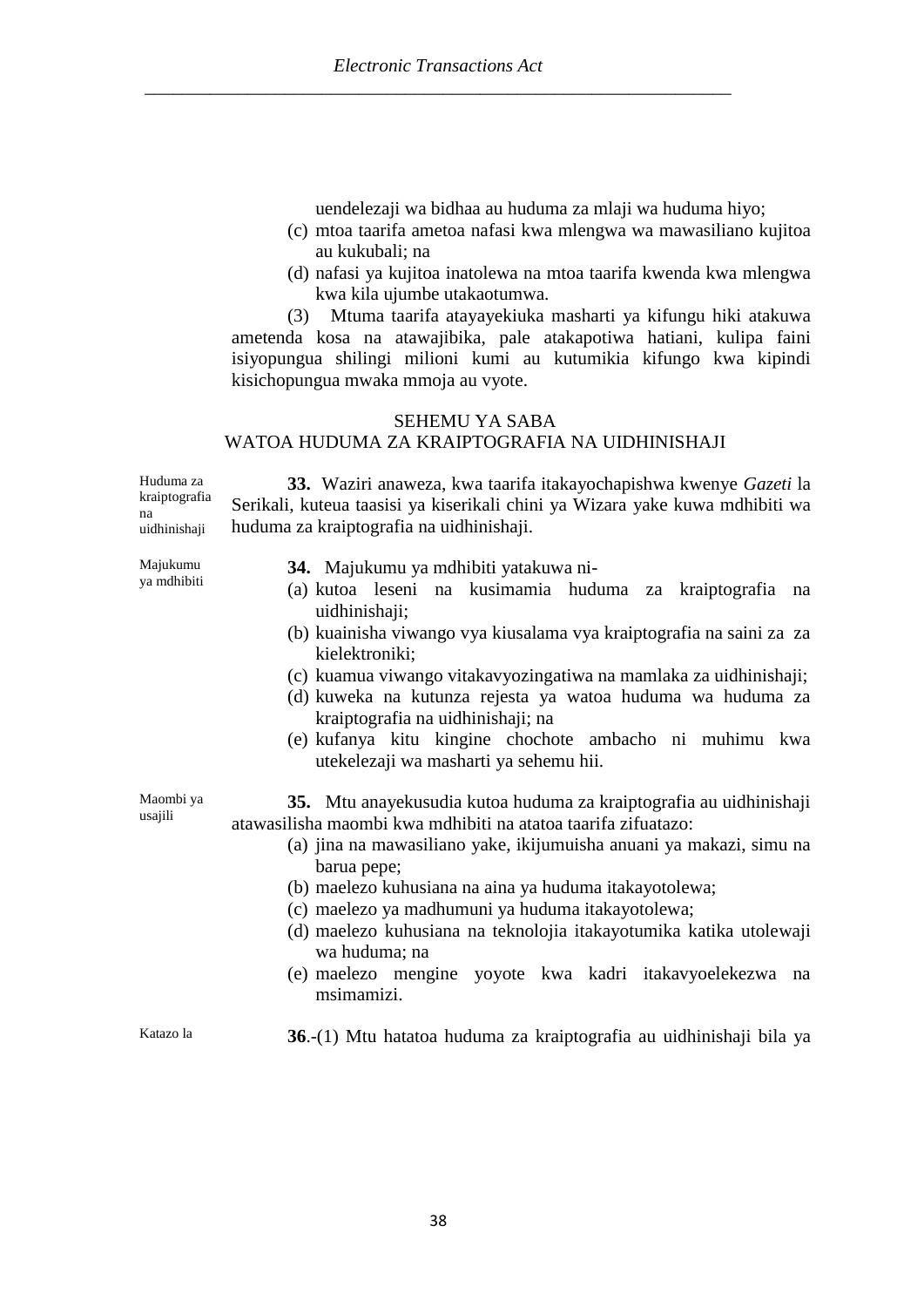kutoa huduma za kraiptografia au uidhinishaii

kuwa na leseni.

(2) Mtu anayekiuka masharti ya kifungu kidogo cha (1) atakuwa ametenda kosa na iwapo atatiwa hatiani, atawajibika kulipa faini isiyopungua shilingi milioni kumi au kutumikia kifungo kwa kipindi kisichopungua miaka mitano au vyote.

### SEHEMU YA NANE MASHARTI YA JUMLA

Mamlaka ya kutunga kanuni **37**. Waziri anaweza kutunga Kanuni kuhusiana na jambo lolote ambalo linatakiwa kuainishwa na Sheria hii au ambalo ni la umuhimu au uharaka kwa ajili ya utekelezaji wa masharti ya Sheria hii.

### \_\_\_\_\_\_\_\_\_\_\_\_\_\_\_ MADHUMUNI NA SABABU \_\_\_\_\_\_\_\_\_\_\_\_\_\_

Muswada huu unapendekeza kutungwa kwa Sheria ya Miamala ya Kielektroniki, 2015 inayoweka masharti kuhusiana na utambuzi wa miamala ya kielektroniki, huduma za Serikali mtandao, matumizi ya Teknolojia Habari na Mawasiliano katika ukusanyaji wa ushahidi, kukubalika kwa ushahidi wa kielektroniki, matumizi salama ya saini za kielektroniki na mambo mengine yanayohusiana nayo.

Muswada huu umegawanyika katika Sehemu Kuu Nane.

Sehemu ya kwanza inatoa masharti ya utangulizi ikiwa ni pamoja na jina la Muswada na tarehe ya kuanza kutumika, matumizi ya sheria na tafsiri ya maneno yaliyotumika katika Muswada unaopendekezwa.

Sehemu ya Pili inapendekeza vifungu vitakavyoweka utaratibu wa kutambulika kisheria na matokeo yatokanayo na miamala ya kielektroniki ikiwa ni pamoja na utambuzi na matumizi ya saini za kielektroniki.

Sehemu ya Tatu inapendekeza utambuzi wa utoaji huduma za Serikali kwa njia ya **TEHAMA** 

Sehemu ya Nne inapendekeza kuweka vifungu vinavyoainisha utaratibu wa kukubalika kwa ushahidi na uzito wa ushahidi wa kielektroniki.